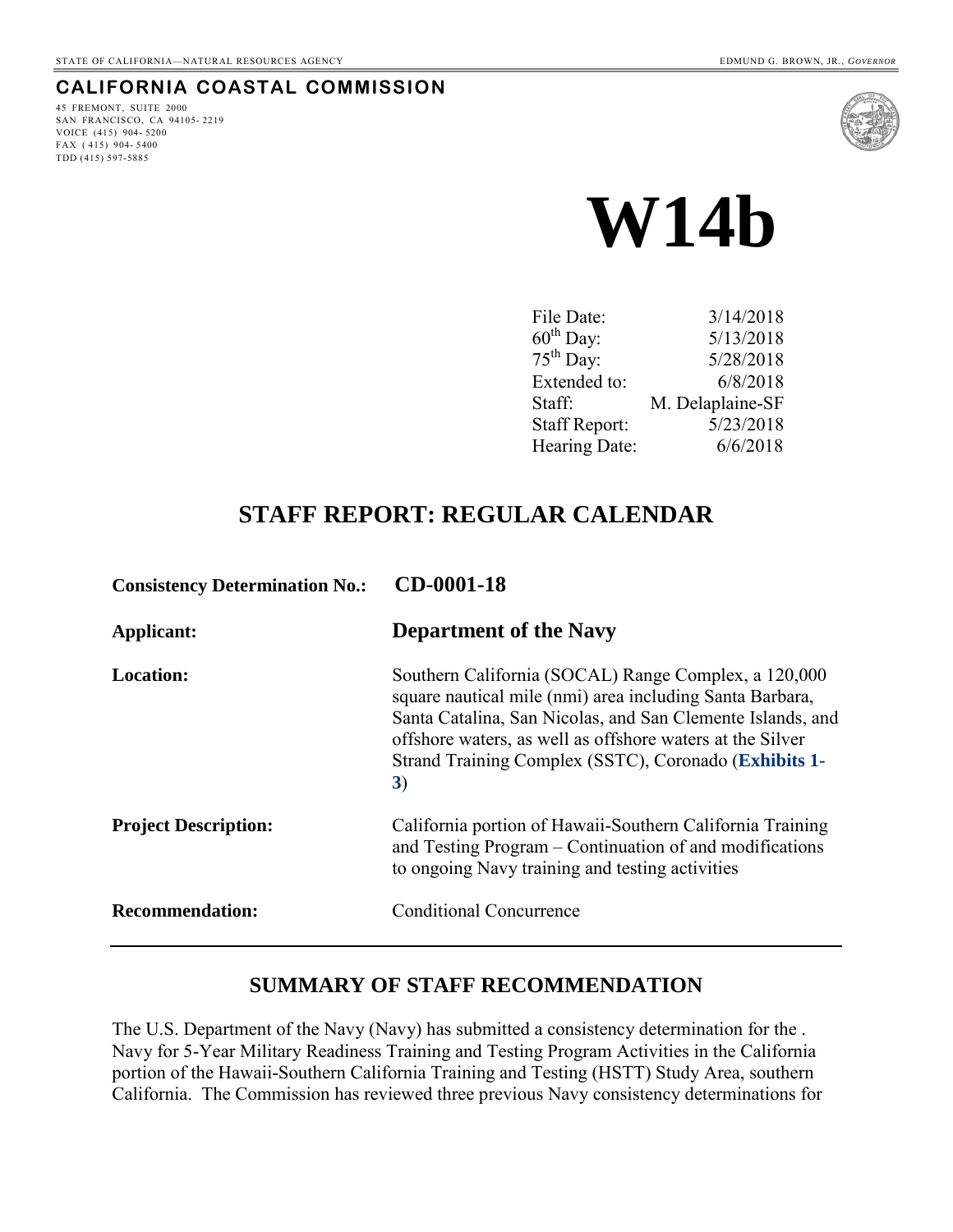similar Southern California testing and training activities: CD-008-13 (Commission objection in March, 2013), CD-049-08 (Commission conditional concurrence in October, 2008), and CD-86- 06 (Commission conditional concurrence in January, 2007). The first of these reviews (CD-086- 06) was for a 2-year period; subsequent authorizations covered 5-year periods. (The Navy's associated NEPA documents and NMFS authorizations are for similar time periods.)

The program involves a very large number of training and testing activities, primarily within existing offshore Navy range complexes and ocean operating areas (OPAREAs), as well as at Navy piers, ports, and shipyards. The program does not include training and testing activities on land (i.e., *onshore* activities at San Clemente Island or the Silver Strand Training Complex).

Briefly, the training elements involve anti-air warfare, amphibious warfare, strike warfare, antisurface warfare, anti-submarine warfare, electronic warfare, and mine warfare activities. The testing activities involve Naval Air Systems Command Testing, Naval Sea Systems Command Testing, Space and Naval Warfare Systems Command Testing, and Office of Naval Research and Naval Research Laboratory Testing.

Based on the Navy's modeled estimates under the Marine Mammal Protection Act (MMPA), the proposed activities could result in the behavioral harassment (qualifying as "Level B take" under the MMPA) of an annual average of 2.37 million marine mammals/year, and "Level A take" (injury or potential injury) of 576 marine mammals/yr. Despite these modeled numbers, and the large number of "takes" requested in the Navy's application to the National Marine Fisheries Service (NMFS), the Navy concludes that, with the mitigation measures it is including (discussed on pages 26-28 of this report) the activities would not result in population-level effects to any species, and would be consistent with Coastal Act Section 30230. The Navy also asserts that its approach appropriately balances its multiple responsibilities, stating:

*The Navy's responsibility to the American people dictates an efficient use of fiscal resources and an approach that adapts to the evolving security environment, with the ability to make adjustments according to global events, be it humanitarian assistance or disaster relief to deterring war or defeating an adversary. The training and testing under the Proposed Action allows for just that and is balanced with the Navy's commitment to environmental stewardship.* 

The staff is recommending the Commission find the activities inconsistent with Section 30230. This recommendation is based on: (1) the limited effectiveness of Navy detection and monitoring measures; (2) uncertainties in assessing whether population-level effects on marine species may be occurring; (3) the fact that the vast majority of marine mammal behavioral harassments will occur outside the preclusion zones adopted by the Navy; and (4) the Navy's unwillingness to limit, in a meaningful way, its sonar and explosives testing and training in areas of special biological significance for certain marine species (blue, fin, and beaked whales).

The staff is further recommending that the Commission concur subject to conditions that would enable the activities to be found consistent with Section 30230. These conditions would: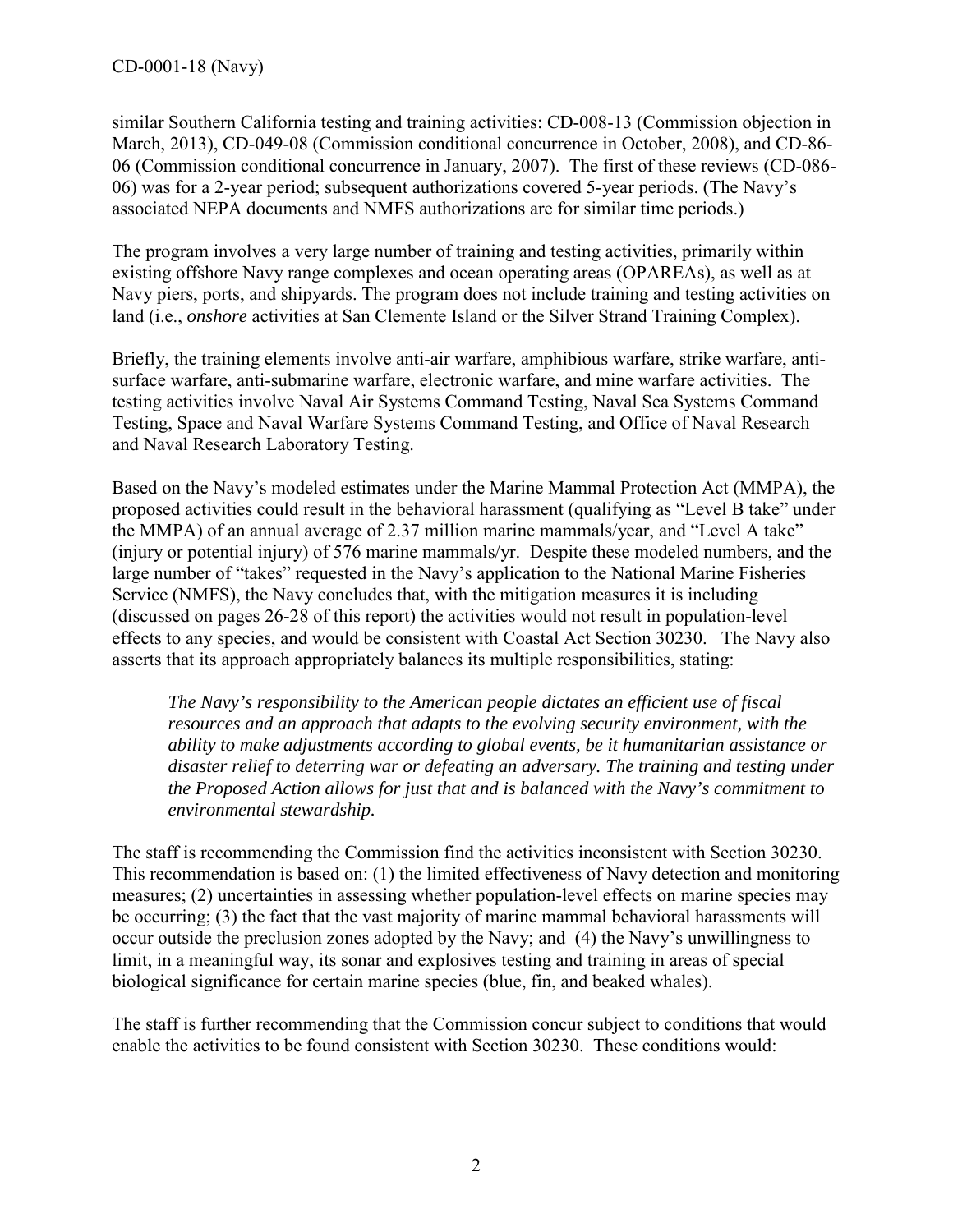(1) establish larger shutdown areas (up to 2 km) (i.e., shut down if a marine mammal or sea turtle is detected within 2 km of the mid-frequency sonar source);

(2) prohibit use of mid-frequency sonar and in-water explosives in sensitive areas, which would include Marine Protected Areas, the National Marine Sanctuary, seasonal (June thru October) blue whale areas shown on DEIS Figure K.1.2 (and **[Exhibit 6](https://documents.coastal.ca.gov/reports/2018/6/w14b/w14b-6-2018-exhibits.pdf)**), year-round beaked and fin whale areas shown on **[Exhibit 5](https://documents.coastal.ca.gov/reports/2018/6/w14b/w14b-6-2018-exhibits.pdf)**, nearshore areas, and any biologically sensitive area NMFS may designate at a future date;

(3) reduce sound intensity under low-visibility conditions;

(4) limit typical vessel speeds in sensitive areas to 10 knots (unless higher speeds are critical to meet training needs); and

(5) improve observer effectiveness through the use of NMFS-certified marine mammal observers.

The staff is recommending that the Commission find the project as proposed to be consistent with the commercial and recreational fishing, and public access and recreation policies of the Coastal Act.

The staff therefore recommends that the Commission **conditionally concur** with the Navy's consistency determination. The motion and resolution are on **Page 5** of this report. The standard of review for this Commission review of federal consistency determinations is whether the project described in the consistency determination is consistent to the maximum extent practicable with the enforceable policies of the California Coastal Management Program (i.e., with Chapter 3 of the Coastal Act). If the Navy does not agree with the conditions, then the conditional concurrence will be treated as an objection.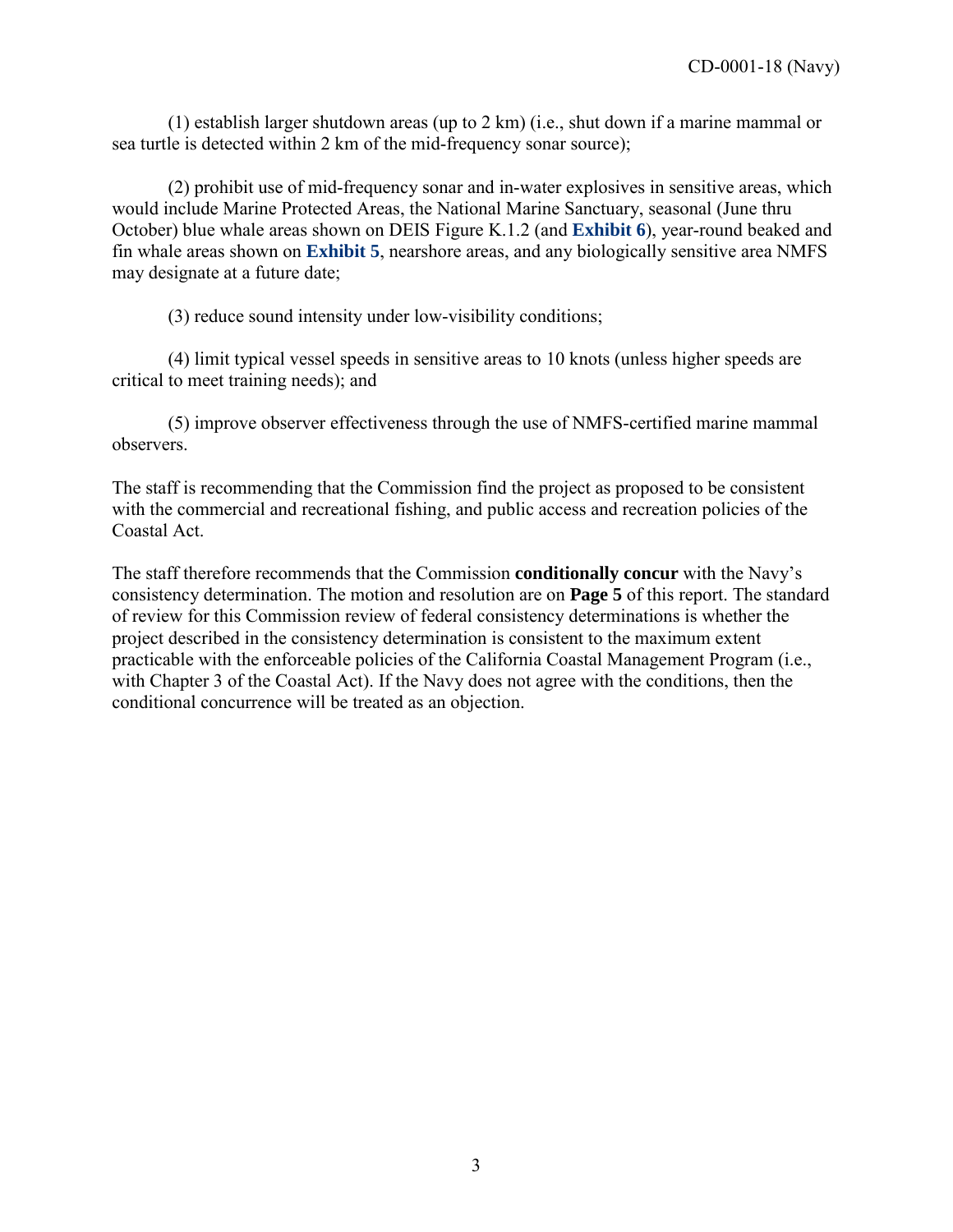# **TABLE OF CONTENTS**

### **APPENDICES**

**[Appendix A- Substantive File Documents](https://documents.coastal.ca.gov/reports/2018/6/w14b/w14b-6-2018-appendix.pdf)** 

**[Appendix B – Navy Consistency Determination](https://documents.coastal.ca.gov/reports/2018/6/w14b/w14b-6-2018-appendix.pdf)** 

**[Appendix C – Navy Mitigation Program \(Consistency Determination Appendix C\)](https://documents.coastal.ca.gov/reports/2018/6/w14b/w14b-6-2018-appendix.pdf)**

### **[EXHIBITS](https://documents.coastal.ca.gov/reports/2018/6/w14b/w14b-6-2018-exhibits.pdf)**

- **[Exhibit 1 Overall SOCAL and San Clemente Island](https://documents.coastal.ca.gov/reports/2018/6/w14b/w14b-6-2018-exhibits.pdf) Offshore Training Areas**
- **[Exhibit 2 SCI Nearshore Training Areas](https://documents.coastal.ca.gov/reports/2018/6/w14b/w14b-6-2018-exhibits.pdf)**
- **[Exhibit 3 Silver Strand Training Complex \(SSTC\) Nearshore Areas](https://documents.coastal.ca.gov/reports/2018/6/w14b/w14b-6-2018-exhibits.pdf)**
- **[Exhibit 4 Navy Mitigation Areas](https://documents.coastal.ca.gov/reports/2018/6/w14b/w14b-6-2018-exhibits.pdf)**
- **[Exhibit 5 Commission Staff Recommended Mitigation Areas](https://documents.coastal.ca.gov/reports/2018/6/w14b/w14b-6-2018-exhibits.pdf)**
- **[Exhibit 6 Areas Considered by Navy in Appendix K](https://documents.coastal.ca.gov/reports/2018/6/w14b/w14b-6-2018-exhibits.pdf)**
- **[Exhibit 7 Navy Seafloor Mitigation Areas](https://documents.coastal.ca.gov/reports/2018/6/w14b/w14b-6-2018-exhibits.pdf)**
- **[Exhibit 8 Navy DEIS Substrate Types Map](https://documents.coastal.ca.gov/reports/2018/6/w14b/w14b-6-2018-exhibits.pdf)**
- **[Exhibit 9 Navy LOA Application, Tables 5-2 and 5-3](https://documents.coastal.ca.gov/reports/2018/6/w14b/w14b-6-2018-exhibits.pdf)**
- **[Exhibit 10 Navy DEIS Appendix E, Tables E-1 thru E-14](https://documents.coastal.ca.gov/reports/2018/6/w14b/w14b-6-2018-exhibits.pdf)**
- **[Exhibit 11 Navy/CCC Settlement Agreement](https://documents.coastal.ca.gov/reports/2018/6/w14b/w14b-6-2018-exhibits.pdf)**
- **[Exhibit 12 Viejas Band of Kumeyaay Indians, DEIS Comment Letter to Navy](https://documents.coastal.ca.gov/reports/2018/6/w14b/w14b-6-2018-exhibits.pdf)**
- **[Exhibit 13 Navy LOA Application Tables 1-7 to 1-15](https://documents.coastal.ca.gov/reports/2018/6/w14b/w14b-6-2018-exhibits.pdf)**
- **[Exhibit 14 Exhibit from CD-008-13 \(CCC Conditions, CD-049-08 and CD-086-06\)](https://documents.coastal.ca.gov/reports/2018/6/w14b/w14b-6-2018-exhibits.pdf)**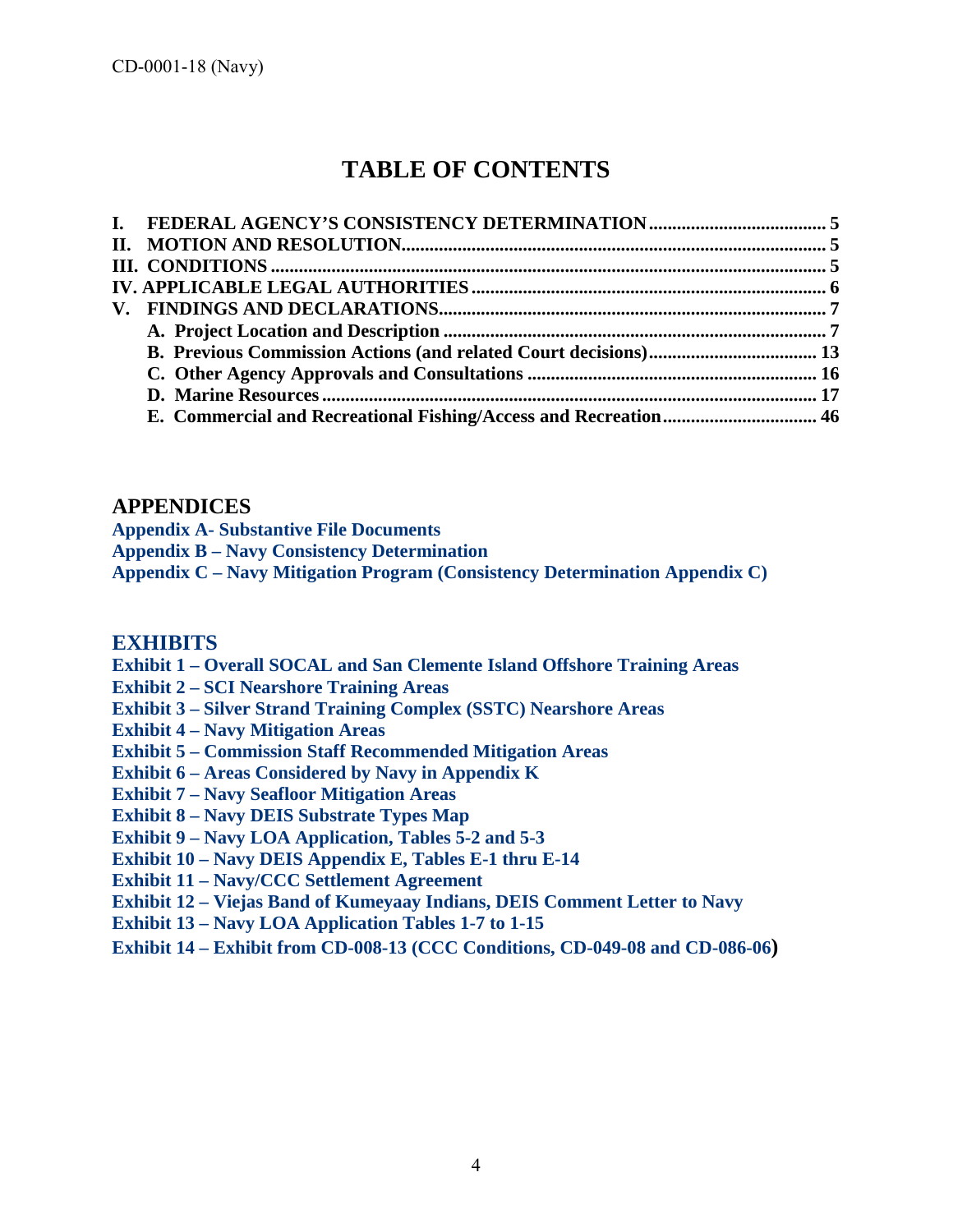# <span id="page-4-0"></span>**I. FEDERAL AGENCY'S CONSISTENCY DETERMINATION**

The Department of the Navy has determined the project consistent to the maximum extent practicable with the California Coastal Management Program (CCMP).

# <span id="page-4-1"></span>**II. MOTION AND RESOLUTION**

### **Motion**:

*I move that the Commission conditionally concur with consistency determination CD-0001-18 by concluding that that the project would be fully consistent, and thus consistent to the maximum extent practicable, with the enforceable policies of the CCMP, provided the Navy agrees to modify the project consistent with the conditions specified below, as provided for in 15 CFR §930.4.* 

Staff recommends a **YES** vote on the motion. Passage of this motion will result in a concurrence with the determination of consistency, provided the project is modified in accordance with the recommended conditions, and adoption of the following resolution and findings. An affirmative vote of a majority of the Commissioners present is required to pass the motion.

### **Resolution:**

*The Commission hereby conditionally concurs with consistency determination CD-0001-18 by the Navy on the grounds that the project would be fully consistent, and thus consistent to the maximum extent practicable, with the enforceable policies of the CCMP, provided the Navy agrees to modify the project consistent with the conditions specified below, as provided for in 15 CFR §930.4.* 

## <span id="page-4-2"></span>**III. CONDITIONS**

**1. Safety Zones**. The Navy will cease sonar transmissions whenever a marine mammal or sea turtle is detected within a 2 km radius of the sonar dome, unless the sonar is being used at a critical point in the exercise such that the commanding officer determines certification or training effectiveness would be at risk.

**2. Biologically Significant Areas.** The Navy will avoid exposing the following areas to high intensity active sonar and in-water explosives. Avoidance will include a 4 km area around each of the following areas, for the MF1 Class Sonar (and for less intense sonars, a corresponding distance that would be the equivalent to the exposure level an MF1 Class would generate). For in-water explosives, avoidance means prohibiting all in-water explosives for (a) and (b) below, and prohibit explosives categories Bins E-6 thru E-[1](#page-4-3)3<sup>1</sup> for (c) thru (f) below:

(a) the Channel Island National Marine Sanctuary (including around Santa Barbara Island);

<span id="page-4-3"></span> $\overline{a}$  $<sup>1</sup>$  See Exhibit 13, last page, for descriptions of explosives bins.</sup>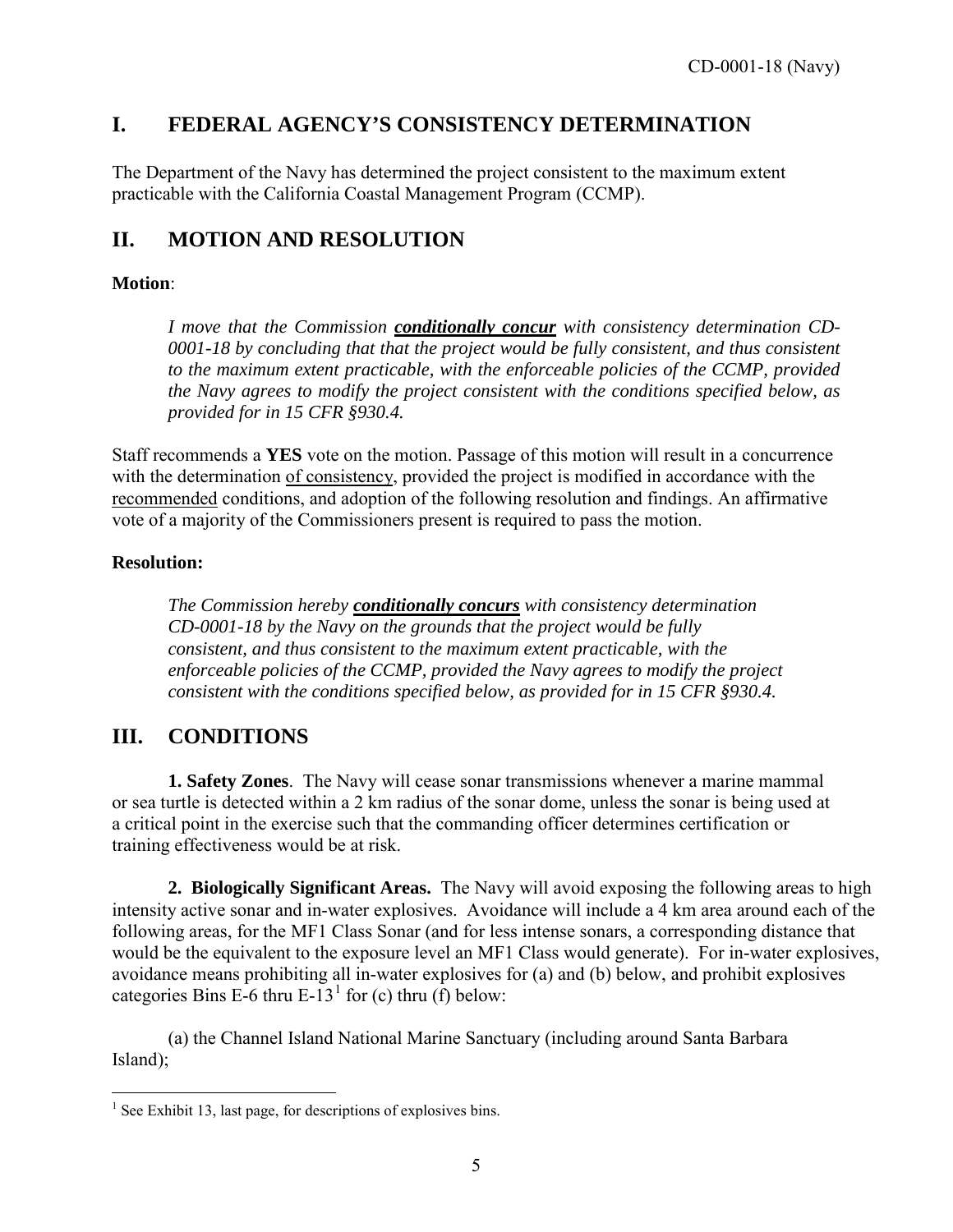(b) State and federal Marine Protected Areas (the offshore areas shown in red, light blue, and green in **[Exhibit 5](https://documents.coastal.ca.gov/reports/2018/6/w14b/w14b-6-2018-exhibits.pdf)**);

(c) San Nicolas Basin fin whale and beaked whale high concentration area (the area shown in yellow in **[Exhibit 5](https://documents.coastal.ca.gov/reports/2018/6/w14b/w14b-6-2018-exhibits.pdf)**);

(d) 1 km from shore (to protect coastal bottlenose dolphins);

(e) seasonally (June  $1 - Oct. 31$ ), all four blue whale areas sites designated as Biologically Important Areas (BIAs) (the areas shown in dark blue on **[Exhibit 5](https://documents.coastal.ca.gov/reports/2018/6/w14b/w14b-6-2018-exhibits.pdf)**), and

(f) any future-NMFS-designated Biologically Important Area (BIA).

**3. Night and low visibility conditions.** Whenever the entire safety zone cannot be effectively monitored (e.g., due to nighttime, high sea state conditions (such as greater than Beaufort Stage 4 sea state), fog or other factors), the Navy will either avoid active sonar use, or will operate mid-frequency sonar under reduced power (i.e., a 6  $dB<sup>2</sup>$  $dB<sup>2</sup>$  $dB<sup>2</sup>$  reduction). If the latter, the Navy will use additional detection measures to enhance marine mammal observer capabilities, such as infrared (IR) or enhanced passive acoustic detection.

**4. Vessel Speeds.** Except where higher speeds are critical to military training needs, in the areas listed in Condition 2 (and during the time periods for the ones that are seasonal), vessel speeds shall normally not exceed 10 knots.

 5**. Marine Mammal Observers.** The Navy will, to the maximum extent feasible, commit to including at least two experienced, NMFS-certified marine mammal observers on all ships during the deployment of active sonar for training or testing purposes. These marine mammal observers will notify appropriate Navy personnel of all marine mammal detections and will assist in the enforcement of marine mammal safety zones.

# <span id="page-5-0"></span>**IV. APPLICABLE LEGAL AUTHORITIES**

### **Standard of Review**

 $\overline{a}$ 

The federal Coastal Zone Management Act ("CZMA"), 16 U.S.C. § 1451-1464, requires that federal agency activities affecting coastal resources be "carried out in a manner which is consistent to the maximum extent practicable with the enforceable policies of approved State management programs." Id. at  $\S 1456(c)(1)(A)$ . The implementing regulations for the CZMA ("federal consistency regulations"), at 15 C.F.R. § 930.32(a)(1), define the phrase "consistent to the maximum extent practicable" to mean:

<span id="page-5-1"></span> $2$  Decibel references in this report are underwater decibels (dB), described as decibels referenced to 1 micropascal, and usually shown as: dB re 1 μPa.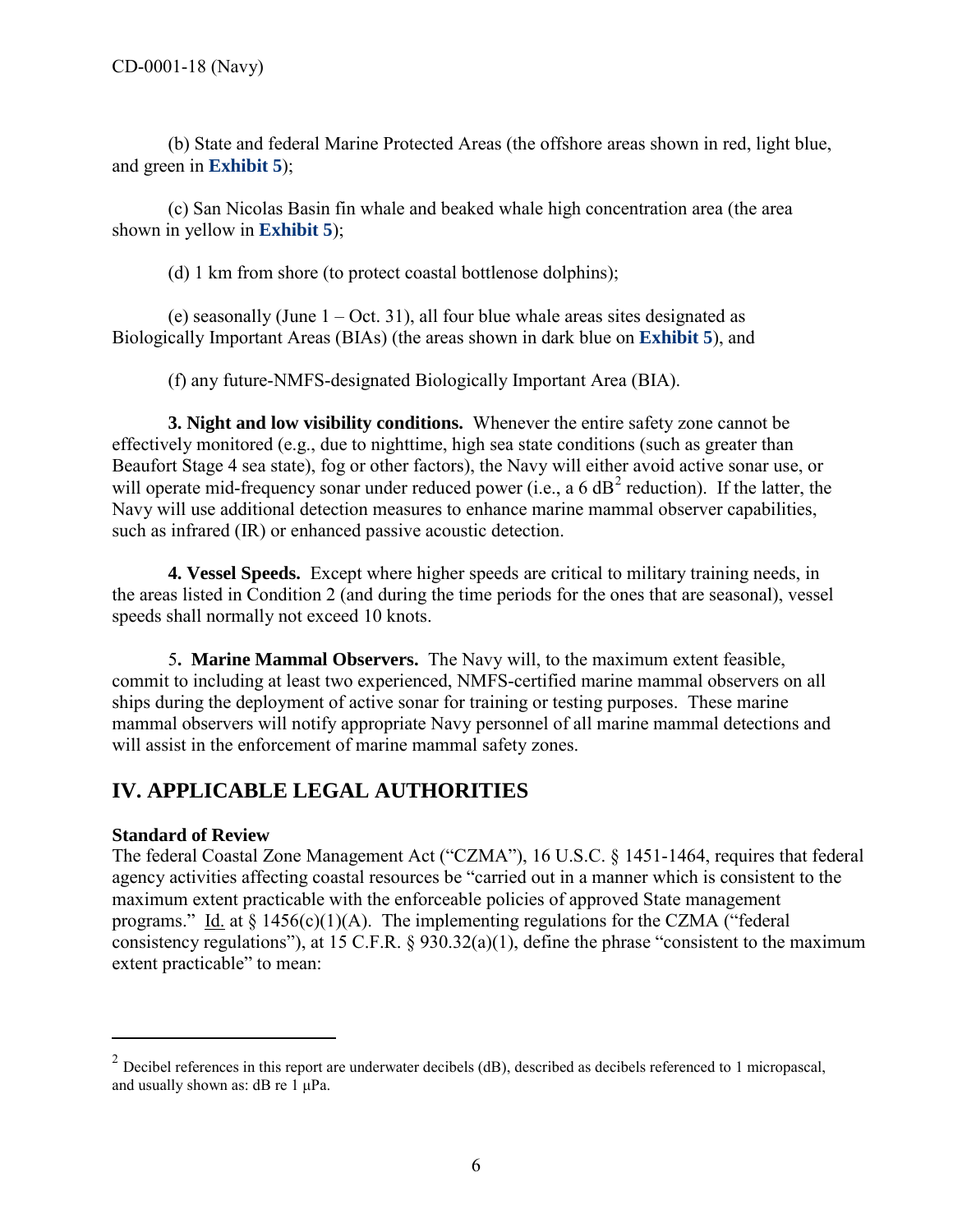*… fully consistent with the enforceable policies of management programs unless full consistency is prohibited by existing law applicable to the Federal agency.* 

This standard allows a federal activity that is not fully consistent with California's Coastal Management Program ("CCMP") to proceed, if full compliance with the CCMP would be "prohibited by existing law." In its consistency determination, the Navy did not argue that full consistency is prohibited by existing law or provide any documentation to support a maximum extent practicable argument. Therefore, there is no basis to conclude that existing law applicable to the Federal agency prohibits full consistency. Since the Navy has raised no issue of practicability, as so defined, the standard before the Commission is full consistency with the enforceable policies of the CCMP, which are the policies of Chapter 3 of the Coastal Act (Cal. Pub. Res. Code §§ 30200-30265.5).

### **Conditional Concurrences**

The federal consistency regulations (15 CFR  $\S$  930.4) provide for conditional concurrences, as follows:

*(a) Federal agencies, … should cooperate with State agencies to develop conditions that, if agreed to during the State agency's consistency review period and included in a Federal agency's final decision under Subpart C … would allow the State agency to concur with the federal action. If instead a State agency issues a conditional concurrence:* 

*(1) The State agency shall include in its concurrence letter the conditions which must be satisfied, an explanation of why the conditions are necessary to ensure consistency with specific enforceable policies of the management program, and an identification of the specific enforceable policies. The State agency's concurrence letter shall also inform the parties that if the requirements of paragraphs (a)(1) through (3) of the section are not met, then all parties shall treat the State agency's conditional concurrence letter as an objection pursuant to the applicable Subpart . . . ; and* 

*(2) The Federal agency (for Subpart C) ... shall modify the applicable plan* [or] *project proposal, … pursuant to the State agency's conditions. The Federal agency … shall immediately notify the State agency if the State agency's conditions are not acceptable; and* 

*…* 

*(b) If the requirements of paragraphs (a)(1) through (3) of this section are not met, then all parties shall treat the State agency's conditional concurrence as an objection pursuant to the applicable Subpart.* 

# <span id="page-6-0"></span>**V. FINDINGS AND DECLARATIONS**

## <span id="page-6-1"></span>**A. PROJECT LOCATION AND DESCRIPTION**

The Navy's Proposed Action is to conduct military readiness activities within existing range complexes and operating areas (OPAREAs) located along the coast of Southern California (**[Exhibit 1](https://documents.coastal.ca.gov/reports/2018/6/w14b/w14b-6-2018-exhibits.pdf)**). Navy OPAREAs include a transit corridor and designated ocean areas near fleet homeports. These military readiness activities include the use of active sonar and explosives at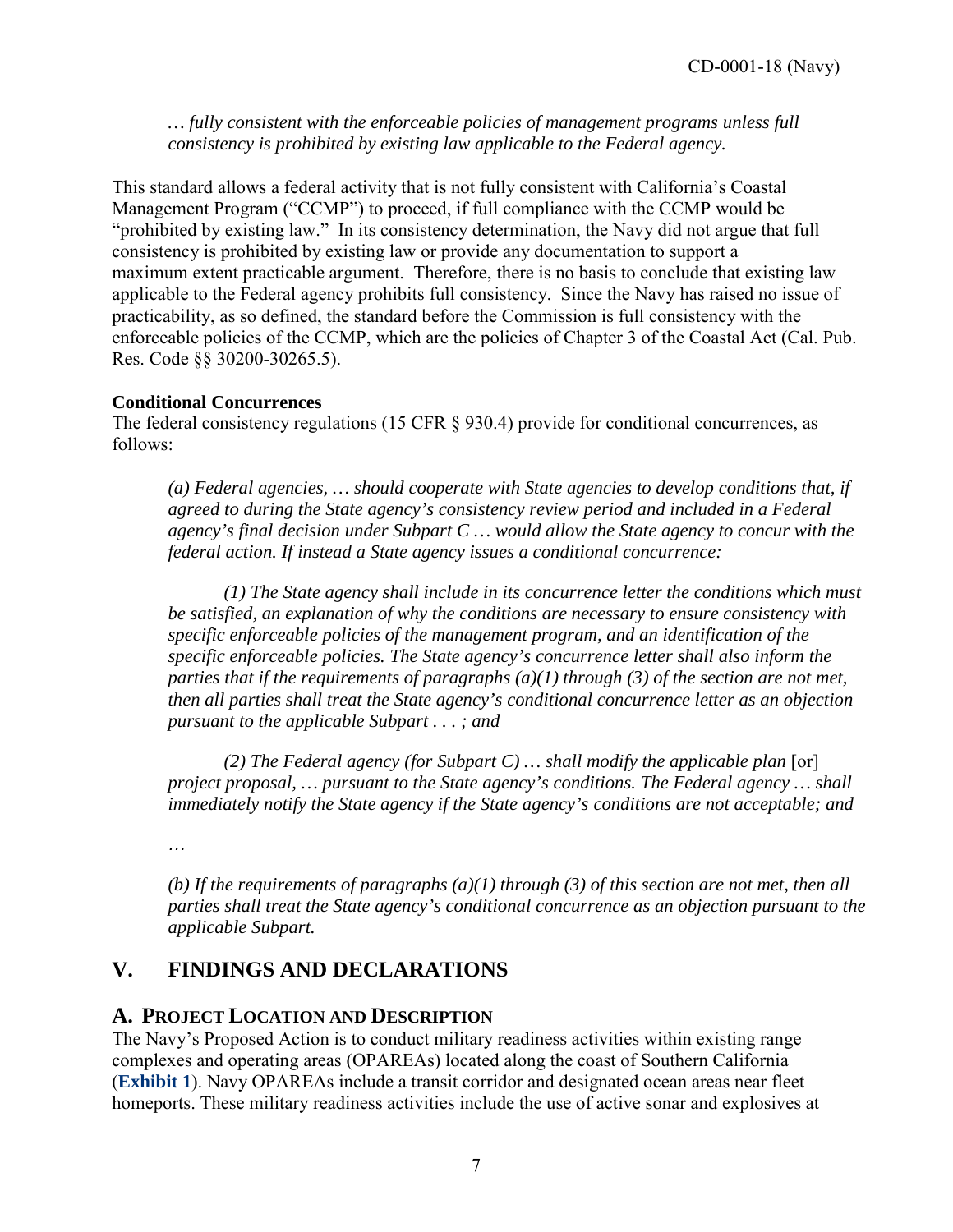sea off the coasts of Southern California, and at select Navy pierside and harbor locations. These military readiness activities are generally consistent with those analyzed in the HSTT Final EIS/OEIS completed in December 2013 and are representative of training and testing that the Navy has been conducting in the Southern California portion of the HSTT Study Area for decades.

The Navy states that the purpose of the Proposed Action: "… is to ensure that the Navy meets its mission, which is to maintain, train, and equip combat-ready naval forces capable of winning wars, deterring aggression, and maintaining freedom of the seas. This mission is achieved in part by conducting training and testing within the Southern California portion of the HSTT Study Area in accordance with established Navy military readiness requirements."

Consistent with past submittals, the Navy divides the project components into "Training" and "Testing" Activities. Briefly, the training elements involve anti-air warfare, amphibious warfare, anti-submarine warfare, electronic warfare, mine warfare, and surface warfare activities. The testing activities involve a broad spectrum of activities in support of the fleet, including (but not limited to), basic and applied scientific research and technology development; testing, evaluation, and maintenance of systems (e.g., missiles, radar, and sonar) and platforms (e.g., surface ships, submarines, and aircraft); and acquisition of systems and platforms to support Navy missions and give a technological edge over adversaries. Testing may also involve use of unmanned systems (both surface and underwater), vessel evaluations, and acoustic and oceanographic research.

The project area is the SOCAL Range Complex, Point Mugu Sea Range Overlap, and the Silver Strand Training Complex (SSTC). The SOCAL Range Complex is an offshore area situated between Dana Point and San Diego, extending more than 600 nautical miles (nm, or nmi) southwest into the Pacific Ocean (**[Exhibit 1](https://documents.coastal.ca.gov/reports/2018/6/w14b/w14b-6-2018-exhibits.pdf)**). The two primary components of the SOCAL Range Complex are the OPAREAs and the special use airspace. These components encompass 120,000 square nautical miles (nmi<sup>2</sup>) of sea space; 113,000 nmi<sup>2</sup> of special use airspace; and over 56 mi.<sup>2</sup> of land area on San Clemente Island and the SSTC (however, land activities are not part of the proposed activities). Most activities would occur in the eastern portion of the range complex, as they would be closer to established range infrastructure and facilities.

Rather than repeat the descriptions of the voluminous activities proposed under the program, this description summarizes the changes in the current submittal (compared to the 2013 submittal from the Navy), and provides a listing of the numbers of hours per year, by activity, that generate potential effects on marine species (see **[Exhibit 13](https://documents.coastal.ca.gov/reports/2018/6/w14b/w14b-6-2018-exhibits.pdf)**, which includes these figures in Tables 1-12 to 1-15 – Summary of Acoustic and Explosives Sources Analyzed for Training and Testing). A full description of the proposed activities can be found in Chapter 2, Navy's Draft EIS – Description of Proposed Action and Alternatives<sup>[3](#page-7-0)</sup>.

<span id="page-7-0"></span> $\overline{a}$ <sup>3</sup> [https://hstteis.com/portals/hstteis/files/hstteis\\_p3/deis/HSTT\\_DEIS\\_Volume\\_1\\_October\\_2017.pdf](https://hstteis.com/portals/hstteis/files/hstteis_p3/deis/HSTT_DEIS_Volume_1_October_2017.pdf)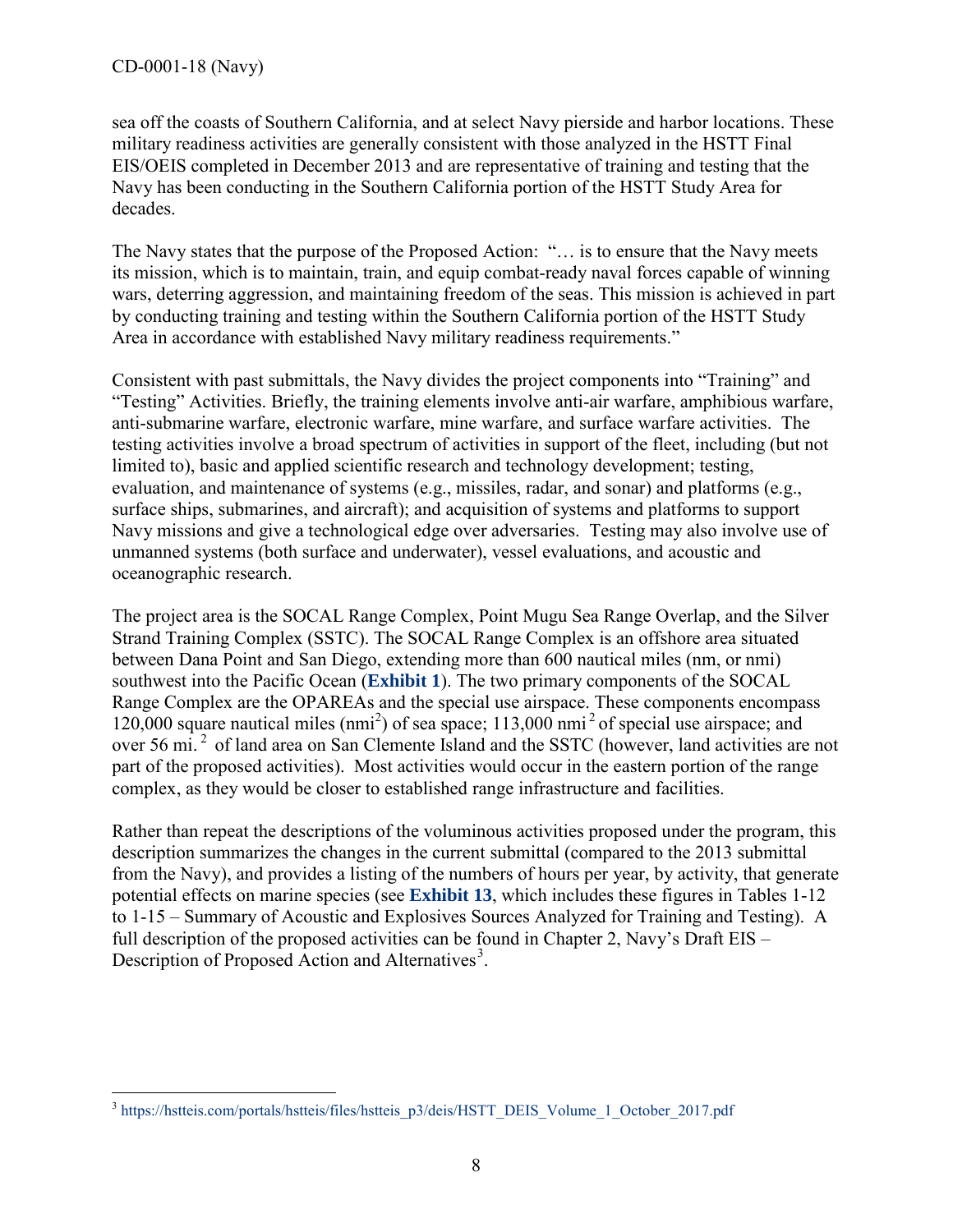In comparing the proposed activities to those of the last 5-Year period reviewed by the Commission  $(CD-008-13)^4$  $(CD-008-13)^4$ , the Navy summarizes the changes as including:

- Refined analysis of anti-submarine warfare activities, resulting in reduced levels of active sonar and fewer hours of sources of underwater sound.
- Reduced number of sinking exercises.
- Increases in training for maritime security operations, such as drug interdiction and antipiracy operations.
- Increases in testing of some new vessels, aircraft, weapons systems, and unmanned vehicles, and decreases in other testing activities.
- Improved acoustic models, updated marine mammal and sea turtle densities, and updated marine species criteria and thresholds.
- Review of procedural mitigations, where appropriate, and consideration of additional geographic and/or temporal mitigations, where applicable.

The paragraphs below summarize more specifically where the Navy's currently proposed activities would differ from those the Commission reviewed in CD-008-13:

- 1. Types and levels of activities to be conducted.
- 2. Reduction in hull-mounted mid-frequency active sonar.
- 3. New proposed mitigation areas.

### **1. Types and Levels of Activities to be Conducted**

The 2013 HSTT Final EIS/OEIS (for the Southern California portion of the HSTT Study Area) and the 2013 Consistency Determination analyzed at-sea training and testing activities (ongoing activities) that are the baseline for this Consistency Determination. A comparison between the level of proposed activities analyzed in this Consistency Determination and ongoing activities is provided in Appendix A of the Navy's consistency determination (contained in **[Appendix B](https://documents.coastal.ca.gov/reports/2018/6/w14b/w14b-6-2018-appendix.pdf)** to this staff report, pp. 137-164) (Navy Training and Testing Activities in the Southern California Portion of the HSTT Study Area), Tables A-1 through A-5. As described in those tables, some activities have increased, some have decreased, and some have remained consistent. In addition, some activities have been discontinued or combined with other activities and some new activities are proposed. The following testing activities have been discontinued and have not been analyzed here:

<span id="page-8-0"></span> $\overline{a}$ <sup>4</sup> The Commission's findings on CD-008-13 can be accessed at on the Commission's website at <https://documents.coastal.ca.gov/reports/2013/4/W13a-4-2013.pdf>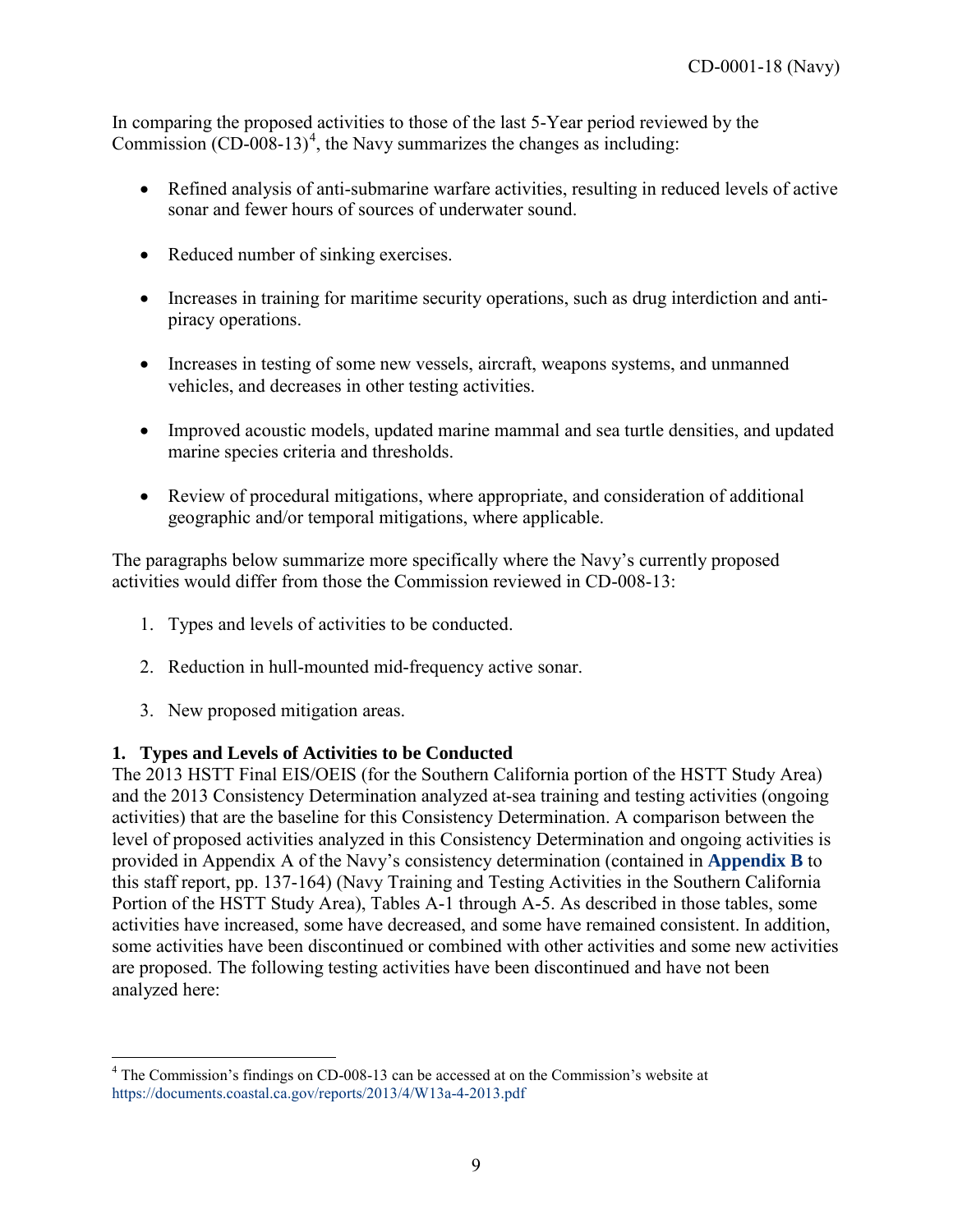- Decoy Testing
- Pierside Integrated Swimmer Defense
- Shipboard Protection Systems Testing
- Acoustic Communications Testing

Some training and testing activities analyzed in this Consistency Determination may appear as new activities. However, most of these activities are new in name only, and in fact are very similar to activities that have been conducted in Southern California for decades. The only changes that introduce new weapons or new stressors are activities that test: (1) high-energy lasers, (2) large unmanned surface vehicles, and (3) marine vessel stopping systems that use biodegradable polymer to affect a vessel's propulsion system.

## **2. Reduction in Hull-Mounted Mid-Frequency Active Sonar**

To simplify a comparison between the proposed level of activity (referred to as "Phase III") and the amount of training analyzed in the previous consistency determination (referred to as "Phase II"), the Navy focused on the type of sonar source that resulted in the greatest number of exposures to marine mammals: hull-mounted mid-frequency active sonar. The differences between use of this system from Phase II to Phase III are best identified in three ways: (1) completion of some unit-level training via synthetic means (i.e. not involving sonar use in the ocean) or through other training exercises, (2) reduction of total sonar hours associated with each Composite Training Unit Exercise, and (3) reduction in the total number of Composite Training Unit Exercises expected over a five-year period.

During Phase II, all unit-level training using hull-mounted mid-frequency sonar was assumed to be conducted during discrete training events. However, current practice indicates that up to 50% of unit-level training is completed through synthetic training, as well as concurrent with other training exercises (e.g., unit-level training can be completed simultaneously during an integrated training exercise). The proposed reduced level of activity therefore accounts for this use of synthetic training and concurrent unit-level training within other exercises - although this assumes risk in the event additional live training is necessary.

Composite Training Unit Exercises are major exercises that involve multiple platforms and numerous hours of sonar to meet mission objectives. During Phase II, each Composite Training Unit Exercise was assumed to require 1,000 hours of hull-mounted mid-frequency sonar. Through analysis of data collected during the Phase II permit period, the Navy determined that this assumption overestimated the amount of hull-mounted mid-frequency sonar that was typically used in a Composite Training Unit Exercise by 400 hours. As such, an estimated 600 hours of hull-mounted mid-frequency sonar is included for each Composite Training Unit Exercise.

Comparisons of proposed hull-mounted mid-frequency sonar hours to the hours permitted from 2013– 2018 are depicted in Figure 2-6 and Figure 2-7 (reproduced below).

The Fleet Response Plan, in place during Phase II, identified a requirement to conduct four Composite Training Unit Exercises per year in the Pacific Fleet. For Phase III, the number of Composite Training Unit Exercises to be conducted is reduced. The Navy proposes to reduce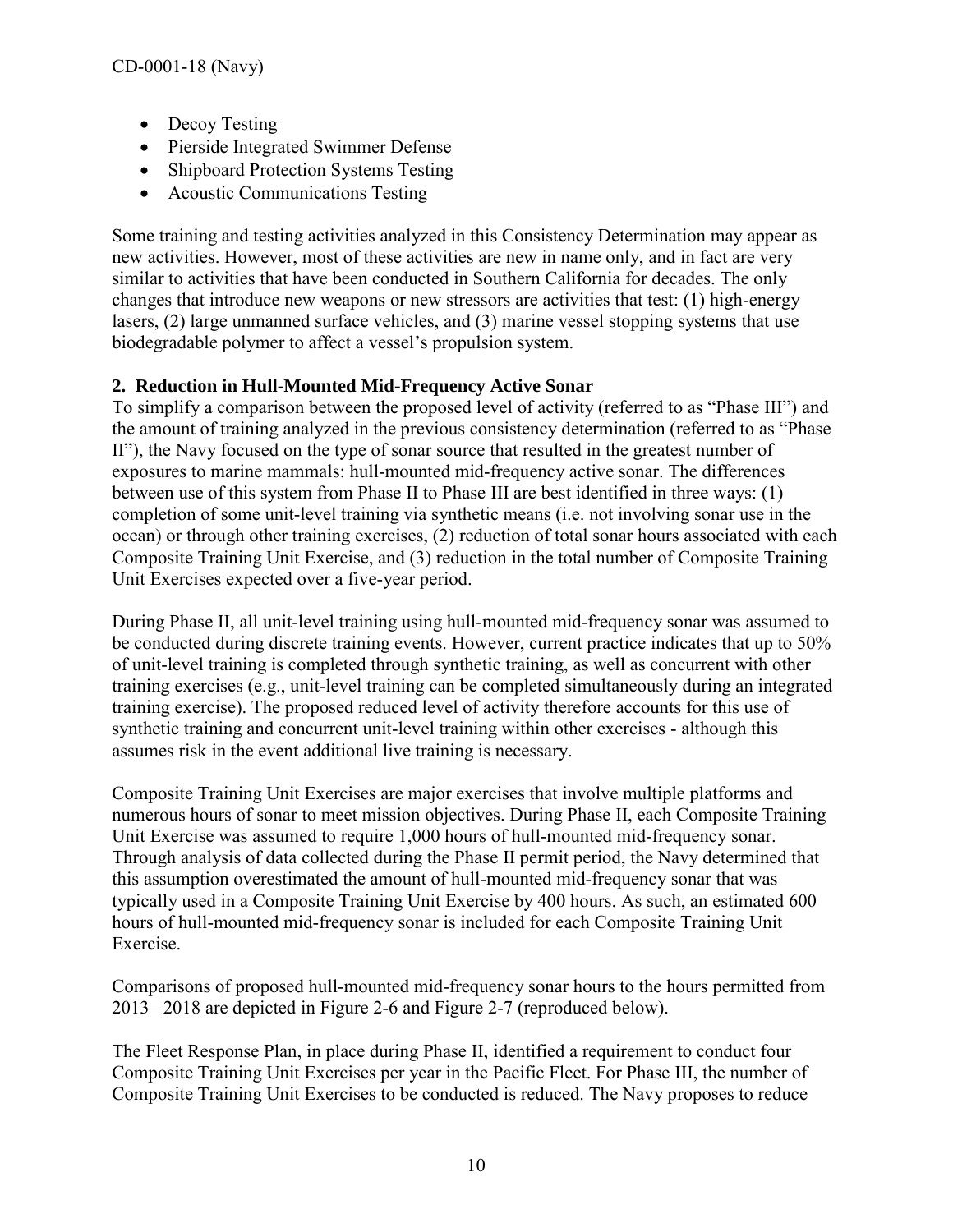(from the 2013 to 2018 permitted level) the number of Composite Training Unit Exercises to be conducted during any five-year period by analyzing representative years (in addition to maximum planned years) of training activity to account for the variability of training cycles and deployment schedules. Over the next five-year period, the analysis considers two years of three Composite Training Unit Exercises (maximum years) and three years of two Composite Unit Training Exercises (representative years) for a total of 12, a 40 percent reduction from the 2013– 2018 permit period. A comparison of the number of Composite Training Unit Exercises from the 2013–2018 permitted levels to the proposed level is provided in Figure 2-8.



Figure 2-6: Proposed Maximum Year of Hull-Mounted Mid-Frequency Sonar Hour Use by Activity During Training Compared to the Number Authorized in the 2013-2018 Marine **Mammal Protection Act Permit** 

*Note: As represented here, the proposed level of activity assumes three Composite Unit Training Exercises, conducted at a lower level of hull-mounted active sonar used and where 50 percent of requirements are met through synthetic training or other training exercises, and where all annual and non-annual training and testing activities are carried out in any given year of the five-year period.* 



Figure 2-7: Proposed Five-Year Total Hull-Mounted Mid-Frequency Sonar Hour Use by Activity During Training Compared to the Number Authorized in the 2013-2018 Marine Mammal **Protection Act Permit**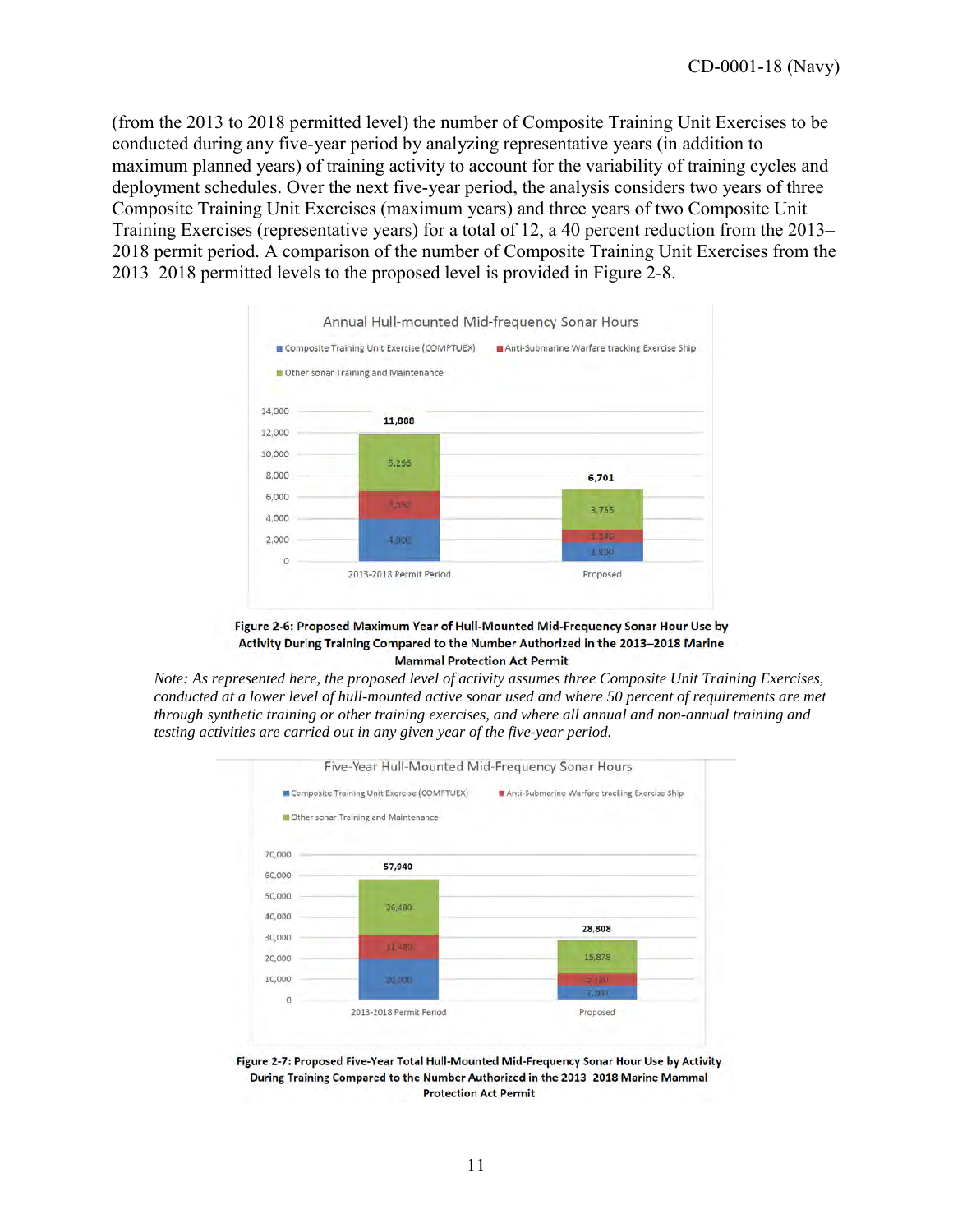

Figure 2-8: Proposed Number of Composite Training Unit Exercises over a Five-Year Period Compared to Number Authorized in the 2013-2018 Marine Mammal Protection Act Permit

#### **3. New Proposed Mitigation Areas**

In addition to reducing the authorized activities as described above, the Navy has included new mitigation areas compared to those included in the previous review; these include **seafloor avoidance** and minimization measures, and **mitigation areas** for marine mammals. The entire suite of marine resource avoidance, minimization, and monitoring measures is included in Appendix C of the Navy's consistency determination (**[Appendix C](https://documents.coastal.ca.gov/reports/2018/6/w14b/w14b-6-2018-appendix.pdf)** to this report). The Navy's Environmental Impact Statement  $(EIS)/Overse$  EIS  $(OEIS)^5$  $(OEIS)^5$  for the proposed activities included an Appendix K (Geographic Mitigation Assessment),<sup>[6](#page-11-1)</sup> which considered additional potential mitigation measures and analyzed their feasibility.

#### **Seafloor Resources**

The Navy will implement mitigation to avoid impacts on seafloor resources from explosives and physical disturbance and strikes from military expended materials and anchorages in mitigation areas throughout the Southern California portion of the HSTT Study Area. These measures include maintaining a 350 yd. (radius) buffer when using explosives, to avoid damage from vibrations and avoid expendable material being deposited on sensitive seafloor resources. The seafloor mitigation areas are depicted on Consistency Determination Figure 2-9 (**[Exhibit 7](https://documents.coastal.ca.gov/reports/2018/6/w14b/w14b-6-2018-exhibits.pdf)**). Hard bottom habitats are depicted on **[Exhibit 8](https://documents.coastal.ca.gov/reports/2018/6/w14b/w14b-6-2018-exhibits.pdf)**.

#### **Mitigation Areas**

 $\overline{a}$ 

Concerning mitigation areas for marine mammals, the Navy has provided areas of Planning and Cautionary Awareness and Notification, which it notes are "more protective of species than the areas agreed to with the California Coastal Commission in 2016." In these areas the Navy has committed

<span id="page-11-0"></span><sup>5</sup> Se[e https://hstteis.com/Documents/2017-Hawaii-Southern-California-Training-and-Testing-Draft-EIS-OEIS/Draft-](https://hstteis.com/Documents/2017-Hawaii-Southern-California-Training-and-Testing-Draft-EIS-OEIS/Draft-EIS-OEIS)[EIS-OEIS](https://hstteis.com/Documents/2017-Hawaii-Southern-California-Training-and-Testing-Draft-EIS-OEIS/Draft-EIS-OEIS)

<span id="page-11-1"></span><sup>&</sup>lt;sup>6</sup> [https://hstteis.com/portals/hstteis/files/hstteis\\_p3/deis/HSTT\\_DEIS\\_Volume\\_4\\_October\\_2017.pdf](https://hstteis.com/portals/hstteis/files/hstteis_p3/deis/HSTT_DEIS_Volume_4_October_2017.pdf) (Appendix K begins on page 155 of the Vol. 4 document at this link)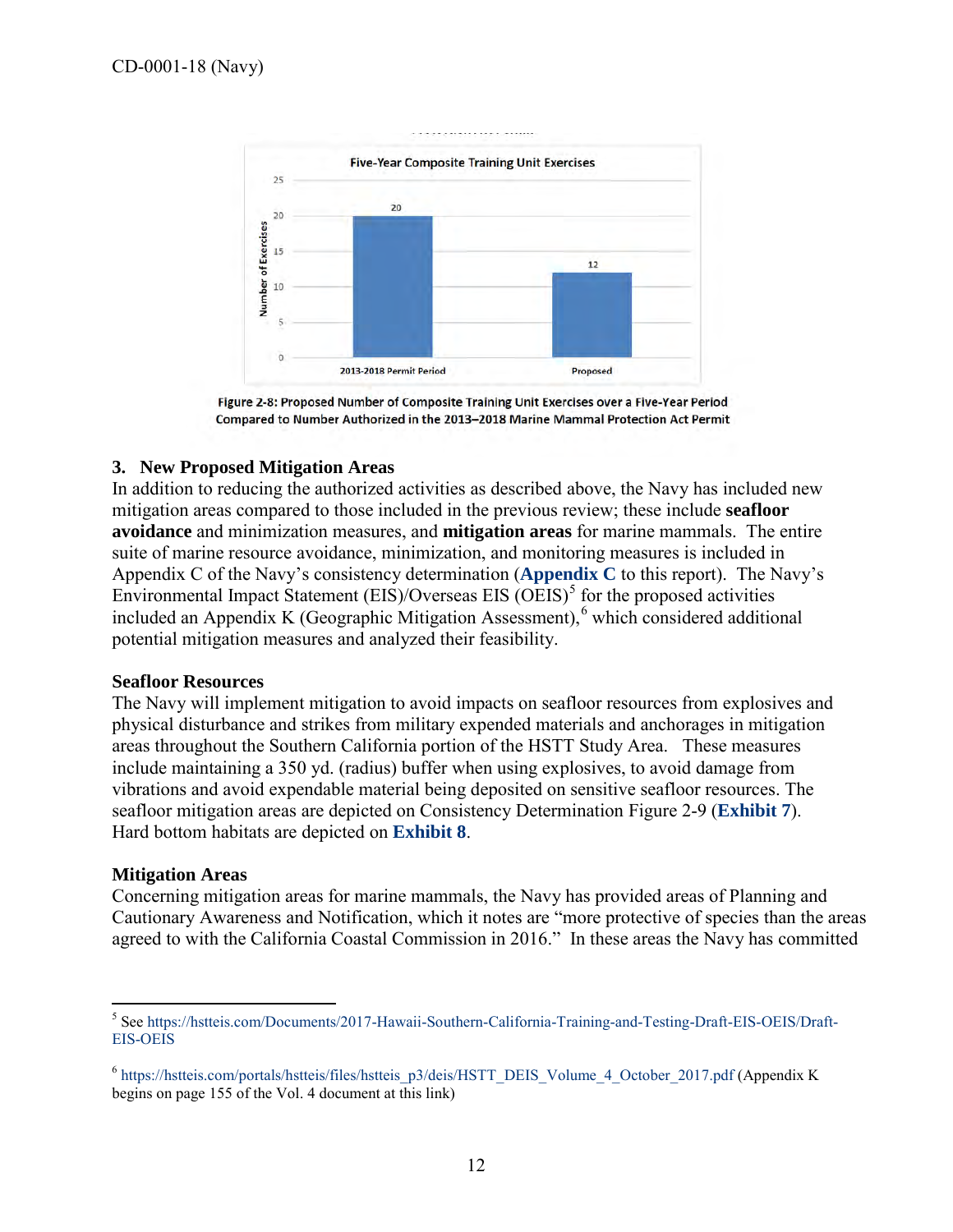to "implement additional mitigation within these mitigation areas to further avoid or reduce impacts on marine mammals from acoustic and explosive stressors and vessel strikes from the Proposed Action." These areas are:

- The San Diego Arc
- A 3 nmi area around each island in the Channel Islands NMS; and
- The area within 3 nmi from the mainland between Del Mar northward to the northern boundary of SOCAL (offshore Laguna Beach)

The additional measures to be provided in these areas are discussed on page 27 below, and CD Appendix C (Mitigation (**[Appendix C](https://documents.coastal.ca.gov/reports/2018/6/w14b/w14b-6-2018-appendix.pdf)** to this staff report) provides a full list of mitigation measures for all activities. The mitigation areas described above are depicted on the map below:



Figure 2-10: Mitigation Areas for Marine Mammals

# <span id="page-12-0"></span>**B. PREVIOUS COMMISSION ACTIONS**

On January 10, 2007, the Commission conditionally concurred with the Navy's consistency determination for offshore and onshore military training and testing exercises in SOCAL offshore waters for a 2 year period (CD-086-06). The Commission's conditions focused primarily on the need for additional protection for marine mammals from Navy active sonar use, including increasing the size of the safety zones (including a shutdown zone of at least 2 km) around the sonar source, avoiding sonar use within areas with high concentrations of marine mammals to the maximum extent feasible, and increasing protection (reduced sonar intensity) under low visibility and surface ducting conditions (surface ducting can result in amplification of sound levels or cause sounds to disperse farther than anticipated). That authorization ended in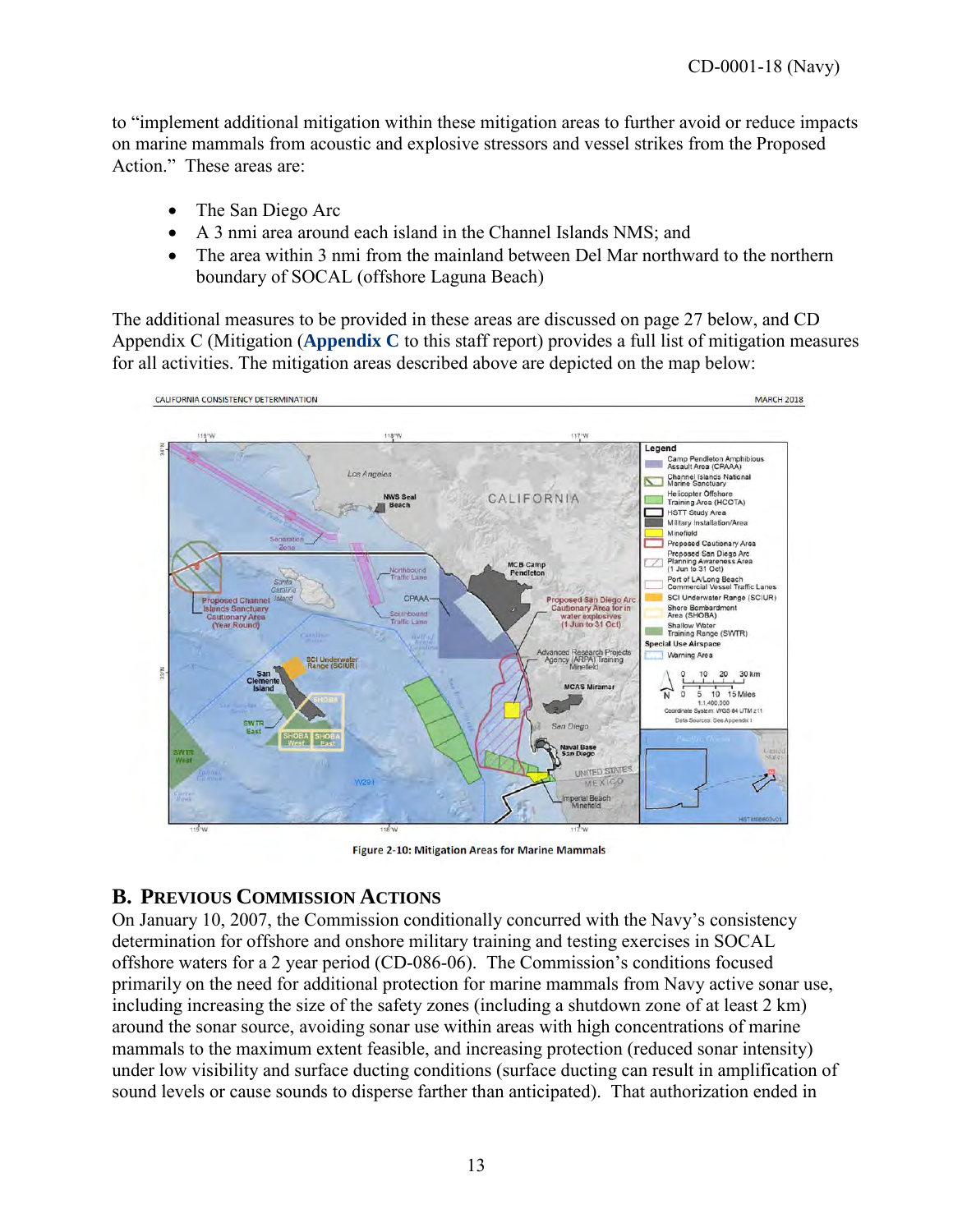$\overline{a}$ 

December 2008. Because the Navy did not agree to comply with most of the Commission's conditions, the Commission's action was treated as an objection under the federal consistency procedures. (See page 5)(15 C.F.R. § 930.4(b).) The Navy informed the Commission it intended to proceed without agreeing to most of the conditions, and in March 2007 the Commission filed a lawsuit in federal court, the outcome of which is described in the following section of this report.

On October 15, 2008, the Commission conditionally concurred with a follow-up Navy consistency determination (CD-049-08) for the next round of Navy SOCAL training and testing exercises, covering the period from January 1, 2009, through December 31, 2013. The Commission adopted conditions similar to those in CD-086-06 (**[Exhibit 14](https://documents.coastal.ca.gov/reports/2018/6/w14b/w14b-6-2018-exhibits.pdf)**, which contains both sets of Commission conditions). On January 16, 2009, the Navy again indicated its intent to proceed without agreeing to the conditions. By this time the U.S. Supreme Court had published its ruling in the case described below arising from the earlier training and testing, and in this instance the Commission did not file a lawsuit.

On March 8, 2013, the Commission objected to the Navy's consistency determination for the following 5-year period (CD-008-13). The Commission's objection to this consistency determination was based on lack of information:

*…because the Navy's analysis: (1) only looked at population-level effects; (2) arbitrarily limited its analysis to only 10 of the 32 coastal species present in the southern California study area; (3) did not include the type of population-level analysis Pacific Gas and Electric Company had provided in its high energy seismic survey consistency certification (CC-027-12); (4) provided no explanation as to why significant intensification of use of mid-frequency sonar was needed for military training and testing; and (5) failed to analyze and consider alternatives such as implementing "timearea" closures, as well as other mitigation measures previously adopted by the Commission or identified by Commission staff in its report on the present consistency determination.* 

The Navy provided additional information to staff following the Commission's objection. Nevertheless, the staff did not agree that the Navy had adequately addressed the concerns raised by the Commission in its objection. On December 17, 2013, the Navy informed the Commission that it intended to proceed despite the objection. In the meantime, litigation brought by other parties challenging the Navy's program proceeded (based on NEPA, MMPA, ESA claims) in Hawaii federal district court. In July 2014, the California Attorney General informed the Navy the Commission intended to pursue its own litigation, and the parties entered into negotiations. On March 31, 2015, while those negotiations were ongoing, the Hawaii district court issued an order granting summary judgment to two of the plaintiffs in that case<sup>[7](#page-13-0)</sup>; however, subsequent to that, the parties entered into a settlement agreement. On May 15, 2016, the Commission and the

<span id="page-13-0"></span> $^7$  Conservation Council for Hawaii et al. v. NMFS et al. and Natural Resources Defense Council et al. v. NMFS et al.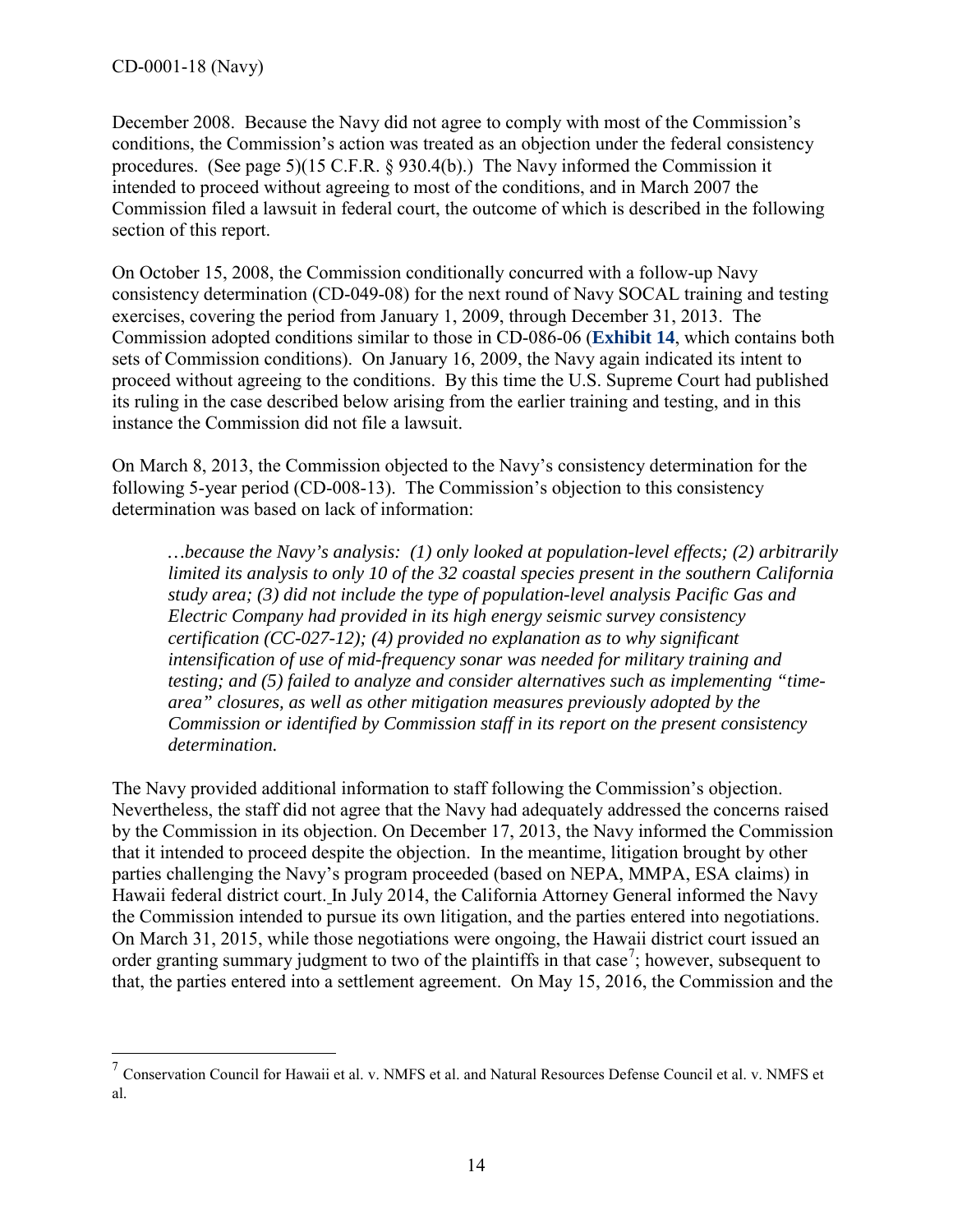Navy also agreed to a Settlement Agreement (**[Exhibit 11](https://documents.coastal.ca.gov/reports/2018/6/w14b/w14b-6-2018-exhibits.pdf)**), under which the Commission agreed not to pursue litigation through the remainder of the 5-Year period (i.e., until late December 2018).

### **Federal Court, CEQ, and Presidential Actions in 2007-2008**

As noted above, litigation arose over the first of the above-described projects, with the Commission challenging the Navy under the CZMA, and environmental groups led by the Natural Resources Defense Council ("NRDC") challenging the Navy under the Marine Mammal Protection Act (MMPA), the CZMA, the National Environmental Policy Act (NEPA), and the Endangered Species Act (ESA). Over a seven-month period from mid-2007 to early 2008, the Federal District Court and Ninth Circuit Court of Appeals considered more than half-a-dozen orders, mostly related to NRDC's motion for a preliminary injunction. At the end of that period, the result of these lower court actions was the issuance of a preliminary injunction<sup>[8](#page-14-0)</sup> requiring that the Navy comply with a set of mitigation measures, consisting of: (1) imposing a 12-mile "exclusion zone" from the coastline; (2) using lookouts to conduct additional monitoring for marine mammals; (3) restricting the use of "helicopter-dipping" sonar; (4) limiting the use of mid-frequency active (MFA) sonar in geographic "choke points"; (5) shutting down MFA sonar when a marine mammal is spotted within 2,200 yards of a vessel; and (6) powering down MFA sonar by 6 decibels (dB) during significant surface ducting conditions.

Within days following the district court's issuance of its revised injunction, the Navy: (1) sought (and received) an exemption from the President under the CZMA<sup>[9](#page-14-1)</sup>; and (2) sought (and received) an emergency authorization from the Council on Environmental Quality ("CEQ") for "alternative NEPA arrangements"<sup>10</sup>. The Navy moved to vacate the district court's preliminary injunction in light of these actions, but on February 4, 2008, the district court refused to do so, and the Court of Appeals affirmed, finding, among other things, that the plaintiffs were likely to succeed on the merits of their claims, but focusing solely on the NEPA claims.

<span id="page-14-2"></span><sup>10</sup> NEPA (40 CFR §1506.11) provides:

<span id="page-14-0"></span> $\overline{a}$ <sup>8</sup> "Modified Preliminary Injunction" issued on January 10, 2008, in the case of *NRDC v. Winter*, N.D. Cal. Case No. 8:07-cv-00335-FMC-FMO.

<span id="page-14-1"></span> $9^{\circ}$  CZMA §307(c)(1)(B) (16 U. S. C. §1456(c)(1)(B)) provides, in part:

*After any final judgment, decree, or order of any Federal court that is appealable under section 1291 or 1292 of title 28, United States Code, or under any other applicable provision of Federal law, that a specific Federal agency activity is not in compliance with subparagraph (A), and certification by the Secretary that mediation under subsection (h) is not likely to result in such compliance, the President may, upon written request from the Secretary, exempt from compliance those elements of the Federal agency activity that are found by the Federal court to be inconsistent with an approved State program, if the President determines that the activity is in the paramount interest of the United States.* 

*Where emergency circumstances make it necessary to take an action with significant environmental impact without observing the provisions of these regulations, the Federal agency taking the action should consult with the Council about alternative arrangements. Agencies and the Council will limit such arrangements to actions necessary to control the immediate impacts of the emergency. Other actions remain subject to NEPA review.*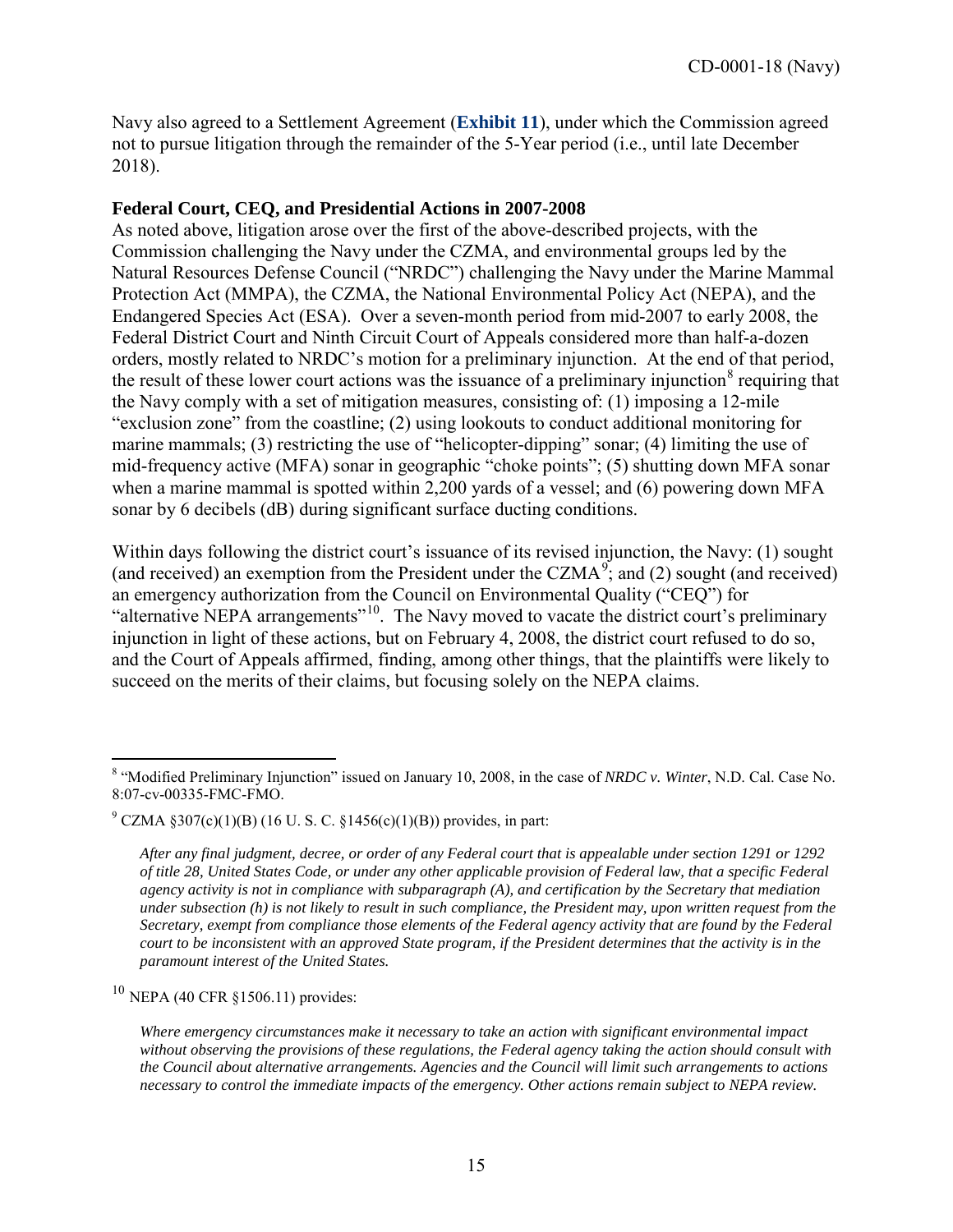In *Winter v. Natural Res. Def. Council, Inc., 129 S. Ct. 365 (2008)*, the U.S. Supreme Court reversed the lower court rulings and vacated the preliminary injunction. The Supreme Court's ruling did not address the merits of the NEPA claims but only addressed the standard for issuance of a preliminary injunction, the application of that standard to the facts of this case, and the appropriate remedy under NEPA. The ruling did not address CZMA grounds.

# <span id="page-15-0"></span>**C. OTHER AGENCY APPROVALS AND CONSULTATIONS**

## **National Marine Fisheries Service (NMFS)**

Pursuant to the Marine Mammal Protection Act (MMPA) (16 U.S.C.  $\S$  1371(a)(5)), the Navy has submitted a request for two Letters of Authorization (LOA) from NMFS (one LOA for the training and one LOA for the testing) for the incidental taking of marine mammals, under the MMPA (the LOAs would also include species protected under the Endangered Species Act). On October 20, 2017, NMFS published a proposed rule, requesting comments on its proposal to issue regulations and Letters of Authorization to the Navy for the proposed activities (as well as the Hawaii activities, which are not before the Commission). The public comment period closed on November 20, 2017. NMFS has not yet released its proposed rule.

### **U.S. Fish and Wildlife Service (USFWS)**

The Navy is consulting with the U.S. Fish and Wildlife Service under Section 7 of the ESA for three listed seabird species under USFWS' jurisdiction.

### **State of Hawaii**

The Navy has submitted a consistency determination to the Hawaii Coastal Zone Management Program for the portions of the training and testing located off that state.

### **Tribal Consultation**

The Navy sent scoping letters (dated November 12, 2015) to representatives of 18 federally recognized tribes, and two additional tribes on the California Native American Heritage Consultation List. The Tribes contacted were Barona Band of Mission Indians, Campo Kumeyaay Nation (Formerly Campo Band of Mission Indians), Ewiiaapaayp Band of Kumeyaay Indians, Iipay Nation of Santa Ysabel, Inaja-Cosmit Band of Mission Indians, Jamul Indian Village, La Jolla Band of Luiseno Mission Indians of the La Jolla Reservation, La Posta Band of Mission Indians, Los Coyotes Band of Cahuilla & Cupeno Indians, Manzanita Band of Mission Indians, Mesa Grande Band of Mission Indians, Pala Band of Luiseno Mission Indians, Pauma Band of Luiseno Mission Indians of the Pauma & Yuima Reservation, Pechanga Band of Luiseno Mission Indians, San Pasqual Band of Diegueno Indians, Soboba Band of Luiseno Indians, Sycuan Band of the Kumeyaay Nation, Viejas Band of Mission Indians, Fernandeño Tataviam Band of Mission Indians, and Gabrielino-Tongva Tribe. The Navy received a letter from one tribe: the Viejas Band of Mission Indians (**[Exhibit 12](https://documents.coastal.ca.gov/reports/2018/6/w14b/w14b-6-2018-exhibits.pdf)**).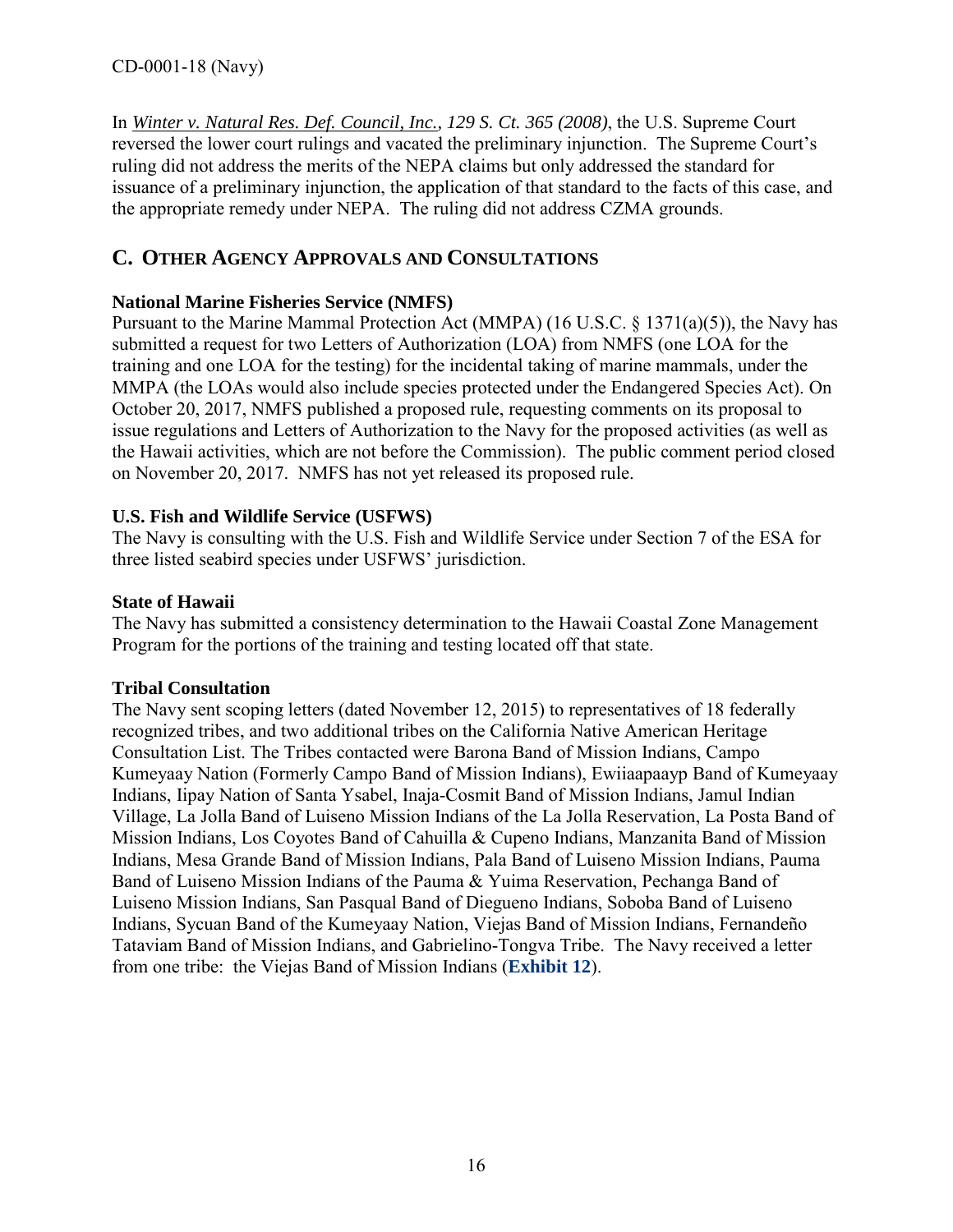## <span id="page-16-0"></span>**D. MARINE RESOURCES**

Coastal Act Section 30230 states:

*Marine resources shall be maintained, enhanced, and where feasible, restored. Special protection shall be given to areas and species of special biological or economic significance. Uses of the marine environment shall be carried out in a manner that will sustain the biological productivity of coastal waters and that will maintain healthy populations of all species of marine organisms adequate for long-term commercial, recreational, scientific, and educational purposes.* 

#### **Overview**

The Commission has been consistent for over two decades in expressing concerns over the effects of anthropogenic sounds on the marine environment, particularly on marine mammals. Anthropogenic noise is a recognized, but largely unregulated, form of ocean pollution that can deafen, disturb, injure, and kill marine life. Many species of marine mammals are known to be highly sensitive to sound and rely upon sound to navigate, find food, locate mates, avoid predators, and communicate with one another. A combination of noise sources, including shipping, oil and gas exploration and production, dredging, construction, and military activities, has resulted in dramatic increases in noise levels throughout the oceans. Over the last ten years, a growing body of evidence has shown that some forms of ocean noise can kill, injure, and deafen whales and other marine mammals. In particular, a sequence of marine mammal mass strandings and mortalities has been linked to exposure to mid-frequency sonar. There is also evidence that some affected animals do not strand but die at sea. This has increased public concern about the effects of anthropogenic noise on marine mammals, which has been acknowledged in a variety of domestic and international fora.

Marine mammals have evolved over millions of years and rely on sound for vital life functions and have specialized sensory capabilities to take advantage of the physics of sound in the ocean. Anthropogenic noise in the oceans has increased since the start of the industrial revolution and increases in ambient noise levels, as well as individual sound sources, can cause adverse effects, the extent and type of which are not well understood. Military technology and scientific research using low frequency active acoustics attempting to cover large distances have specifically targeted the ecological sound niches that low frequency specialist whales have evolved to rely on, necessarily competing with those marine mammal species. Peer-reviewed scientific literature indicates that marine mammals are affected by exposure to anthropogenic noise in a variety of ways that can be harmful or even lethal. However, there are significant gaps in information available to understand and manage these effects. This is particularly the case because marine mammals are extremely difficult to study and the marine environment is extraordinarily complex and dynamic. In addition, this is a relatively new field of concern and the amount of research undertaken to date has been limited in scope and duration.

In light of these concerns, $11$  during its first two reviews of Navy SOCAL offshore testing and training (CD-049-08 and CD-086-06), the Commission adopted conditions intended to increase protection for marine mammals, seeking, among other things, larger preclusion areas around

<span id="page-16-1"></span> $\overline{a}$ <sup>11</sup> As previously noted by the Commission in CD-008-13, and originally contained in the Commission's December 13, 2005, comments to the Marine Mammal Commission's Advisory Committee on Acoustic Impacts on Marine Mammals.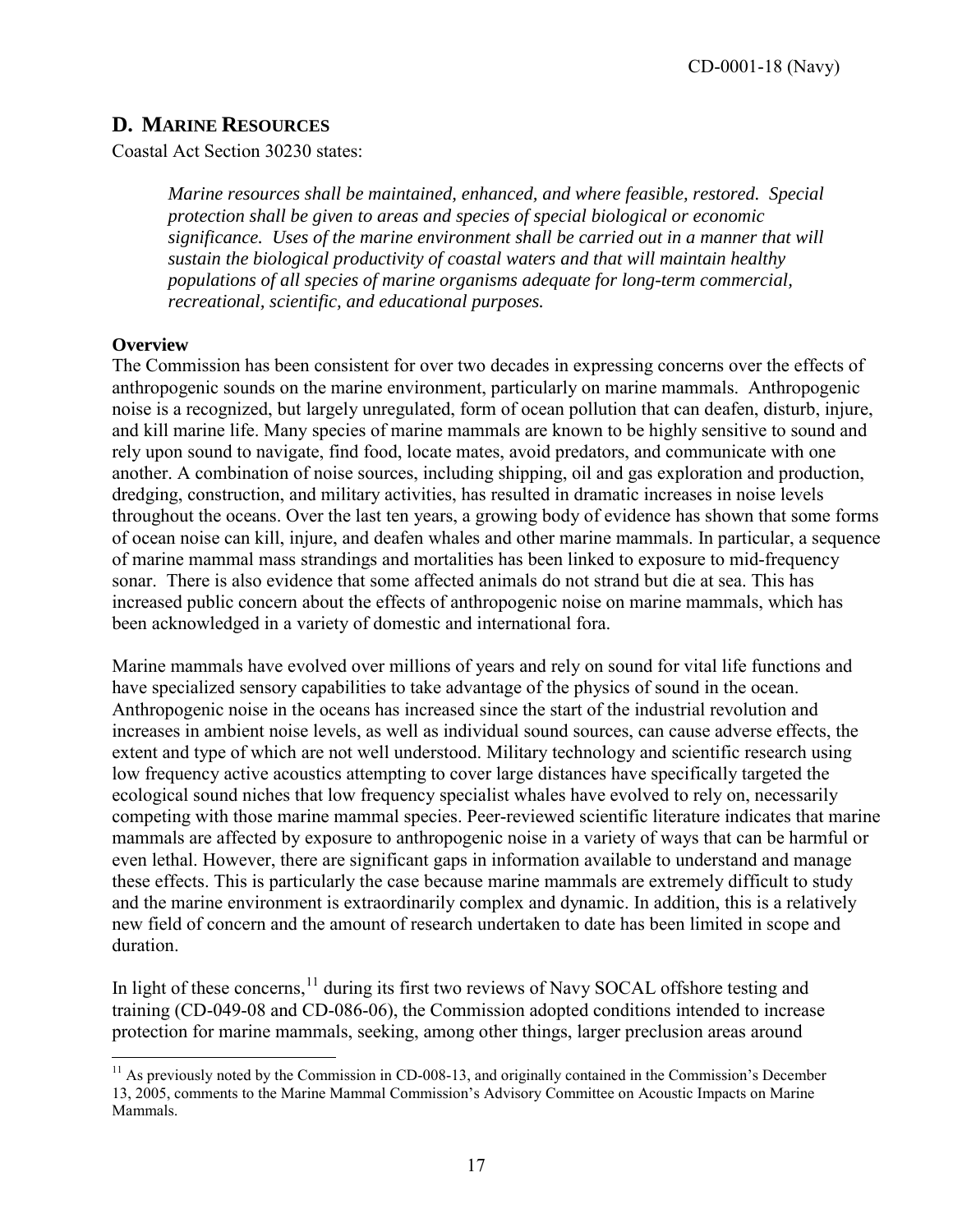sonar sources, avoidance of sonar use within biologically sensitive areas, and lowering of maximum sound levels under low-visibility conditions. In its more recent review (CD-008-13), the Commission objected, based on lack of information (see page 13 above,) about a variety of key details, including consideration and analysis of the types of adverse impact avoidance measures identified in the previous sentence. The Commission subsequently settled with the Navy, based on the terms of the settlement agreement attached in **[Exhibit 11](https://documents.coastal.ca.gov/reports/2018/6/w14b/w14b-6-2018-exhibits.pdf)**. In the agreement the Navy committed to:

- 1. An agreement on the duration of the agreement (to end Dec. 25, 2018).
- 2. Identify 3 areas in which hull mounted mid-frequency sonar is "not typically used" during Major Training Events (MTEs) [if they were used, the Navy would notify the Commission (subject to any classification restrictions)]:
	- The San Diego Arc
	- A 3 nmi area around each island in the Channel Islands NMS; and
	- The area within 3 nmi from the mainland between Del Mar northward to the northern boundary of SOCAL (offshore Laguna Beach)
- 3. Limit explosives >20 lbs. to daytime use, and provide Commission staff with post detonation notifications.
- 4. Fund research and coordinate annually with the Commission staff over "areas of mutual interest" relating the marine mammals in SOCAL waters.
- 5. Consider deployment of additional passive acoustic monitoring devices.
- 6. Provide briefings to Commission staff on related matters
- 7. Continue participating in and funding CalCOFI oceanographic research.<sup>[12](#page-17-0)</sup>
- 8. Provide Commission staff with 72 hour courtesy notices of MTE's in SOCAL.
- 9. Provide Commission staff with annual exercise and monitoring reports.
- 10. Provide briefings to Commission staff on Unusual Stranding Events.
- 11. Consider Commission-recommended reports in ongoing Adaptive Management meetings held with NMFS.
- 12. Take "appropriate corrective action" if lookout effectiveness study results warrant corrective action.

Notwithstanding the terms of this settlement (which were temporary), the Navy and the Commission have not historically agreed as to the adequacy of the preclusion zones the Navy has proposed around mid-frequency sonar sources, or the scope of activities to be conducted within areas of particular sensitivity (such as areas of seasonal concentrations of marine mammals). In its past and current consistency determinations, the Navy has maintained that its suite of mitigation and monitoring measures are adequate to protect marine mammals (and other marine species). The Navy's position has been that the lack of documented population-level effects, combined with the mitigation measures it has agreed to implement and the results of its monitoring results (reported annually) - which have not documented significant adverse marine mammal reactions to its activities - support its conclusion that its activities are consistent with Section 30230 of the Coastal Act.

<span id="page-17-0"></span> $\overline{a}$ <sup>12</sup> <http://calcofi.org/about-calcofi.html>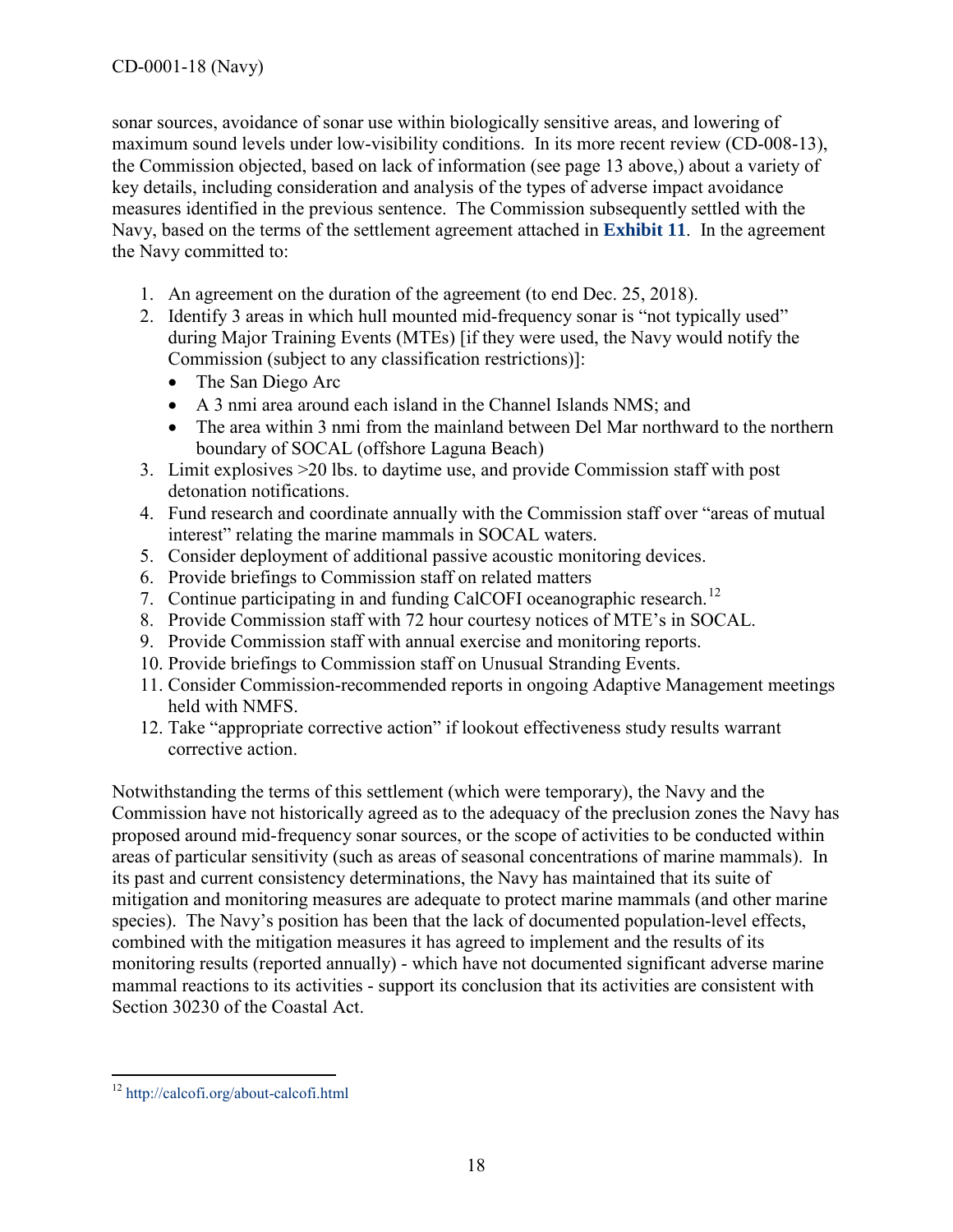### **Marine Mammal Protection Act (MMPA)**

The Navy has also historically cited its MMPA authorizations issued by NMFS under the MMPA as further evidence of lack of adverse effects on marine resources. The MMPA sets forth the regulatory mechanisms for NMFS' authorizations of "takes" or "harassment" under that law. The Commission notes that the standard NMFS relies on under the MMPA differs from the Coastal Act's marine resource policies. The following excerpts from NMFS' 2013 review of the Navy's activities illustrates the determinations NMFS must make under the MMPA:

- Whether the "taking" will have a negligible impact on the species or stock(s),
- Whether the "taking will have an unmitigable adverse impact on the availability of the species or stock(s) for subsistence uses (where relevant),
- Whether the permissible methods of taking and requirements pertaining to the mitigation, monitoring, and reporting of such takings are set forth.

NMFS defines ''negligible impact'' in 50 CFR 216.103 as ''an impact resulting from the specified activity that cannot be reasonably expected to, and is not reasonably likely to, adversely affect the species or stock through effects on annual rates of recruitment or survival.''

The MMPA was amended in 2004 to modify what constitutes a "take" or "harassment" in the context of "military readiness activities." Under the MMPA, for military readiness activities, the relevant definition of harassment is any act that:

• Injures or has the significant potential to injure a marine mammal or marine mammal stock in the wild (also referred to as "Level A harassment"); or

• Disturbs or is likely to disturb a marine mammal or marine mammal stock in the wild by causing disruption of natural behavioral patterns including, but not limited to, migration, surfacing, nursing, breeding, feeding, or sheltering to a point where such behavioral patterns are abandoned or significantly altered (also referred to as "Level B harassment") [16 U.S.C. § 1362(18)(B)(i) and (ii)].

#### **Navy Consistency Analysis**

The Navy's consistency determination (and supporting DEIS) analyzed a number of marine resources that could be adversely affected by the Proposed Action such as sensitive marine resources and habitats (e.g., eelgrass and kelp), commercial and recreational fish stocks, and protected marine species (i.e., sea turtles, marine mammals, and abalones). For each marine resource analyzed, and with the mitigation, minimization, avoidance, and/or monitoring measures included, "the Navy has determined that there are no long-term consequences for populations of any species of biological or economic significance as a result of the Proposed Action<sup>"</sup>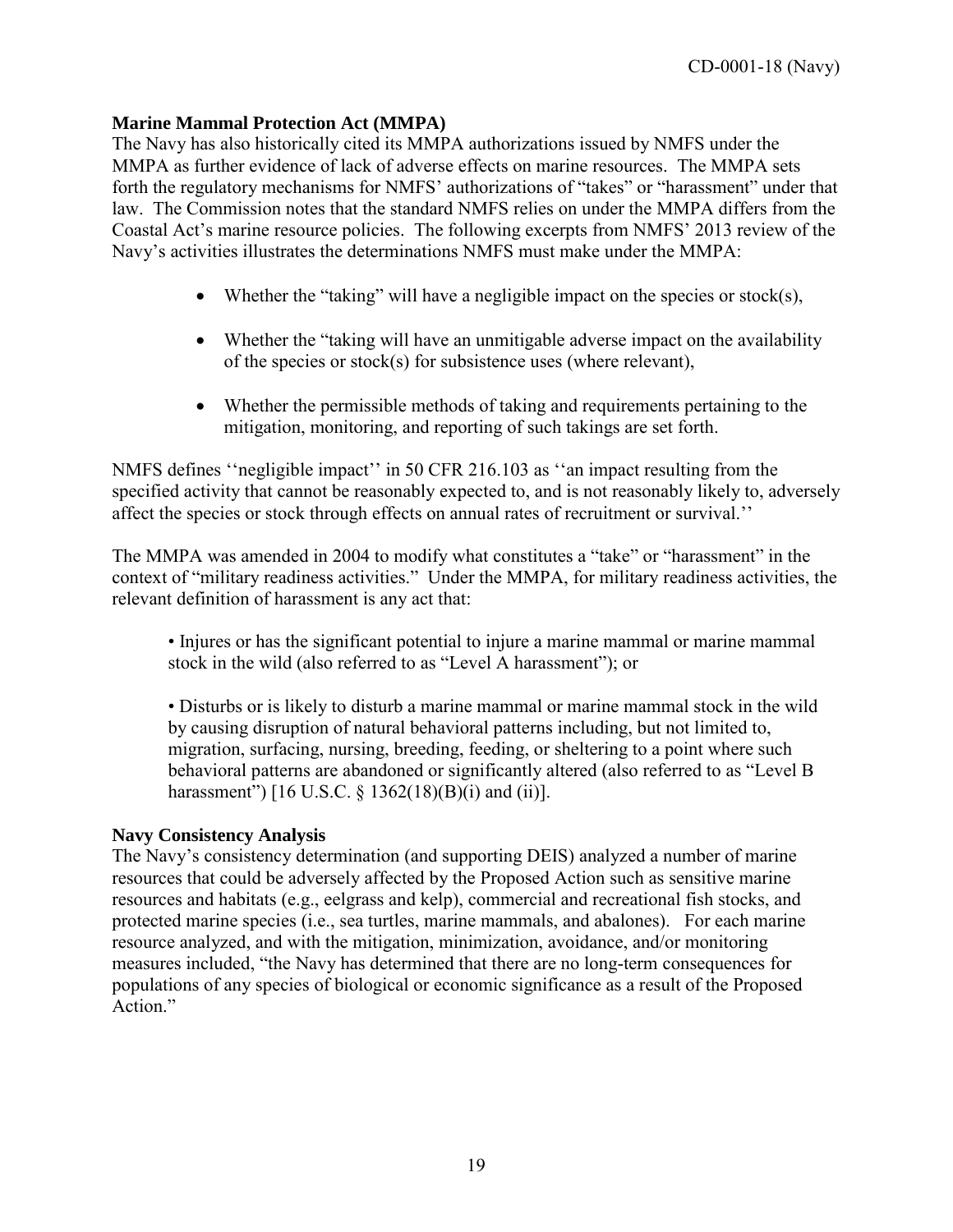#### **Marine Mammals and Sea Turtles**

The Navy's consistency determination, lists 30 marine mammal species in the project area, including 7 mysticetes (baleen whales), 18 odontocetes (dolphins and toothed whales), 4 pinnipeds (seals and sea lions), and the southern sea otter. The document further notes the presence of five species of sea turtles (green, hawksbill, loggerhead, olive ridley, and leatherback sea turtles) that may occur off Southern California and are listed as endangered under the Endangered Species Act. (Hawksbill sightings are rare and would most likely occur during an El Niño event, when waters along the California current are unusually warm (NMFS and USFWS 2007).)

The Navy states the stressors that could affect marine mammals and sea turtles include the following:

- Acoustic (sonar and other transducers; air guns; pile driving; vessel noise; aircraft noise; and weapons noise)
- Explosive
- Energy (in-water electromagnetic devices, high-energy lasers)
- Physical disturbance and strikes (vessels and in-water devices; military expended materials; seafloor devices; pile driving)
- Entanglement (wires and cables; decelerators/parachutes; biodegradable polymers)
- Ingestion (military expended materials munitions; military expended materials other than munitions)
- Secondary (impacts on habitat; impacts on prey availability)

Concerning effects on mysticetes (blue, Bryde's, fin, gray, humpback, minke, and sei whales), which have the best low-frequency hearing, the Navy states (CD, p. 3-71):

#### *Impacts from Sonar and Other Transducers*

#### *Mysticetes*

*A few behavioral reactions in mysticetes resulting from exposure to sonar could take place at distances of up to 20 km. Behavioral reactions, however, are much more likely within a few kilometers of the sound source. The quantitative analysis very likely overestimated the numbers of behavioral reactions due to the underlying nature of the data used to derive the behavioral response functions. Research shows that if mysticetes do respond they may react in a number of ways, depending on the characteristics of the sound source, their experience with the sound source, and whether they are migrating or on seasonal grounds (i.e., breeding or feeding). Behavioral reactions may include alerting, breaking off feeding dives and surfacing, or diving or swimming away. Overall, mysticetes have been observed to be more reactive to acoustic disturbance when a noise sources is located directly on their migration route. Mysticetes disturbed while migrating could pause their migration or route around the disturbance. Animals disturbed while engaged in other activities such as feeding or reproductive behaviors may be more likely to ignore or tolerate the disturbance and continue their natural behavior patterns.*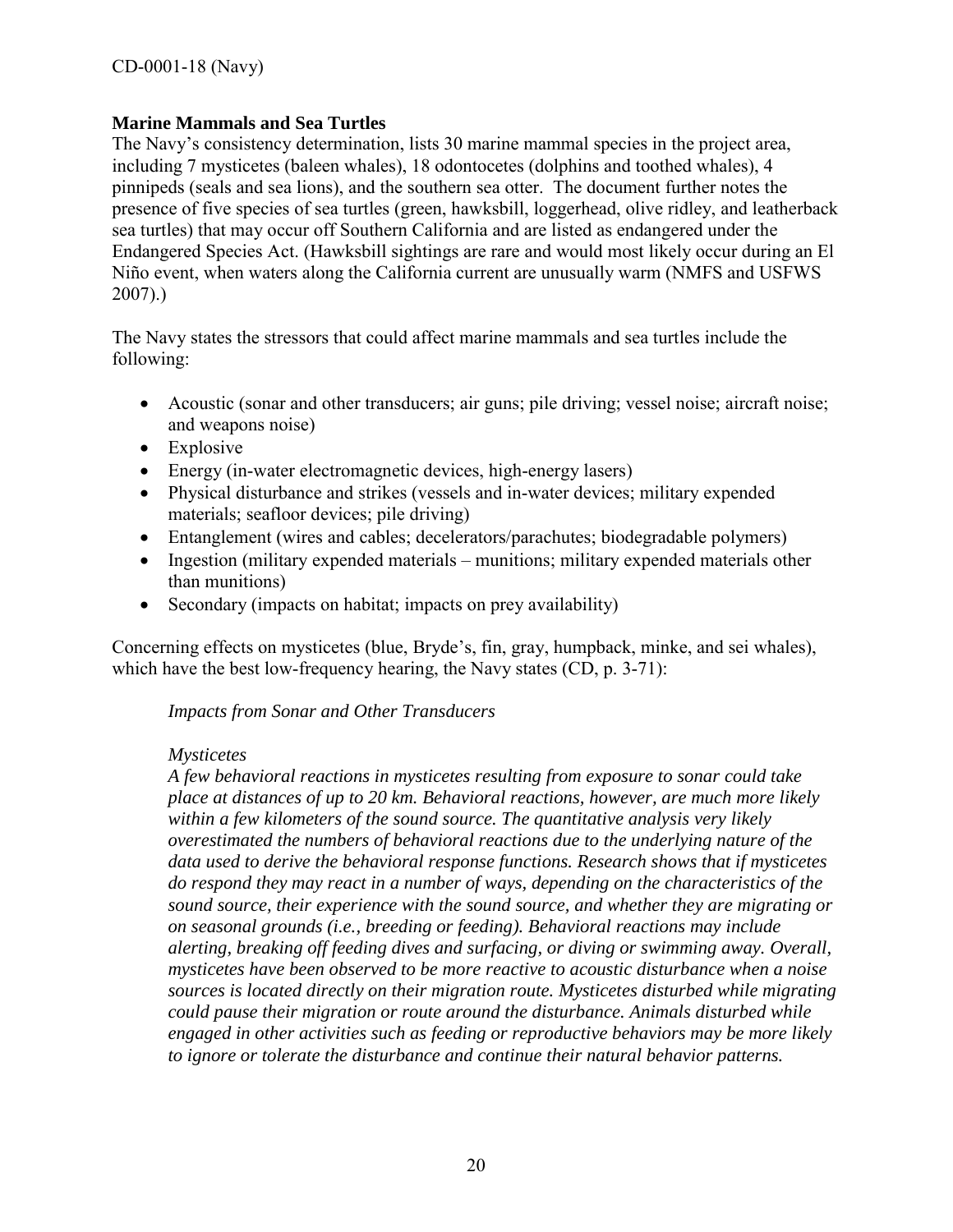The Navy maintains that:

(1) most behavioral reactions from mysticetes "…are likely to be short-term and low to moderate severity;"

(2) "Behavioral research indicates that mysticetes most likely avoid sound sources at levels that would cause any hearing loss (i.e., TTS [Temporary Threshold Shift])";

(3) "it is likely that the quantitative analysis overestimates PTS [Permanent Threshold Shift] and TTS in marine mammals because it does not account for animals avoiding sound sources at closer ranges;"

(4) "A single or even a few minor TTS (less than 20 dB of TTS) to an individual mysticete per year are unlikely to have any long-term consequences for that individual;"

(5) most anti-submarine warfare activities are "geographically dispersed and last for only a few hours, often with intermittent sonar use even within this period;" and

(6) while some degree of "masking" (Navy sound interfering with an animal's ability to perceive other sounds) may occur, "A single or even a few short periods of masking, if it were to occur, to an individual mysticete per year are unlikely to have any long-term consequences for that individual."

The Navy's analysis of effects on odontocetes (sperm whales, beaked whales, and dolphins), acknowledges the current understanding that beaked whales have been shown to be particularly sensitivity to military sonar worldwide.<sup>13</sup> The DEIS Technical Report ("Criteria and Thresholds for U.S. Navy Acoustic and Explosive Effects Analysis (Phase III), June 2017) similarly acknowledges the particular sensitivity of beaked whales:

*Beaked Whales (family Ziphiidae) are a generally cryptic group, difficult to observe at the surface and tending to avoid vessels and underwater noise (Barlow & Gisiner, 2006). Beaked whales are deep divers, diving to depths of over 1-2 km to forage on squid and mesopelagic fish (Reeves et al., 2002; Schorr et al., 2014). Due to several mass stranding events of beaked whales in proximity to Navy training events (D'Amico et al., 2009), this group has been deemed highly sensitive to sonar and other active acoustics and they are considered separately from the other odontocetes.* [p. 62]

The Navy states:

*A few behavioral reactions in odontocetes (except beaked whales) resulting from exposure to sonar could take place at distances of up to 20 km. Beaked whales have demonstrated a high level of sensitivity to human made noise and activity; therefore, the* 

 $\overline{a}$ <sup>13</sup> See Marine Mammal Strandings Associated with U.S. Navy Sonar Activities (June 2017) at:

<span id="page-20-0"></span>[https://hstteis.com/Documents/2017-Hawaii-Southern-California-Training-and-Testing-Draft-EIS-OEIS/Supporting-](https://hstteis.com/Documents/2017-Hawaii-Southern-California-Training-and-Testing-Draft-EIS-OEIS/Supporting-Technical-Documents)[Technical-Documents](https://hstteis.com/Documents/2017-Hawaii-Southern-California-Training-and-Testing-Draft-EIS-OEIS/Supporting-Technical-Documents)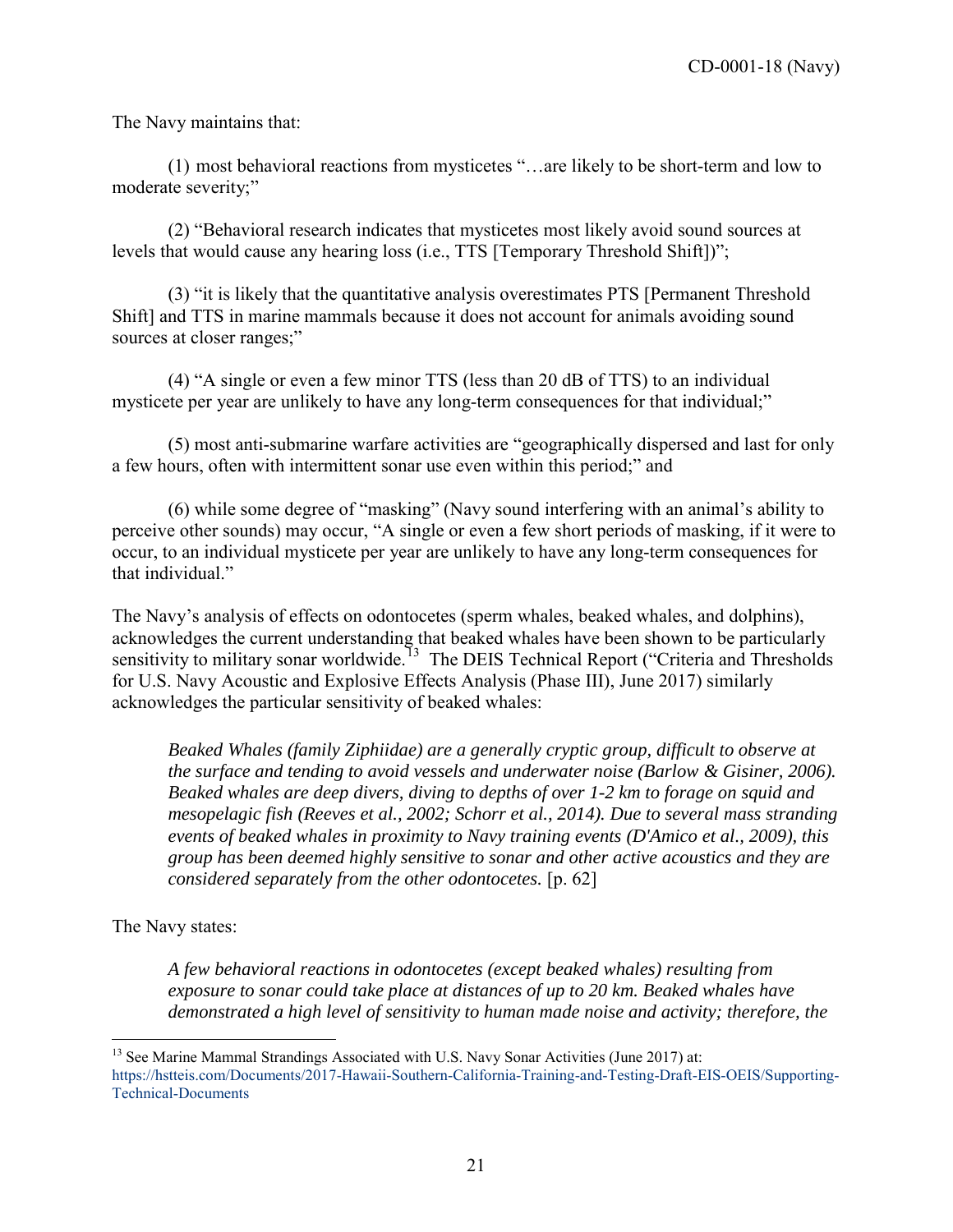$\overline{a}$ 

*quantitative analysis assumes that some beaked whales could experience significant behavioral reactions at distance of up to 40 km and 50 km from the sound source, respectively. Behavioral reactions, however, are much more likely within a few kilometers of the sound source for most species of odontocetes such as delphinids and sperm whales. On the other hand, beaked whales have generally demonstrated a high*  level of sensitivity to human made sound and disturbance. Even for beaked whales, the *quantitative analysis very likely overestimated the numbers of behavioral reactions due to the underlying nature of the data used to derive the behavioral response functions.* 

The Navy's conclusions for odontocetes (as well as those for pinnipeds) are similar to those described above for mysticetes, which is that the effect would be temporary and relatively minor. Specifically concerning beaked whales, the Navy states:

*Some odontocetes may avoid larger activities such as a major training exercise as it moves through an area, although these activities typically do not use the same training locations day-after-day during multi-day activities. Sensitive species of odontocetes, such as beaked whales, may avoid the area for the duration of the event. Displaced animals would likely return after the sonar activity subsides within an area, as seen in Blainville's beaked whales in the Bahamas (Tyack et al., 2011) and Hawaii (Henderson et al., 2015; Henderson et al., 2016; Manzano-Roth et al., 2016). This would allow the animal to recover from any energy expenditure or missed resources, reducing the likelihood of long-term consequences for the individual. It is unlikely that most animals would encounter a major training exercise more than once per year. Outside of Navy instrumented ranges and homeports, the use of sonar and other transducers is transient and is unlikely to expose the same population of animals repeatedly over a short period. However, a few behavioral reactions per year from a single individual are unlikely to produce long-term consequences for that individual.* 

### **Acoustic Modeling/Estimates of Harassments and Mortalities**

DEIS Pages 3.7-166 et seq. (DEIS Section 3.7.3.1.2) summarize the Navy's approach to estimating impacts on marine mammals from sonar and other active acoustic transducers.<sup>[14](#page-21-0)</sup> Similar to distinctions made during the Commission's past review, the Navy divides impacts into MMPA Criteria for thresholds, which includes mortality, "Level A" harassments, and "Level B" harassments. The Navy also divides marine mammals into four overall groups for purposes of its analysis - odontocetes, mysticetes, beaked whales, and pinnipeds, with differing behavioral response functions for each group, as shown in the graphs below:

<span id="page-21-0"></span><sup>&</sup>lt;sup>14</sup> The Navy's acoustic model is described in detail in DEIS Technical Report "Criteria and Thresholds for U.S. Navy Acoustic and Explosive Effects Analysis (Phase III), June 2017), which can be found at [https://hstteis.com/Documents/2017-Hawaii-Southern-California-Training-and-Testing-Draft-EIS-OEIS/Supporting-](https://hstteis.com/Documents/2017-Hawaii-Southern-California-Training-and-Testing-Draft-EIS-OEIS/Supporting-Technical-Documents)[Technical-Documents.](https://hstteis.com/Documents/2017-Hawaii-Southern-California-Training-and-Testing-Draft-EIS-OEIS/Supporting-Technical-Documents)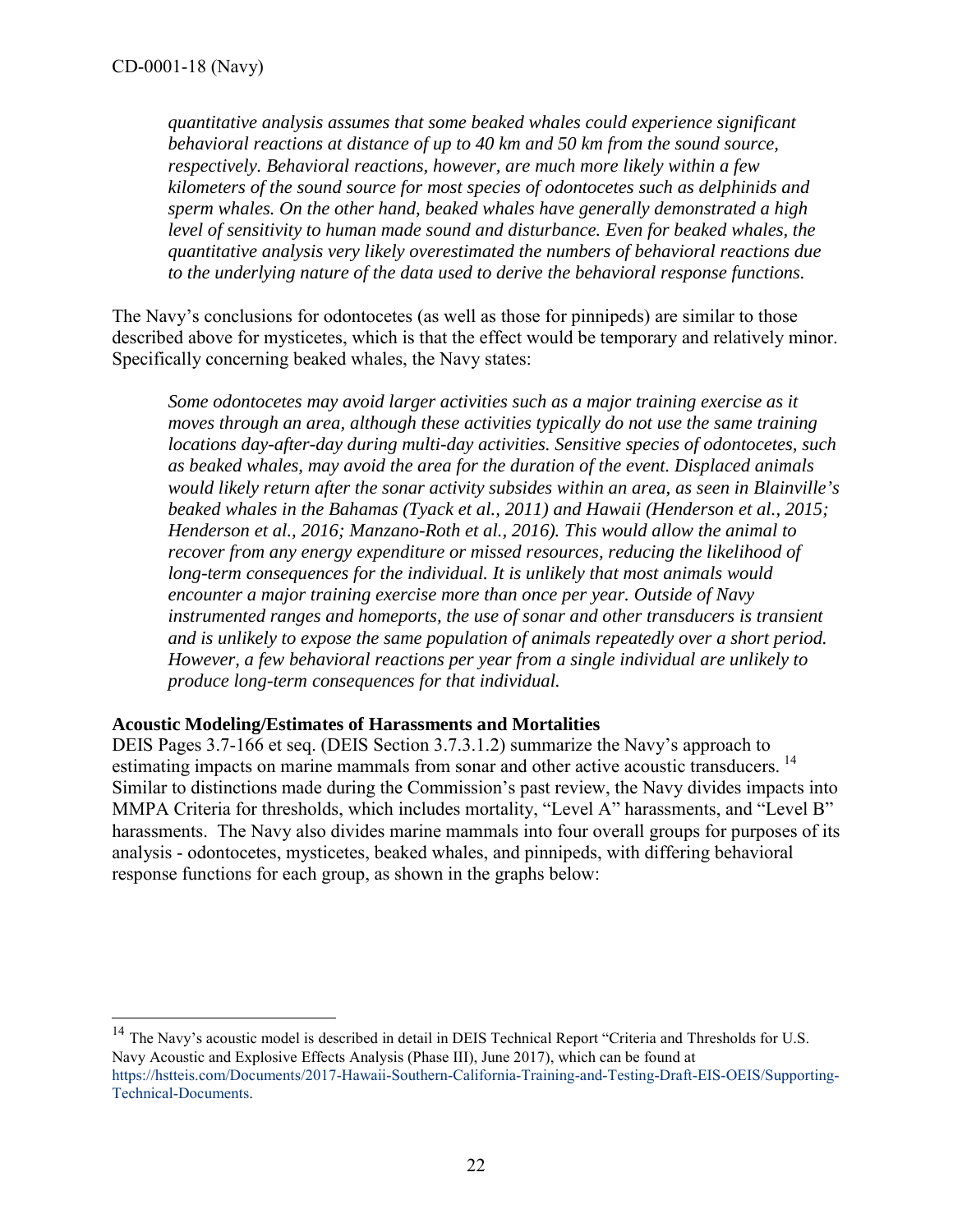

The Navy's analysis then differentiates significant from non-significant behavioral responses (DEIS pp. 3.7-172-3.7-174), estimates species affected based on its models of marine mammal spatial density, attempts to account for mitigation (discussed in the following section of this report) by assuming its shut-off criteria will generally reduce "PTS" impacts to "TTS" impacts, and estimates ranges to PTS and TTS impacts from various representative sonar systems (see DEIS Table 3.7-11 on page 41 below for ranges to the most intense mid-frequency sonar (Sonar Bin MF-1)).

Using these data, the Navy has provided several charts, in both its MMPA application to NMFS and in Appendix E of its DEIS (**[Exhibit 10](https://documents.coastal.ca.gov/reports/2018/6/w14b/w14b-6-2018-exhibits.pdf)**), quantifying marine mammals being "harassed" (predominantly due to behavioral, or Level B, harassment). The Navy maintains that its estimates of Level B harassment are "overestimated"; DEIS Page 3.7-189 states:

*Although the statutory definition of Level B harassment for military readiness activities under the MMPA requires that the natural behavior patterns of a marine mammal be significantly altered or abandoned, the current state of science for determining those thresholds is somewhat unsettled. Therefore, in its analysis of impacts associated with acoustic sources, the Navy is adopting a conservative approach that overestimates the number of takes by Level B harassment. …* 

This paragraph concludes with the following statement:

*It is likely that many of the estimated behavioral reactions within the Navy's quantitative analysis would not constitute significant behavioral reactions; however, the numbers of significant verses non-significant behavioral reactions are currently impossible to predict. Consequently, there is a high likelihood that significant numbers of marine mammals exposed to acoustic sources are not significantly altering or abandoning their*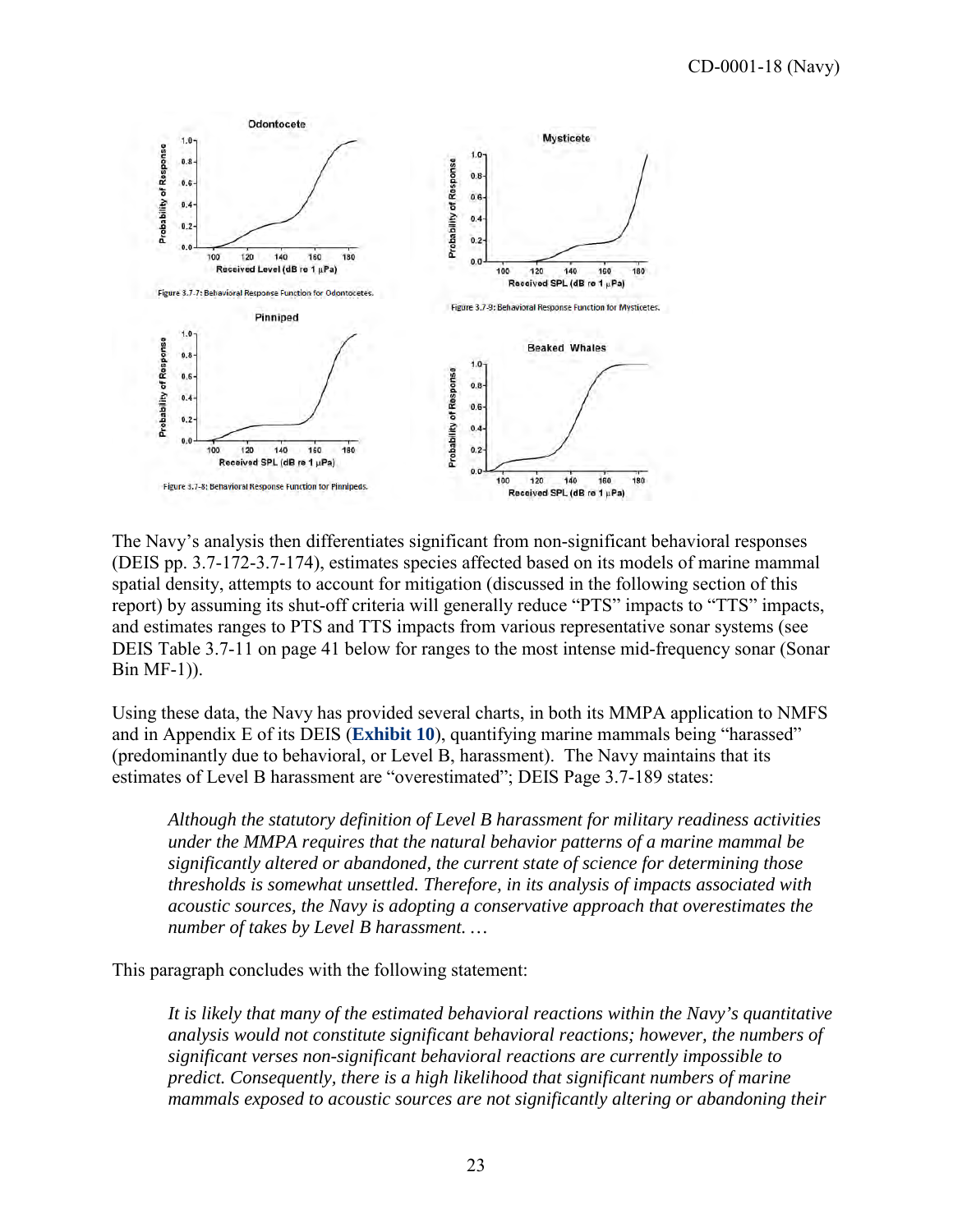*natural behavior patterns. As such, the overall impact of acoustic sources from military readiness activities on marine mammal species and stocks is negligible, i.e., cannot be reasonably expected to, and is not reasonably likely to, adversely affect the species or stocks through effects on annual rates of recruitment or survival.* 

The Navy's application (LOA Application) to NMFS (Tables 5-2 and 5-3) (**[Exhibit 9\)](https://documents.coastal.ca.gov/reports/2018/6/w14b/w14b-6-2018-exhibits.pdf)**, as well as Appendix E of the DEIS (Tables E-1 through E-14) (**[Exhibit 10](https://documents.coastal.ca.gov/reports/2018/6/w14b/w14b-6-2018-exhibits.pdf)**), contain a number of charts estimating marine mammal and sea turtle impacts both annually, and over the entire 5-Year. All but the first table shown below (Table 5-1), in both the LOA and Appendix E, separate out California versus Hawaii population stocks affected. The LOA charts divide impacts into Level B and Level A harassment. The Appendix E charts (**[Exhibit 10](https://documents.coastal.ca.gov/reports/2018/6/w14b/w14b-6-2018-exhibits.pdf)**) divide impacts into Behavioral Responses, TTS, and PTS.

The overall combined Southern California PLUS Hawaii activity authorization request is contained in LOA Application Table 5-1, which lists total numbers of potential mortalities, Level A takes, and Level B takes, for both Hawaii and SOCAL activities, as follows:

In summary, over the 5-year LOA period being requested, the Navy's quantitative analysis for acoustic and explosive sources in HSTT estimates 10 total mortalities to specific species (see Section 5.1.1 and 5.1.2 for details), 3,335 Level A exposures, and 12,692,365 Level B exposures.

| <b>MMPA</b>      |                                |                                                            | <b>Annual Authorization Sought</b>                         | <b>5-Year Authorization Sought</b>                       |                                                            |  |
|------------------|--------------------------------|------------------------------------------------------------|------------------------------------------------------------|----------------------------------------------------------|------------------------------------------------------------|--|
| Category         | <b>Source</b>                  | <b>Training</b><br>Activities <sup>1</sup>                 | <b>Testing Activities<sup>2</sup></b>                      | <b>Training</b><br><b>Activities</b>                     | <b>Testing Activities</b>                                  |  |
| <b>Mortality</b> | <b>Explosive</b>               | 2<br>Species-specific<br>mortalities<br>discussed in 5.1.1 | 1<br>Species-specific<br>mortalities<br>discussed in 5.1.2 | Species-specific<br>mortalities<br>discussed in 5.1.1    | 3<br>Species-specific<br>mortalities<br>discussed in 5.1.2 |  |
| <b>Level A</b>   | Acoustic &<br><b>Explosive</b> | 478<br>Species-specific<br>shown in Table<br>$5-2$         | 234<br>Species-specific<br>shown in Table<br>$5-3$         | 2,231<br>Species-specific<br>shown in Table<br>$5-2$     | 1,095<br>Species-specific<br>shown in Table<br>$5-3$       |  |
| <b>Level B</b>   | Acoustic &<br><b>Explosive</b> | 1,707,014<br>Species-specific<br>shown in Table<br>$5-2$   | 1,061,143<br>Species-specific<br>shown in Table<br>$5-3$   | 7,619,879<br>Species-specific<br>shown in Table<br>$5-2$ | 5,072,486<br>Species-specific<br>shown in Table<br>$5-3$   |  |

Table 5-1: Summary of Annual and 5-Year Take Request from Acoustic and Explosive Sources for HSTT Training and Testing Activities

<sup>1</sup> Take estimates for acoustic and explosive sources for training activities are based on the maximum number of activities in

a 12-month period.<br>
Take estimates for acoustic and explosive sources for testing activities are based on the maximum number of activities in a 12-month period.

Since it includes Hawaii activities, the above table includes activities the Commission is not reviewing. However, it is provided here to provide cumulative context for the proposed activity. For the Commission's purposes, the more relevant data are in Tables 5-2 and 5-3, which separate California from Hawaii activity estimates. When the Level A and Level B takes listed in the LOA Tables 5-2 (Training) and 5-3 (Testing) are combined (i.e., adding Training and Testing activities together, and reducing the totals to exclude the Hawaii stocks), the Commission estimates that the Navy's LOA to NOAA requests authorization for the following MMPA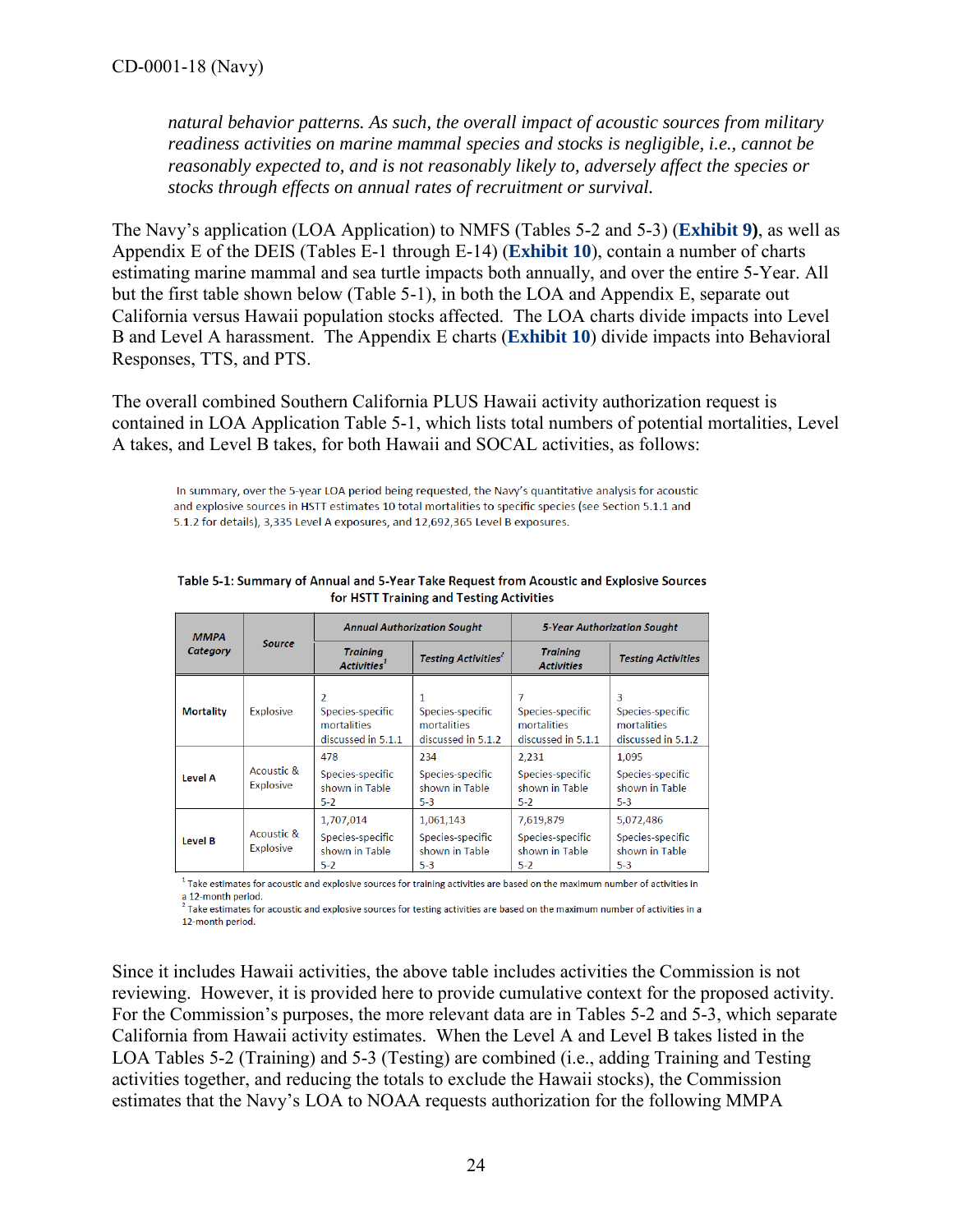"takes" (Level A and Level B) of marine mammals in California waters over the entire 5 year period, based on the Navy's modeling estimates (note: average annual estimates would be 1/5 of each number below):

| <u>Species</u>                                                            | Level B        | Level A          |
|---------------------------------------------------------------------------|----------------|------------------|
| <b>Blue Whales</b>                                                        | 9,041          | 3                |
| Fin Whales                                                                | 10,141         | $\mathfrak{Z}$   |
| Humpback Whales                                                           | 5,042          | 3                |
| Minke Whales                                                              | 4,229          | 4                |
| Sei Whales                                                                | 360            | $\boldsymbol{0}$ |
| <b>Gray Whales</b>                                                        | 21,137         | 26               |
| Sperm Whales (Physeteridae family)                                        | 11,516         | 0                |
| Sperm Whales (Kogiidae family)                                            | 42,009         | 172              |
| Baird's Beaked Whales                                                     | 9,462          | $\boldsymbol{0}$ |
| Cuvier's Beaked Whales <sup>15</sup>                                      | $\overline{0}$ | 0                |
| Mesoplodon spp (beaked whale<br>$\text{guid}\right)^{14}$                 | 81,701         | $\boldsymbol{0}$ |
| Bottlenose dolphins (CA coastal)                                          | 8,844          | $\boldsymbol{0}$ |
| Bottlenose dolphins (CA/OR/WA<br>offshore)                                | 255,376        | 13               |
| Killer whale (Eastern N. Pacific)                                         | 492            | $\boldsymbol{0}$ |
| Killer whale (Eastern N Pacific<br><b>Transient/West Coast Transient)</b> | 915            | $\boldsymbol{0}$ |
| Long-beaked common dolphin                                                | 1,127,560      | 93               |
| Northern right whale dolphin                                              | 451,985        | 55               |
| Pacific white-sided dolphin                                               | 345,882        | 27               |
| Risso's dolphin                                                           | 579,206        | 45               |
| Short-beaked common dolphin                                               | 6,834,714      | 444              |
| Short-finned pilot whale                                                  | 8,932          | 5                |
| Striped dolphin                                                           | 813,909        | 13               |
| Dall's porpoise                                                           | 282,847        | 972              |
| CA sea lion                                                               | 565,006        | 478              |
| Guadalupe fur seal (Mexico stock<br>CA/HI study area)                     | 6,743          | $\overline{0}$   |
| Northern fur seal                                                         | 70,185         | 4                |
| Harbor seal                                                               | 24,894         | 39               |
| Northern Elephant seal                                                    | 278,269        | 480              |
| <b>TOTAL (5 Year Total)</b>                                               | 11,850,397     | 2,879            |

<span id="page-24-0"></span> $\overline{a}$ <sup>15</sup> The Navy has clarified that the 2 figures for beaked whales are being revised, and that annual MPA "takes" of Cuvier's beaked whales would be 11,426, and of Mesoplodon would be 6,152. Over 5 years, the Navy's revised estimate is 53,104 (Cuvier's) and 28,591 (Mesoplodon) beaked whales subject to Level B harassment (no Level A).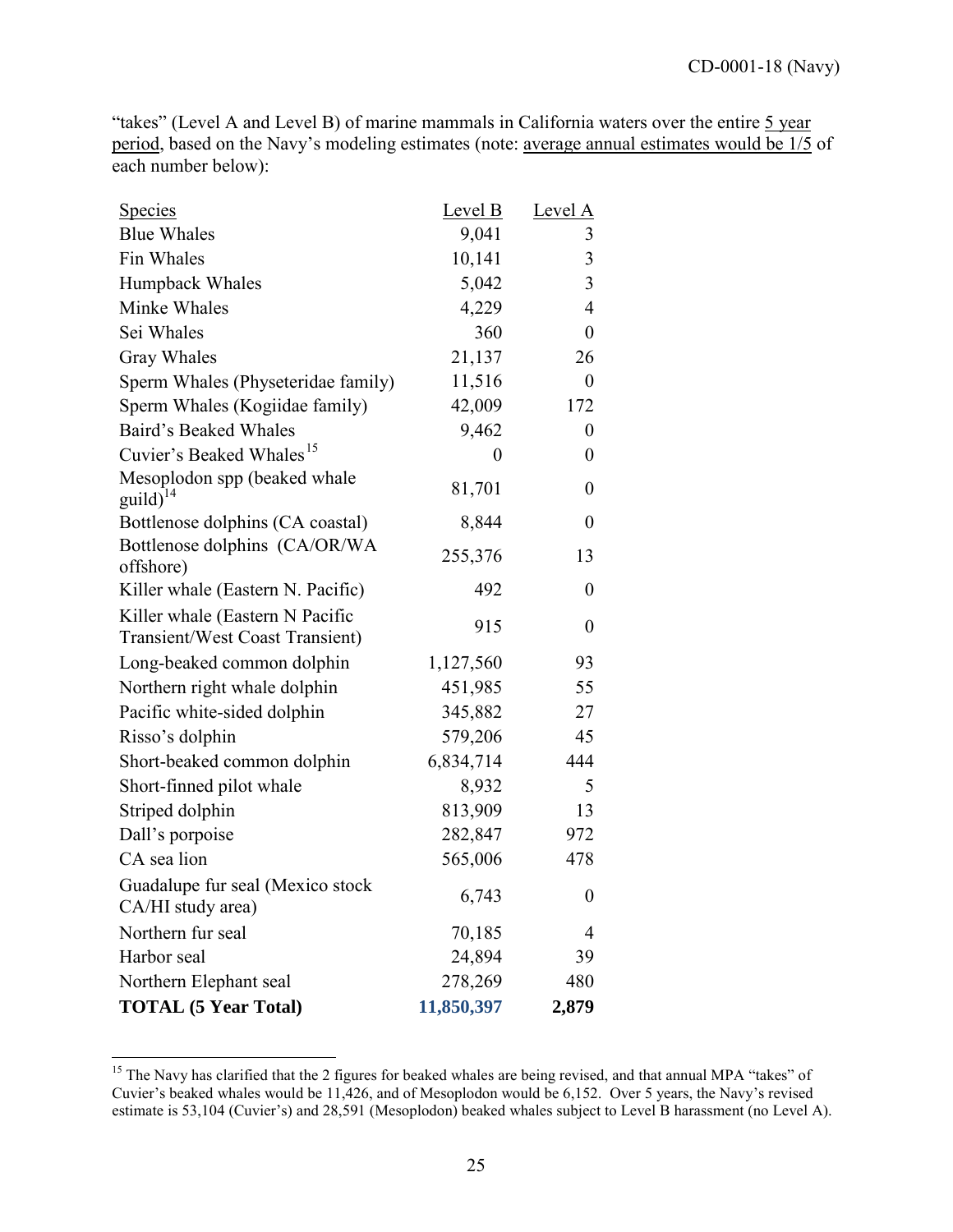## **Navy Mitigation Measures**

The complete suite of mitigation measures the Navy will implement is contained in Appendix C of its consistency determination (**[Appendix C](https://documents.coastal.ca.gov/reports/2018/6/w14b/w14b-6-2018-appendix.pdf)** to this staff report). DEIS Table 5.6-1 provides a chart listing the measures, by stressor or activity, including the radius around the activity that will be monitored and avoided (or modified). The most pertinent parts<sup>[16](#page-25-0)</sup> of this chart are reproduced below:

| <b>Stressor or Activity</b>                                              | <b>Summary of Mitigation Requirements</b>                                                                                                                                                                | <b>Resource Protection Focus</b>                                   |
|--------------------------------------------------------------------------|----------------------------------------------------------------------------------------------------------------------------------------------------------------------------------------------------------|--------------------------------------------------------------------|
| <b>Environmental Awareness and</b><br>Education                          | Afloat Environmental Compliance Training<br>program for applicable personnel                                                                                                                             | Marine mammals, sea<br>turtles                                     |
| <b>Active Sonar</b>                                                      | Depending on sonar source: 1,000 yd.<br>power down, 500 yd. power down, and 200<br>yd. shut down; or 200 yd. shut down                                                                                   | Marine mammals, sea<br>turtles                                     |
| <b>Air Guns</b>                                                          | 150 yd.                                                                                                                                                                                                  | Marine mammals, sea<br>turtles                                     |
| Pile Driving                                                             | 100 yd.                                                                                                                                                                                                  | Marine mammals, sea<br>turtles                                     |
| <b>Weapons Firing Noise</b>                                              | 30° on either side of the firing line out to 70<br>yd.                                                                                                                                                   | Marine mammals, sea<br>turtles                                     |
| <b>Explosive Sonobuoys</b>                                               | 600 yd.                                                                                                                                                                                                  | Marine mammals, sea<br>turtles                                     |
| <b>Explosive Torpedoes</b>                                               | 2,100 yd.                                                                                                                                                                                                | Marine mammals, sea<br>turtles                                     |
| Explosive Medium-Caliber and<br>Large-Caliber Projectiles                | 1,000 yd. (large-caliber projectiles), 600 yd.<br>(medium-caliber projectiles during surface-<br>to-surface activities), or 200 yd. (medium-<br>caliber projectiles during air-to-surface<br>activities) | Marine mammals, sea<br>turtles                                     |
| <b>Explosive Missiles and Rockets</b>                                    | 900 yd. (0.6-20 lb. net explosive weight), or<br>2,000 yd. (21-500 lb. net explosive weight)                                                                                                             | Marine mammals, sea<br>turtles                                     |
| <b>Explosive Bombs</b>                                                   | 2,500 yd.                                                                                                                                                                                                | Marine mammals, sea<br>turtles                                     |
| <b>Sinking Exercises</b>                                                 | 2.5 NM                                                                                                                                                                                                   | Marine mammals, sea<br>turtles                                     |
| Explosive Mine Countermeasure<br>and Neutralization Activities           | 600 yd. (0.1-5 lb. net explosive weight), or<br>2,100 yd. (6-650 lb. net explosive weight)                                                                                                               | Marine mammals, sea<br>turtles, birds                              |
| <b>Explosive Mine Neutralization</b><br>Activities Involving Navy Divers | 500 yd. (0.1-20 lb. net explosive weight for<br>positive control charges), or 1,000 yd. (21-<br>60 lb. net explosive weight for positive<br>control charges and all charges using time-<br>delay fuses)  | Marine mammals, sea<br>turtles, birds, fish<br>(hammerhead sharks) |

 $\overline{a}$ 

<span id="page-25-0"></span><sup>&</sup>lt;sup>16</sup> For example, measures to protect coral reefs off Hawaii are not included here.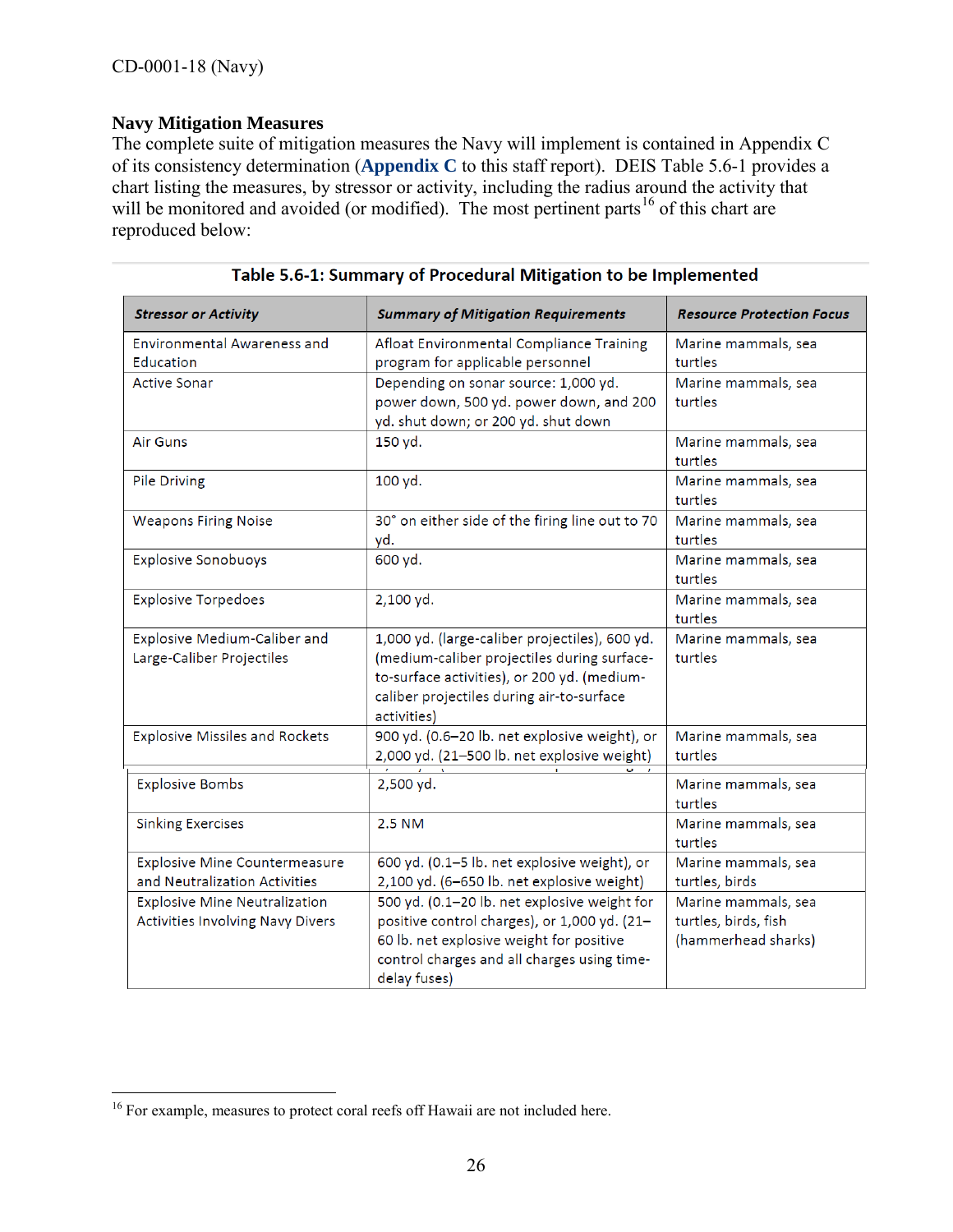| Underwater Demolition Multiple<br>Charge - Mat Weave and Obstacle<br>Loading                                                                                                                                                                                                                                                                                                                                                                                                                                                                                                    |                                                                                                                                                                                                                                                                                                                                                                                                                                                                                                | 700 yd.                                                                                                                                                                                                                                                                                                                                                                                                                                                                                                                                                               | Marine mammals, sea<br>turtles |
|---------------------------------------------------------------------------------------------------------------------------------------------------------------------------------------------------------------------------------------------------------------------------------------------------------------------------------------------------------------------------------------------------------------------------------------------------------------------------------------------------------------------------------------------------------------------------------|------------------------------------------------------------------------------------------------------------------------------------------------------------------------------------------------------------------------------------------------------------------------------------------------------------------------------------------------------------------------------------------------------------------------------------------------------------------------------------------------|-----------------------------------------------------------------------------------------------------------------------------------------------------------------------------------------------------------------------------------------------------------------------------------------------------------------------------------------------------------------------------------------------------------------------------------------------------------------------------------------------------------------------------------------------------------------------|--------------------------------|
| Maritime Security Operations -<br>Anti-Swimmer Grenades                                                                                                                                                                                                                                                                                                                                                                                                                                                                                                                         |                                                                                                                                                                                                                                                                                                                                                                                                                                                                                                | 200 yd.                                                                                                                                                                                                                                                                                                                                                                                                                                                                                                                                                               | Marine mammals, sea<br>turtles |
| <b>Vessel Movement</b>                                                                                                                                                                                                                                                                                                                                                                                                                                                                                                                                                          |                                                                                                                                                                                                                                                                                                                                                                                                                                                                                                | 500 yd. (whales), or 200 yd. (other marine<br>mammals)                                                                                                                                                                                                                                                                                                                                                                                                                                                                                                                | Marine mammals                 |
| <b>Towed In-Water Devices</b>                                                                                                                                                                                                                                                                                                                                                                                                                                                                                                                                                   |                                                                                                                                                                                                                                                                                                                                                                                                                                                                                                | 250 yd.                                                                                                                                                                                                                                                                                                                                                                                                                                                                                                                                                               | Marine mammals                 |
| Small-, Medium-, and Large-<br>Caliber Non-Explosive Practice<br><b>Munitions</b>                                                                                                                                                                                                                                                                                                                                                                                                                                                                                               |                                                                                                                                                                                                                                                                                                                                                                                                                                                                                                | 200 yd.                                                                                                                                                                                                                                                                                                                                                                                                                                                                                                                                                               | Marine mammals, sea<br>turtles |
| Non-Explosive Missiles and<br><b>Rockets</b>                                                                                                                                                                                                                                                                                                                                                                                                                                                                                                                                    |                                                                                                                                                                                                                                                                                                                                                                                                                                                                                                | 900 yd.                                                                                                                                                                                                                                                                                                                                                                                                                                                                                                                                                               | Marine mammals, sea<br>turtles |
| Non-Explosive Bombs and Mine<br>Shapes                                                                                                                                                                                                                                                                                                                                                                                                                                                                                                                                          |                                                                                                                                                                                                                                                                                                                                                                                                                                                                                                | 1,000 yd.                                                                                                                                                                                                                                                                                                                                                                                                                                                                                                                                                             | Marine mammals, sea<br>turtles |
| <b>Mitigation Areas for Seafloor Resources</b>                                                                                                                                                                                                                                                                                                                                                                                                                                                                                                                                  |                                                                                                                                                                                                                                                                                                                                                                                                                                                                                                |                                                                                                                                                                                                                                                                                                                                                                                                                                                                                                                                                                       |                                |
| Live hard bottom,                                                                                                                                                                                                                                                                                                                                                                                                                                                                                                                                                               |                                                                                                                                                                                                                                                                                                                                                                                                                                                                                                | • The Navy will not conduct precision anchoring (except in designated anchorages).                                                                                                                                                                                                                                                                                                                                                                                                                                                                                    |                                |
| Artificial reefs,                                                                                                                                                                                                                                                                                                                                                                                                                                                                                                                                                               |                                                                                                                                                                                                                                                                                                                                                                                                                                                                                                | • The Navy will not conduct explosive mine countermeasure and neutralization                                                                                                                                                                                                                                                                                                                                                                                                                                                                                          |                                |
| Shipwrecks<br>activities, or mine neutralization activities involving Navy divers.                                                                                                                                                                                                                                                                                                                                                                                                                                                                                              |                                                                                                                                                                                                                                                                                                                                                                                                                                                                                                |                                                                                                                                                                                                                                                                                                                                                                                                                                                                                                                                                                       |                                |
| <b>Mitigation Areas for Marine Mammals</b>                                                                                                                                                                                                                                                                                                                                                                                                                                                                                                                                      |                                                                                                                                                                                                                                                                                                                                                                                                                                                                                                |                                                                                                                                                                                                                                                                                                                                                                                                                                                                                                                                                                       |                                |
| • The Navy will not conduct more than a combined total of three Major Training Exercises - Large<br>Integrated Anti-Submarine Warfare activities or Major Training Exercises - Medium Integrated<br>San Diego Arc Planning<br>Anti-Submarine Warfare activities per applicable season using surface ship hull-mounted mid-<br>Awareness Area<br>frequency active sonar.<br>$(June 1 - October 31)$<br>• If additional activities are required for national security, the Navy will provide NMFS with advance<br>notification and include the information in associated reports. |                                                                                                                                                                                                                                                                                                                                                                                                                                                                                                |                                                                                                                                                                                                                                                                                                                                                                                                                                                                                                                                                                       |                                |
| San Diego Arc Cautionary<br>Area<br>(June $1 -$ October 31)                                                                                                                                                                                                                                                                                                                                                                                                                                                                                                                     | • The Navy will not use in-water explosives during large-caliber gunnery, torpedo, bombing, and<br>missile (including 2.75" rockets) activities during unit-level training, major training exercises, or<br>testing events.<br>• If required for national security, naval units will obtain permission from a Command-delegated<br>authority prior to commencement of the activity. The Navy will provide NMFS with advance<br>notification and include the information in associated reports. |                                                                                                                                                                                                                                                                                                                                                                                                                                                                                                                                                                       |                                |
| <b>Channel Islands National</b><br><b>Marine Sanctuary</b><br><b>Cautionary Area</b>                                                                                                                                                                                                                                                                                                                                                                                                                                                                                            | events.                                                                                                                                                                                                                                                                                                                                                                                                                                                                                        | . The Navy will not use surface ship hull-mounted mid-frequency active sonar and in-water<br>explosives used in small-, medium-, and large-caliber gunnery; torpedo; bombing; and missile<br>(including 2.75" rockets) activities during unit-level training, major training exercises, or testing<br>. If required for national security, naval units will obtain permission from a Command-delegated<br>authority prior to commencement of the activity. The Navy will provide NMFS with advance<br>notification and include the information in associated reports. |                                |

Overall, the measures include: (1) using trained Navy monitors to observe and implement the protection measures; (2) limiting most weapons firing to daytime hours; (3) conducting weapons firing that involve the deployment or retrieval of targets typically during daylight hours in low sea states; (4) recovering targets "and any associated decelerators/parachutes to the maximum extent practicable consistent with personnel and equipment safety"; (5) avoiding collisions during the use of towed in-water devices (6) searching the intended path of the device for any floating debris, objects, or animals (e.g., driftwood, concentrations of floating vegetation, marine mammals) that have the potential to obstruct or damage the device; (7) commencing pile driving using "soft starts"; (8) ceasing or reducing activity as specified in the above charts when marine mammals/sea turtles are present; and (9) observing and implementing the following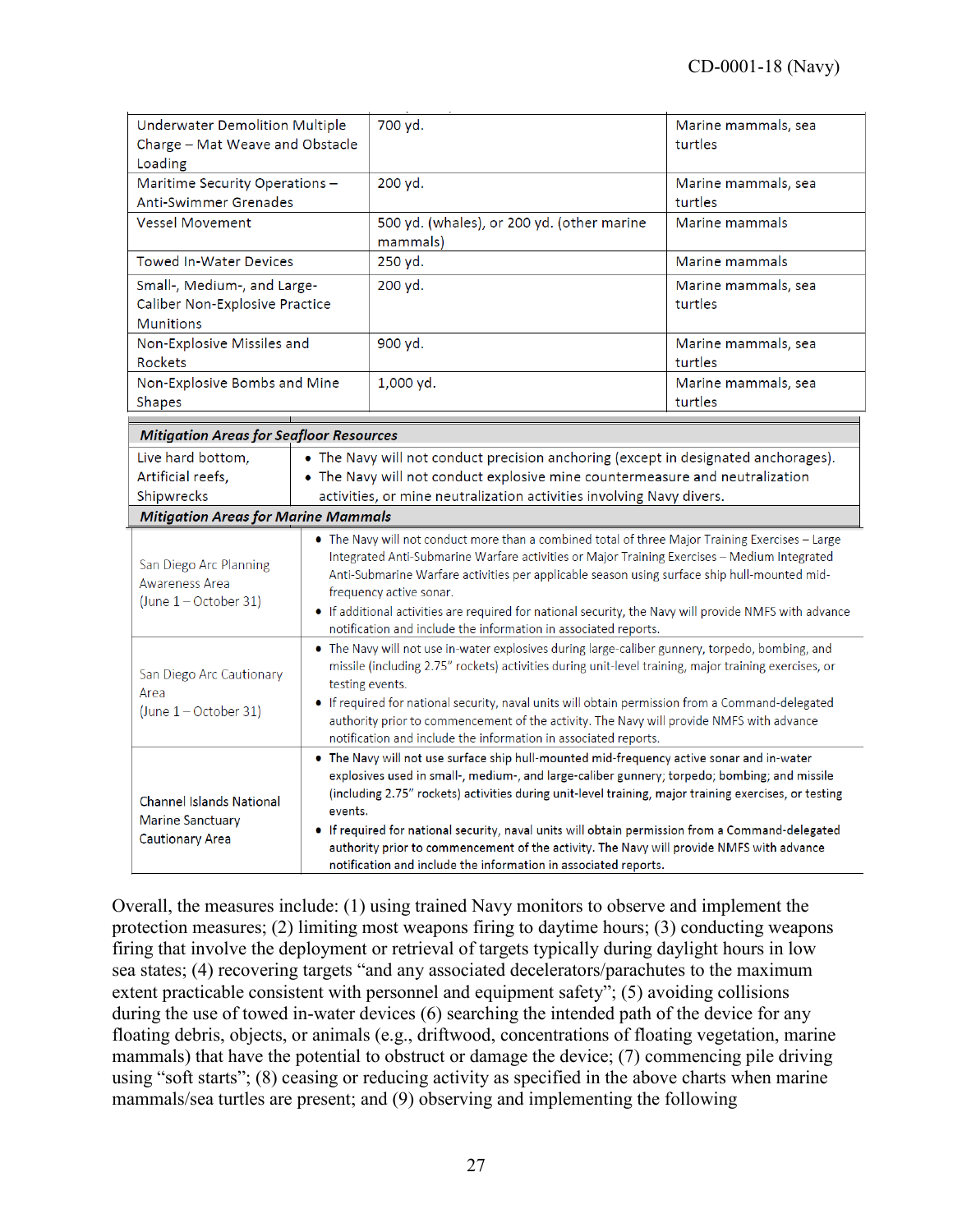"Awareness" and "Cautionary" areas and measures as described above (the areas are depicted on **[Exhibit](https://documents.coastal.ca.gov/reports/2018/6/w14b/w14b-6-2018-exhibits.pdf) 4** and shown on page 13 above):

- San Diego Arc Planning Awareness Area
- San Diego Arc Cautionary Area
- Channel Islands National Marine Sanctuary Cautionary Area

The Navy will also provide seasonal Awareness Notifications for blue, gray, and fin whales, as follows:

- Blue Whale Awareness Notification Message Area out to 20 nmi offshore, from June thru October
- Gray Whale Awareness Notification Message Area out to 10 nmi offshore, from November thru March
- Fin Whale Awareness Notification Message Area out to 20 nmi offshore, from November thru May

The "Planning Awareness" area would be used by the Navy for a more limited set of activities involving mid-frequency active sonar, unless NMFS is provided with advanced notification. Specifically, the Navy describes the San Diego Arc Planning Awareness Area as follows:

*A San Diego Arc Planning Awareness Area (Figure K.2-3) would be established where the Navy would not conduct more than a combined total of three (3) large or medium integrated anti-submarine warfare major training exercises (e.g., Composite Training Unit Exercise or Fleet Exercise/Sustainment Exercise) using surface ship hull-mounted mid-frequency active sonar per season from June 1 through October 31.* 

*If a naval unit needs to conduct additional anti-submarine warfare major training exercises with surface ship hull-mounted mid-frequency active sonar in this area for national security, the Navy would provide NMFS with advance notification and include the activity exceedance information (e.g., total sonar usage) in the annual training and testing reports.* 

*This measure is designed to provide additional protection for Endangered Species Actlisted blue whales which have been documented foraging in this area seasonally.* 

Within the two proposed "Cautionary" areas, the Navy will limit or avoid the use of in-water explosives and/or mid-frequency active sonar – unless permission is granted by the Naval Command authority and prior notice is provided to NMFS. Specifically, the Navy describes their activities in these two areas as follows: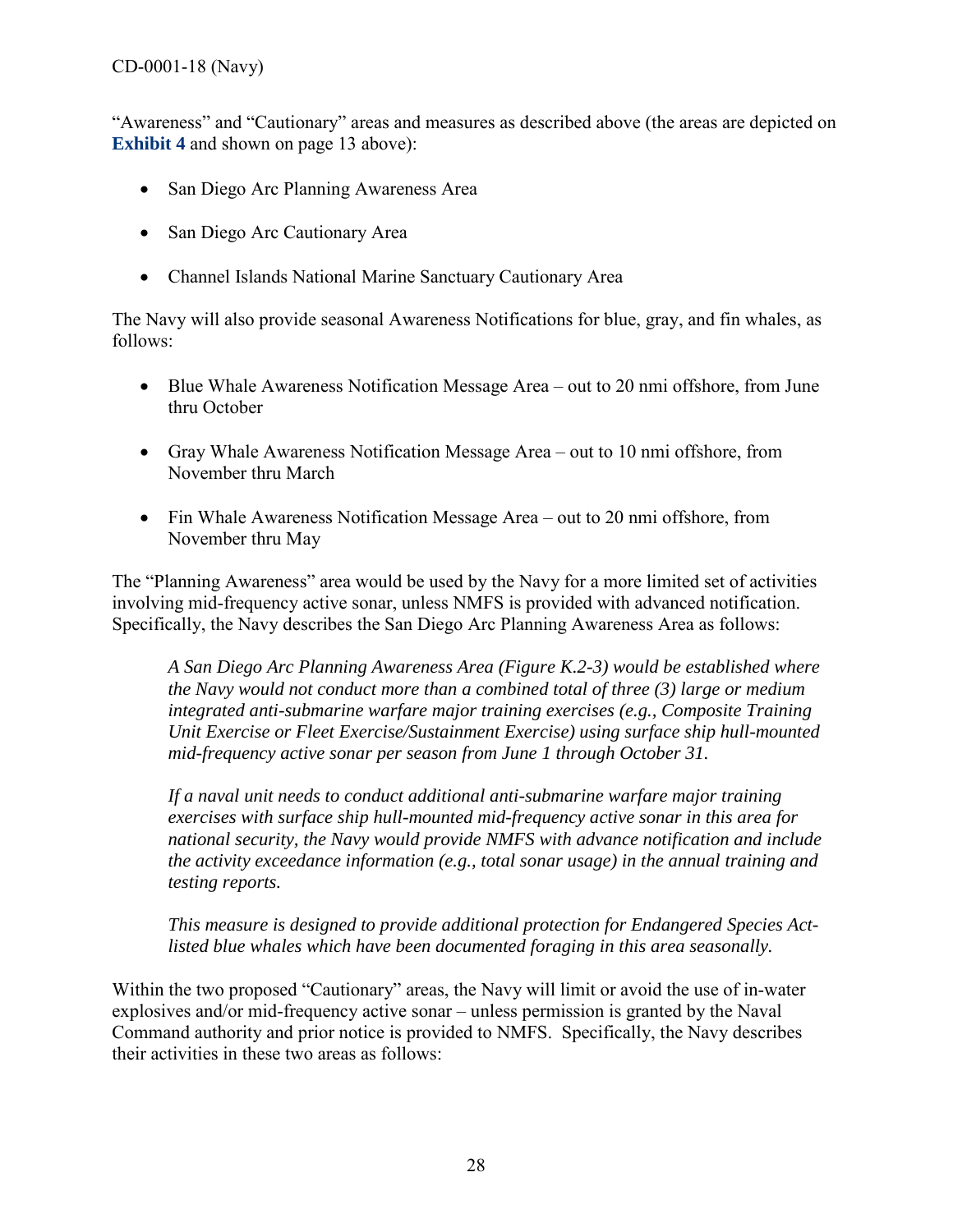*A San Diego Arc Cautionary Area (Figure K.2-5) would be established from June 1 to October 31 where the Navy would not use in-water explosives during gunnery (largecaliber), torpedo, bombing, and missile exercises (including 2.75 inch rockets) during testing, unit-level training, and major training exercises.* 

*If a naval unit needs to conduct gunnery (large-caliber), torpedo, bombing, or missile exercises (including 2.75 inch rockets) using in-water explosives in this area for national security during testing, unit-level training, and major training exercises, permission shall be required from the appropriate delegated Command authority prior to their use in the Cautionary Area. The Navy would provide NMFS with advance notification and include the activity information (e.g., explosive usage) in the annual training and testing reports.* 

*This measure is designed to provide additional protection for Endangered Species Actlisted blue whales which have been documented foraging in this area seasonally. …* 

*A Channel Island Sanctuary Cautionary Area (Figure K.2-6) surrounding Santa Barbara Island out to 6 NM (the only Sanctuary area within the Southern California portion of the HSTT Study Area) would be established where the Navy would not use any surface ship hull-mounted mid-frequency active sonar or in-water explosives used in gunnery (all calibers), torpedo, bombing, and missile exercises (including 2.75 inch rockets) during testing, unit-level training, and major training exercises year round.* 

*If a naval unit needs to use surface ship hull-mounted mid-frequency active sonar and inwater explosives in gunnery (all calibers), torpedo, bombing, or missile exercises (including 2.75 inch rockets) during unit-level and major training exercises in this area for national security, permission shall be required from the appropriate delegated Command authority prior to their use in the Cautionary Area. The Navy would provide NMFS with advance notification and include the activity information (e.g., sonar and explosive usage) in the annual training and testing reports.* 

*This measure is designed to provide additional protection for all protected marine species in the portion of the Channel Island National Marine Sanctuary that falls within the boundary of the Southern California portion of the HSTT Study Area.*

Conversely, the Navy is not proposing to limit its activities within "Notification" areas, but will be more vigilant and aware of the possible presence of large whales:

*While not specifically mitigation, the Navy will issue awareness notification messages seasonally to alert ships and aircraft to the possible presence of concentrations of large whales in portions of the Study Area. In order to maintain safety of navigation and to avoid interactions with large whales during transit, vessels will be instructed to remain vigilant to the presence of certain large whale species, that when concentrated seasonally, may become vulnerable to vessel strikes. Lookouts will use the information from the awareness notification messages to assist their visual observations of mitigation zones and to aid in implementing procedural mitigation. The Navy anticipates that providing Lookouts additional information about the possible presence of concentrations*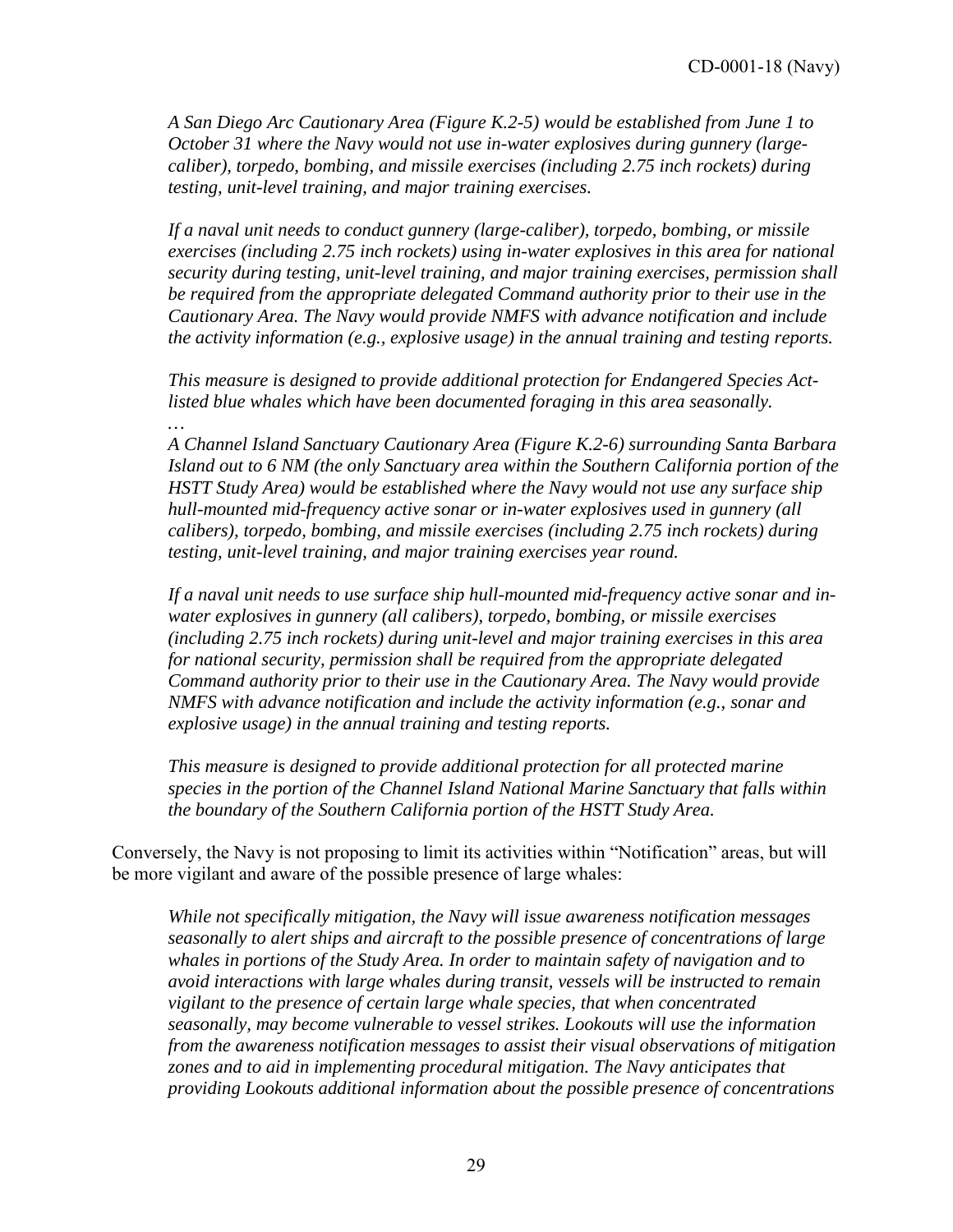*of large whales in certain locations seasonally will likely help the Navy further avoid interactions with these animals during vessel transits, when training and testing activities are conducted in these areas.* 

### **Outgrowth of Settlement Agreement**

These additional "Awareness," "Cautionary," and "Notification" measures for the bulleted list above can be considered an extension of the agreements the Navy made during the settlement agreement with the Commission referenced earlier. Part of the settlement agreement involved identification of three areas of SOCAL within which hull mounted mid-frequency sonar during Major Training Exercises (MTE) "is not typically used":

- The San Diego Arc
- A 3 nmi area around each island in the Channel Islands NMS; and
- The area within 3 nmi from the mainland between Del Mar northward to the northern boundary of SOCAL (offshore Laguna Beach)

Under the terms of the settlement agreement, the Navy agreed to notify the Commission in the event it were to use hull mounted mid-frequency sonar during an Major Training Event within these areas, at least until the Navy's current authorizations under the Marine Mammal Protection Act and Endangered Species Act expire on December 25, 2018 (or superseding environmental compliance documents are issued).

### **Additional Navy Considerations for Biologically Important Areas**

As noted earlier, as part of the current DEIS the Navy considered these and other areas as potential candidates for "Biologically Important Areas" that may warrant additional protection. Working with the National Oceanic and Atmospheric Administration's Cetacean Density and Distribution Mapping Working Group, the Navy identified, mapped and considered areas that could have particular biological importance. This was also done as part of a larger scientific effort to synthesize existing information and understanding about whale and dolphin biology and spatial use patterns (as discussed in Ferguson et al. (2015)). DEIS Appendix K, Geographic Mitigation Assessment, analyzes these areas. Areas were deemed "biologically important" if they met one or more of the following criteria:

*1. Reproductive Areas – Areas and times within which a particular species selectively mates, give birth, or are found with neonates or calves.* 

*2. Feeding Areas – Areas and times within which aggregations of a particular species preferentially feed. These either may be persistent in space and time or associated with ephemeral features that are less predictable but are located within a larger area that can be delineated.* 

*3. Migratory Corridors – Areas and times within which a substantial portion of a species is known to migrate; the corridor is spatially restricted.*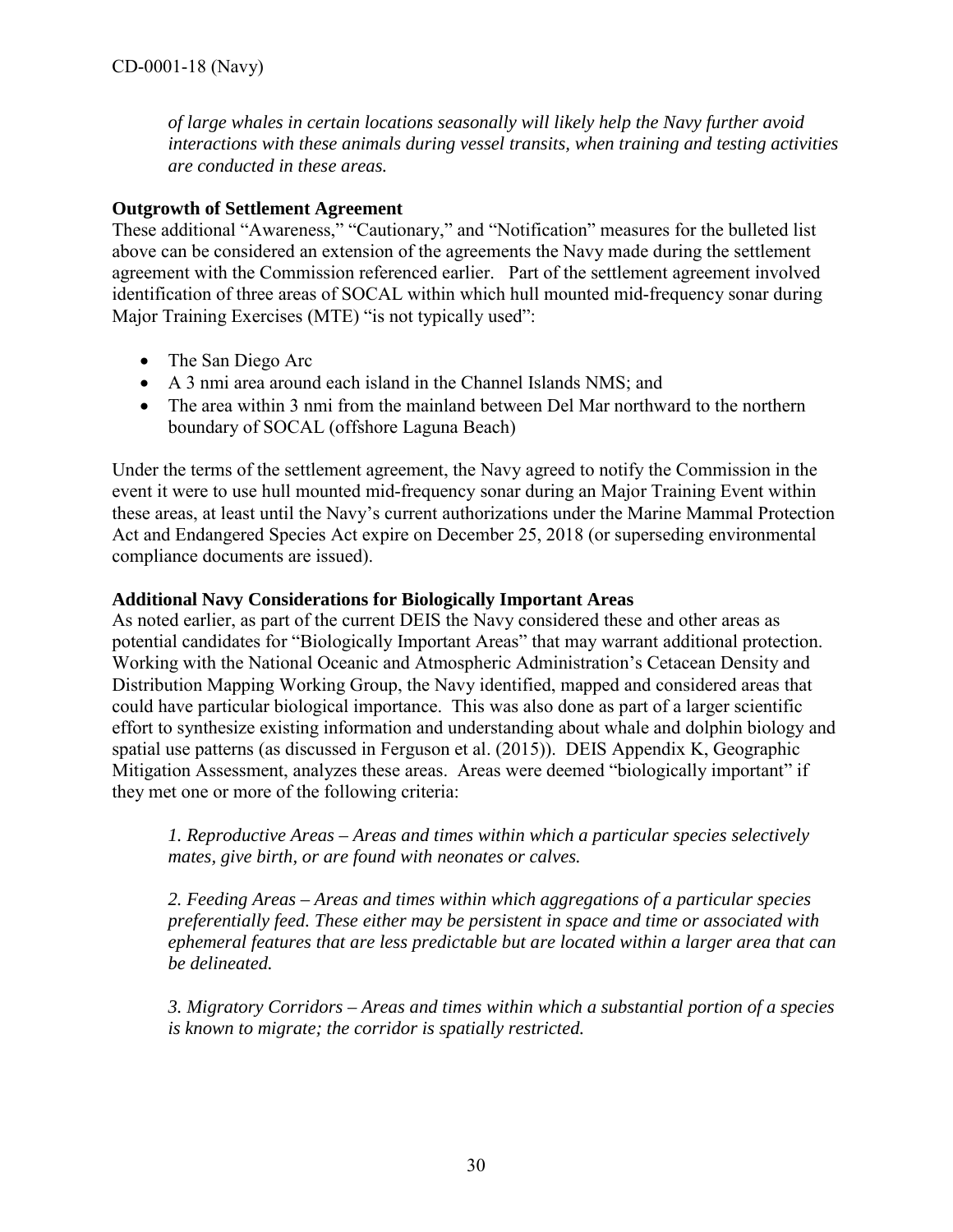*4. Small and Resident Population – Areas and times within which small and resident populations occupy a limited geographic extent. (Note: for this category, the Cetacean Density and Distribution Mapping Working Group delineated biologically important areas for "populations or stocks whose range spans only a bay, an area around one or several islands, or a portion of what the Cetacean Density and Distribution Mapping Working Group define as a region. …)* 

Based on scoping comments received during the EIS process the Navy considered adding several areas, in addition to those identified above by the Commission, to qualify: beaked whale habitats in the San Nicolas and Catalina Basins, the area west of the Tanner-Cortez Bank, an area for Perrin's beaked whales in the northern Catalina and San Clemente Basins, and, seasonally when fin whales are most likely to be present - November through February, SOCAL waters between 200m and 1000m isobaths.

Although it identified several Biologically Important Areas designated them as "Awareness" and "Cautionary" areas, the Navy nevertheless cautions in Appendix  $K(p, 2)$  that these:

*Biologically important areas as defined in Ferguson et al. (2015b) are not exclusionary zones (closure areas) and are not analogous to marine protected areas or critical habitat under the ESA, but rather were identified as resource management tools to "aid the National Oceanic and Atmospheric Administration and other federal agencies in … analyses and planning as required under multiple U.S. statutes," such as the National Environmental Policy Act (NEPA), MMPA and ESA, "to characterize and minimize the impacts of anthropogenic activities on cetaceans and to achieve conservation and protection goals" (Ferguson et al., 2015b).* [Emphasis added by CCC staff]

The Navy amplifies this statement by indicating that "The agreement did not constitute a concession by any party as to the potential impacts of Navy activities on marine mammals, or any other marine species." Furthermore, the Navy states its agreement "as part of a relatively short-term settlement" is not meant to be interpreted that the Navy concedes "that those restrictions are necessarily supported by the best available science or practicable to implement for the Navy's military readiness activities in the HSTT study area over a longer term." Concerning this last point, the Navy states:

*In summary, further restrictions on the level, number, or timing (seasonal or time of day) of training or testing activities could significantly impact a unit's ability to meet their individual training and certification requirements; the Navy's ability to certify strike groups for deployment in support of national security tasking; the Navy's ability to meet testing program requirements and required acquisition milestones; operational costs due to increased fuel, maintenance, and time required to complete activities. Constraints on training and testing have the potential to increase safety risks by extending activity locations further distances offshore and accelerating the fatigue-life of aircraft and other equipment, and can reduce training and testing realism by limiting access to necessary environmental or oceanographic conditions for proper testing and training in tactics, technics and procedures in the shallow water environment.*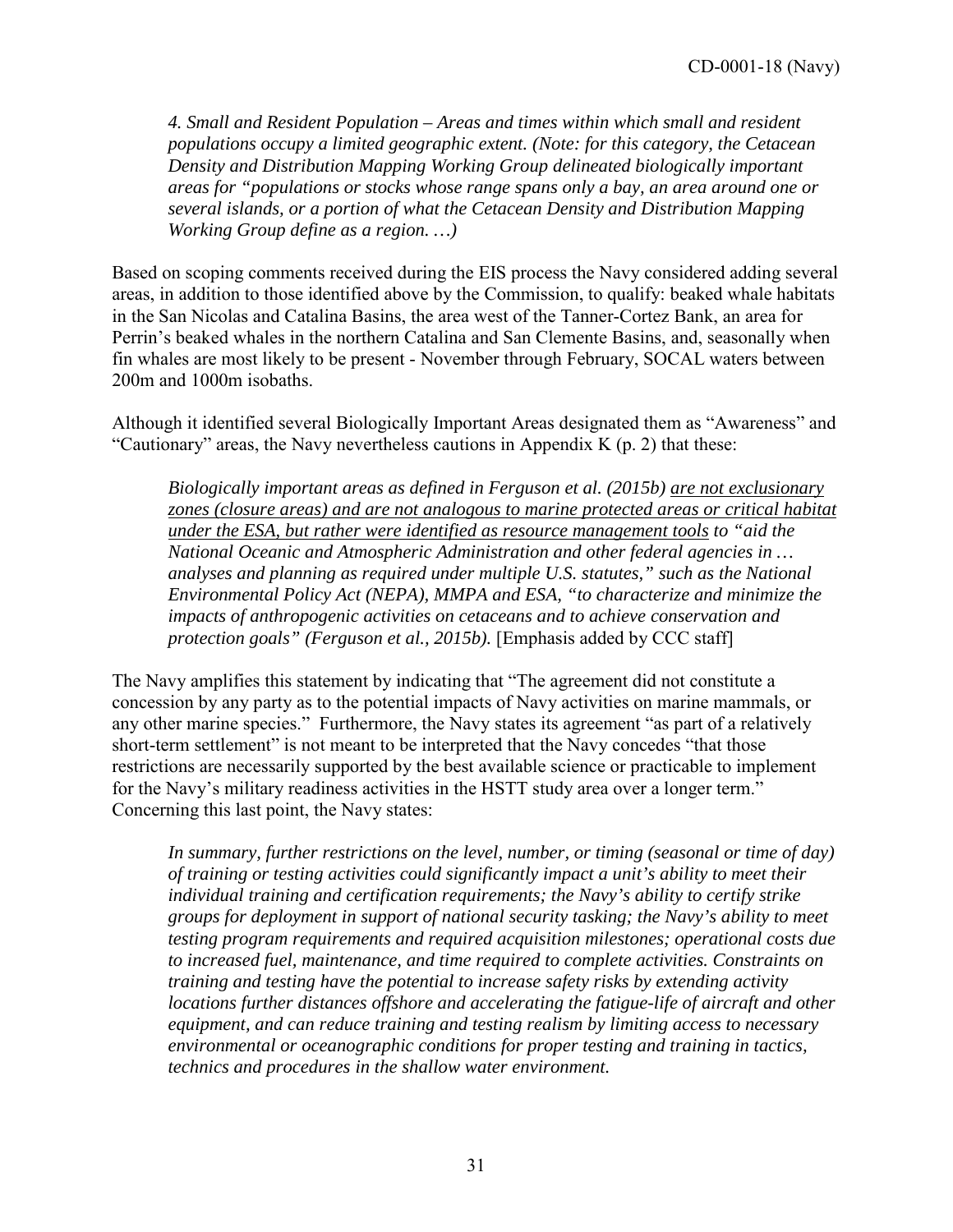*The Navy's responsibility to the American people dictates an efficient use of fiscal resources and an approach that adapts to the evolving security environment, with the ability to make adjustments according to global events, be it humanitarian assistance or disaster relief to deterring war or defeating an adversary. The training and testing under the Proposed Action allows for just that and is balanced with the Navy's commitment to environmental stewardship.* 

The Navy is correct that the Biologically Important Areas designation does not, by itself, carry with it special protections or establish new regulations or restrictions. The designation was created to synthesize decades of scientific research, monitoring and marine mammal surveys and to serve as a tool for resource management agencies responsible for integrating the best available scientific understanding into decision making. Each Biologically Important Area (BIA) was established as a result of a four year long process involving scores of scientific experts and decades of research results and data on marine mammal biology, behavior, and spatial use trends. The BIA sites represent spatially explicit migratory corridors, feeding grounds, breeding aggregations, and critical habitats for small resident populations of marine mammals. The only sites that received the designation are those for which an overwhelming amount of data and scientific consensus is available. As noted in the report describing the BIA designation process and intent of the designation (Calambokidis et al, 2015):

*The goal of identifying BIAs is to synthesize existing biological information in a transparent format that is easily accessible to scientists, managers, policymakers, and the public for use during the planning and design phase of anthropogenic activities for which U.S. statutes require the characterization and minimization of impacts on marine mammals.* 

As such, the BIAs identified off the coast of California represent areas of special biological significance under Section 30230 of the Coastal Act and are therefore required to be provided with special protection.

### **Beaked Whale Habitats Considered for Biologically Important Areas**

Concerning beaked whale habitat areas analyzed in Appendix K (pp.  $K-236 - K-257$ ), the Navy concludes that despite over a decade focused on studying Navy impacts on beaked whales in the Southern California Range Complex, "beaked whales reacting to and leaving the vicinity of a Navy training or testing activity would seem to be within the variation of their otherwise normal movements as documented by tagging data." The Navy believes these research results "do not support the need for 'habitat-based management' on the Navy's ranges to address impacts on the Cuvier's beaked whale population" because "no population-level impacts from Navy training and testing activities are evident." The Navy further states:

*Documented identification and multi-year residency by over 100 individual Cuvier's beaked whales in the Southern California Range Complex seems to counter the notion that the whales are affected by Navy activities and argues against the suggestion that implementing some type of habitat-based management would benefit the population of*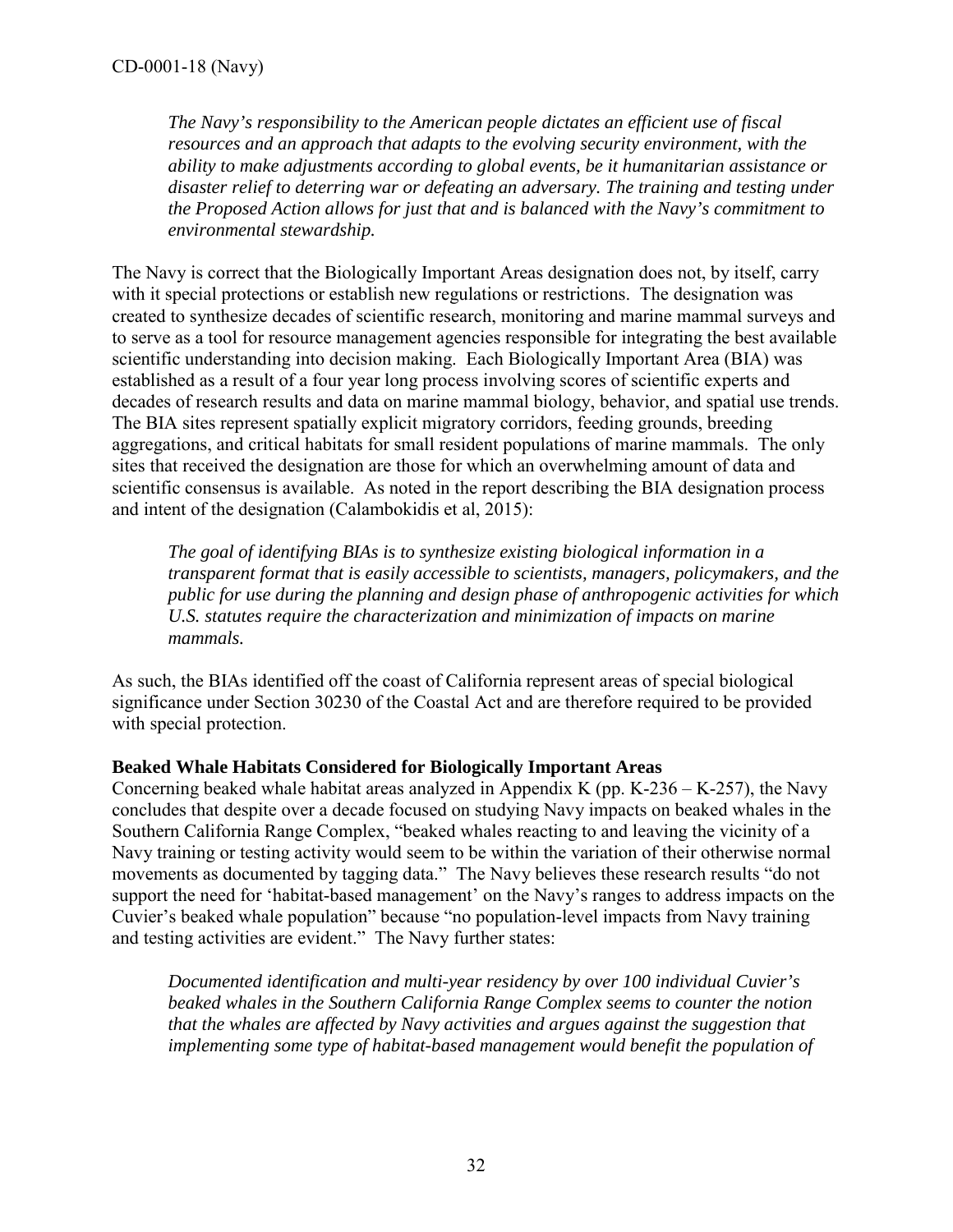*Cuvier's beaked whales in southern California waters. The continued presence of the whales supports an assessment that the Navy's ongoing mitigation measures are effective and that additional mitigation as suggested in the scoping comments is not merited.* 

#### **Beaked Whale Population Trends/Recent Studies**

During its last review (CD-008-13), the Commission cited a then recently-published study from which the above quote was taken, "Declining Abundance of Beaked Whales (Family Ziphiidae) in the California Current Large Marine Ecosystem" (Moore and Barlow, 2013). That study posed a hypothesis that military sonar could be resulting in potential population-level effects for several species of beaked whales, which are the SOCAL species *most* sensitive to mid-frequency sonar, most likely to incur mortalities by stranding, and most difficult to detect by on-board observers.

In its DEIS, the Navy contends that the 2013 Moore and Barlow study has been called into question by newer data that raise "…uncertainties over whether a decline in the beaked whale population occurred off the U.S. west coast between 1996 and 2014 (Barlow, 2016)." (DEIS, p. 3.7-163) The Navy continues:

*Photo identification studies in the Southern California Range Complex have identified approximately 100 individual Cuvier's beaked whale individuals, with 40 percent having been seen in one or more prior years and re-sightings up to 7 years apart (Falcone et al., 2009; Falcone & Schorr, 2014). These results indicate long-term residency by individuals in an intensively used Navy training and testing area, which may suggest a lack of longterm consequences as a result of exposure to Navy training and testing activities, but could also be indicative of high-value resources that exceed the cost of remaining in the area. Long-term residency does not mean there has been no impact to population growth rates and there are no data existing on the reproductive rates of populations inhabiting the Navy range area around San Clemente Island as opposed to beaked whales from other areas.* 

New data since the last Commission review also includes publications of the results of Southern California Behavioral Response Studies (BRS) (SOCAL-10 thru 14), which included controlled exposure experiments, animal tagging, and measuring responses to simulated (as well as, opportunistically, actual Navy) sonar. (The Commission authorized this study in NOAA consistency determination CD-029-10.) The Navy's DEIS, Chapter 3-7, summarizes the results of these (and other relevant) studies and their implications for beaked whales on pages 3.7-143 to 3.7-149. In this discussion the Navy acknowledges that these studies support conclusions reached in previous studies regarding greater beaked whale sensitivity to military sonar:

*Behavioral response studies have been conducted on odontocete species since 2007, with a focus on beaked whale responses to active sonar transmissions or controlled exposure playback of simulated sonar on various military ranges …. Through analyses of these behavioral response studies, a preliminary overarching effect of greater sensitivity to most anthropogenic exposures was seen in beaked whales compared to the other odontocetes studied ….*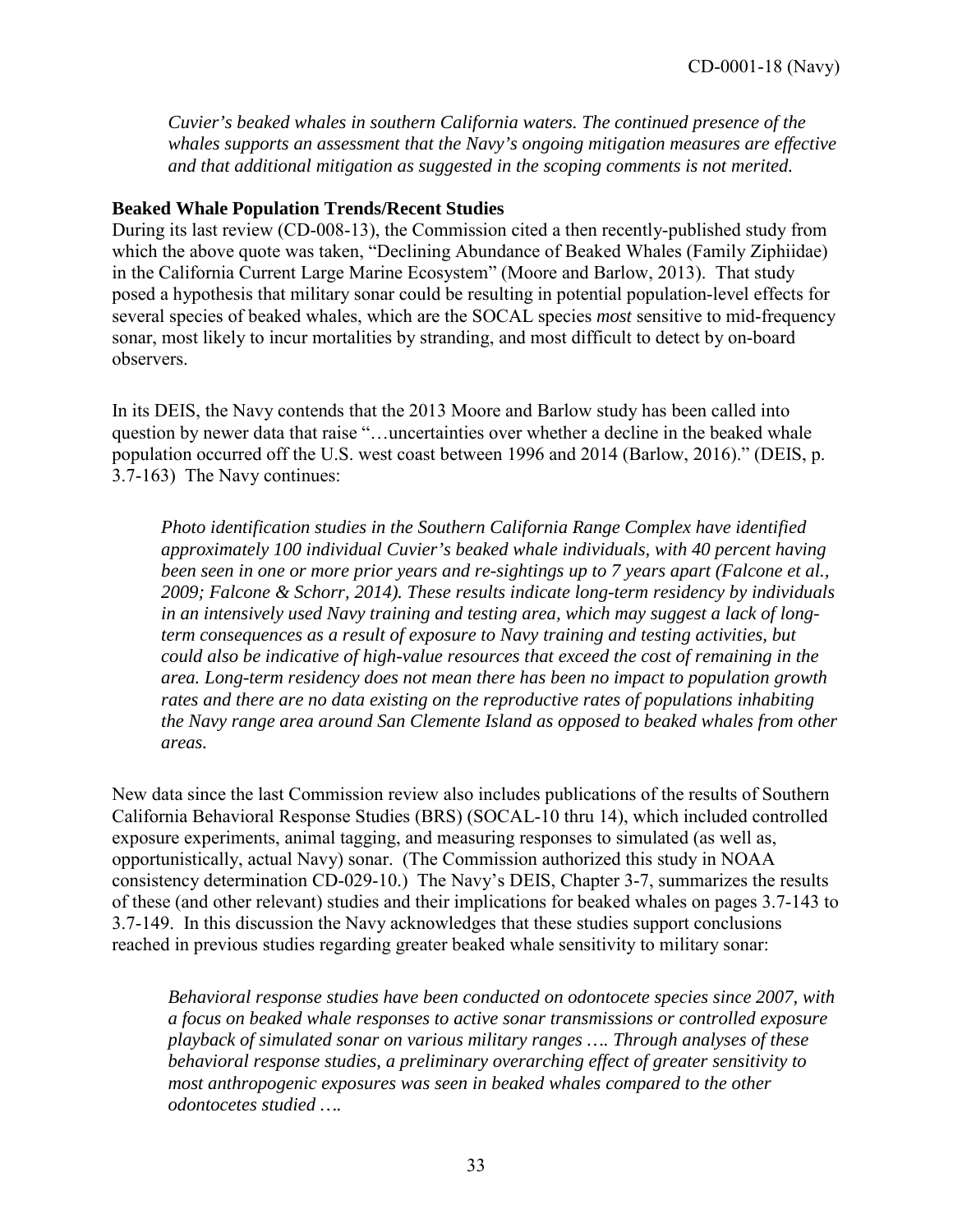*Observed reactions by Blainville's, Cuvier's, and Baird's beaked whales to midfrequency sonar sounds have included cessation of clicking, termination of foraging dives, changes in direction to avoid the sound source, slower ascent rates to the surface, and other unusual dive behavior … A similar response was observed in a northern bottlenose whale, which conducted the longest and deepest dive on record for that species after the sonar exposure and continued swimming away from the source for over 7 hours (Miller et al., 2015). Responses occurred at received levels between 95 and 150 dB re 1 µPa; although all of these exposures occurred within 1-8 km of the focal animal, within a few hours of tagging the animal, and with one or more boats within a few kilometers to observe responses and record acoustic data. …* 

*In addition, Williams et al. (2017) note that in normal deep dives or during fast swim speeds, beaked whales and other marine mammals use strategies to reduce their stroke rates, including leaping or wave surfing when swimming, and interspersing glides between bouts of stroking when diving. They determined that in the post-exposure dives by the tagged Cuvier's beaked whales described in DeRuiter et al. (2013b), the whales ceased gliding and swam with almost continuous strokes. This change in swim behavior was calculated to increase metabolic costs about 30.5 percent and increase the amount of energy expending on fast swim speeds from 27 to 59 percent of their overall energy budget. This repartitioning of energy was detected in the model up to 1.7 hours after the single sonar exposure. Therefore while the overall post-exposure dive durations were similar, the metabolic energy calculated by Williams et al. (2017) was higher.* 

The DEIS summary of recent research also analyzed a previously-articulated hypothesis that beaked whale responses to Navy sonar could be an "antipredator response." The Navy states:

*Tyack et al. (2011) hypothesized that beaked whale responses to sonar may represent an anti-predator response. To test this idea, vocalizations of a potential predator—a killer whale—were also played back to a Blainville's beaked whale. This exposure resulted in a similar but more pronounced reaction than that elicited by sonar playback, which included longer inter-dive intervals and a sustained straight-line departure of more than 20 km from the area (Allen et al., 2014; Tyack et al., 2011). This anti-predator hypothesis was also tested by playing back killer whale vocalizations to pilot whales, sperm whales, and even other killer whales, to determine responses by both potential prey and conspecifics (Miller et al., 2011; Miller et al., 2012). Results varied, from no response by killer whales to an increase in group size and attraction to the source in pilot whales (Cure et al., 2012).* 

The conclusion the Navy reaches for implications of the latest research (stated in the DEIS, page 3.7-148) is that:

*Behavioral responses by odontocetes to sonar and other transducers appear to run the full gamut from no response at all to responses that could potentially lead to long-term consequences for individual animals (e.g., mother-calf separation). This is likely in part*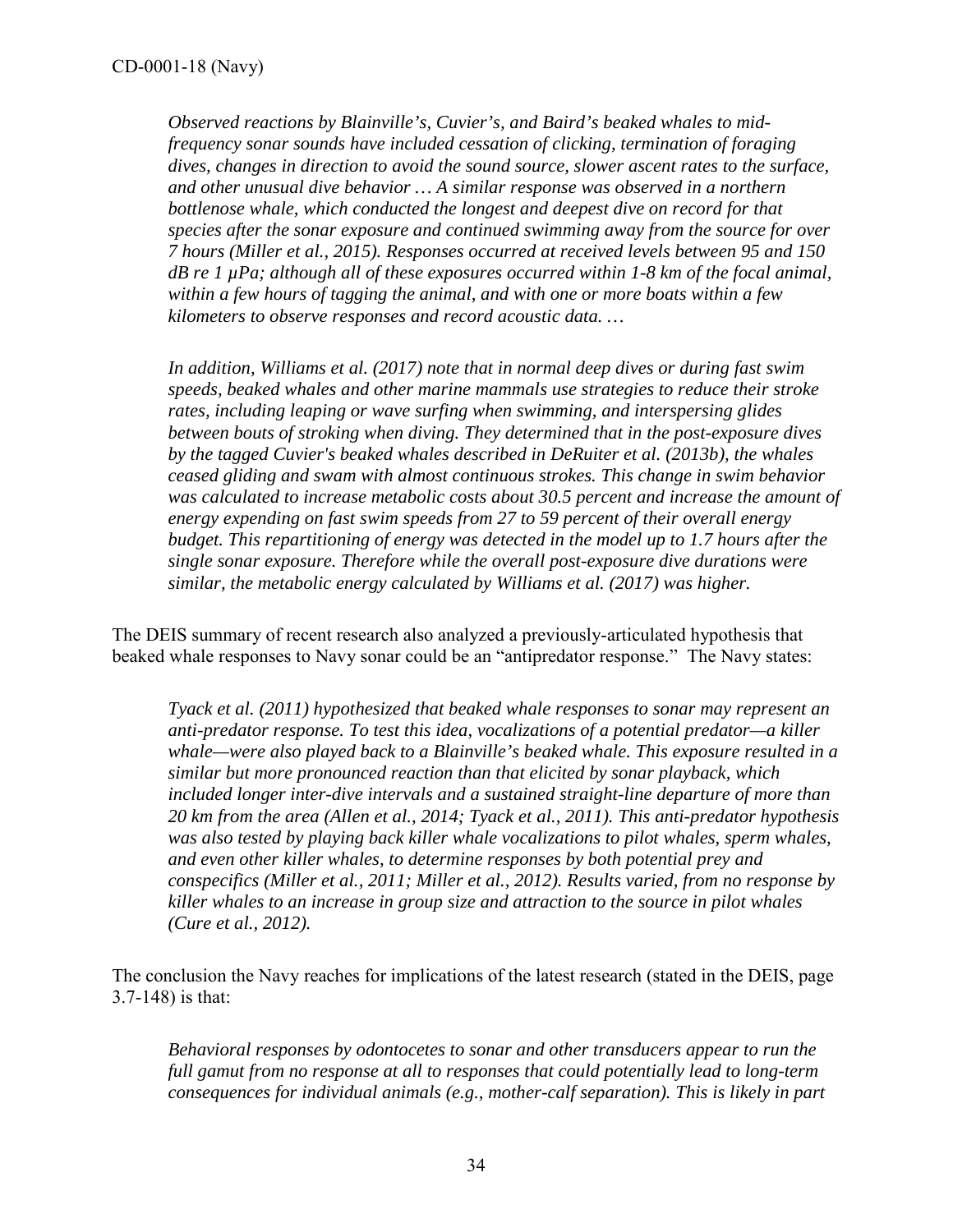*due to the fact that this taxonomic group is so broad and includes some of the most sensitive species (e.g., beaked whales and harbor porpoise) as well as some of the least sensitive species (e.g., bottlenose dolphins). This is also the only group for which both field behavioral response studies and captive controlled exposure experiments have been conducted, leading to the assessment of both contextually-driven responses as well as dose-based responses. This wide range in both exposure situations and individual- and species-sensitivities makes reaching general conclusions difficult. However, it does appear as though exposures in close proximity, with multiple vessels that approach the animal lead to higher-level responses in most odontocete species regardless of received level or behavioral state. In contrast, in more "real-world" exposure situations, with distant sources moving in variable directions, behavioral responses appear to be driven by behavioral state, individual experience or species-level sensitivities. These responses may also occur more in-line with received level such that the likelihood of a response would increase with increased received levels. However, these "real-world" responses are more likely to be short-term, lasting the duration of the exposure or even shorter as the animal assesses the sound and (based on prior experience or contextual cues) determines a threat is unlikely. Therefore, while odontocete behavioral responses to Navy sonar will vary across species, populations, and individuals, they are not likely to lead to long-term consequences or population-level effects.*

#### **Navy Conclusion – Marine Mammals**

Concerning marine mammals overall, notwithstanding the large number of marine mammal harassment authorizations the Navy has requested from NMFS (nearly 13 million), the Navy believes the mitigation measures it has committed to are adequate to protect all populations of marine mammals. The Navy therefore concludes:

*Based on a detailed stressor analysis presented in the 2017 HSTT Draft EIS/OEIS, Chapter 3.7 (Marine Mammals), specifically section 3.7.3 (Environmental Consequences) and as summarized above, the Navy has determined that the Proposed Action would be carried out in a manner that would maintain marine resources and sustain the biological productivity of coastal waters, and no population-level impacts would be anticipated to marine mammals. As evident from the standard operating procedures and mitigation measures discussed above, the Navy's Proposed Action provides special protection to marine mammals. Therefore, the Proposed Action would be consistent to the maximum extent practicable with Section 30230 of the California Coastal Act.* 

#### **Sea Turtles and Other Marine Species**

Concerning potential effects to the five sea turtle species in the project area (all listed as endangered under the Endangered Species Act (ESA)\), the Navy predicts impacts to only one species, the green sea turtle [*Chelonia mydas*]. Based on modeling, in Table E-14, Appendix E (**[Exhibit 10](https://documents.coastal.ca.gov/reports/2018/6/w14b/w14b-6-2018-exhibits.pdf)**, Last page of exhibit), the Navy predicts its activities involving use of explosives would, over the 5 year period, subject 98 Green Sea Turtles to Temporary Threshold Shift (TTS), 35 to Permanent Threshold Shift (PTS), and 3 to injury. While it was unclear from the table whether these numbers represent California or Hawaii stocks, the Navy recently clarified that these would be from Hawaii, not California stocks.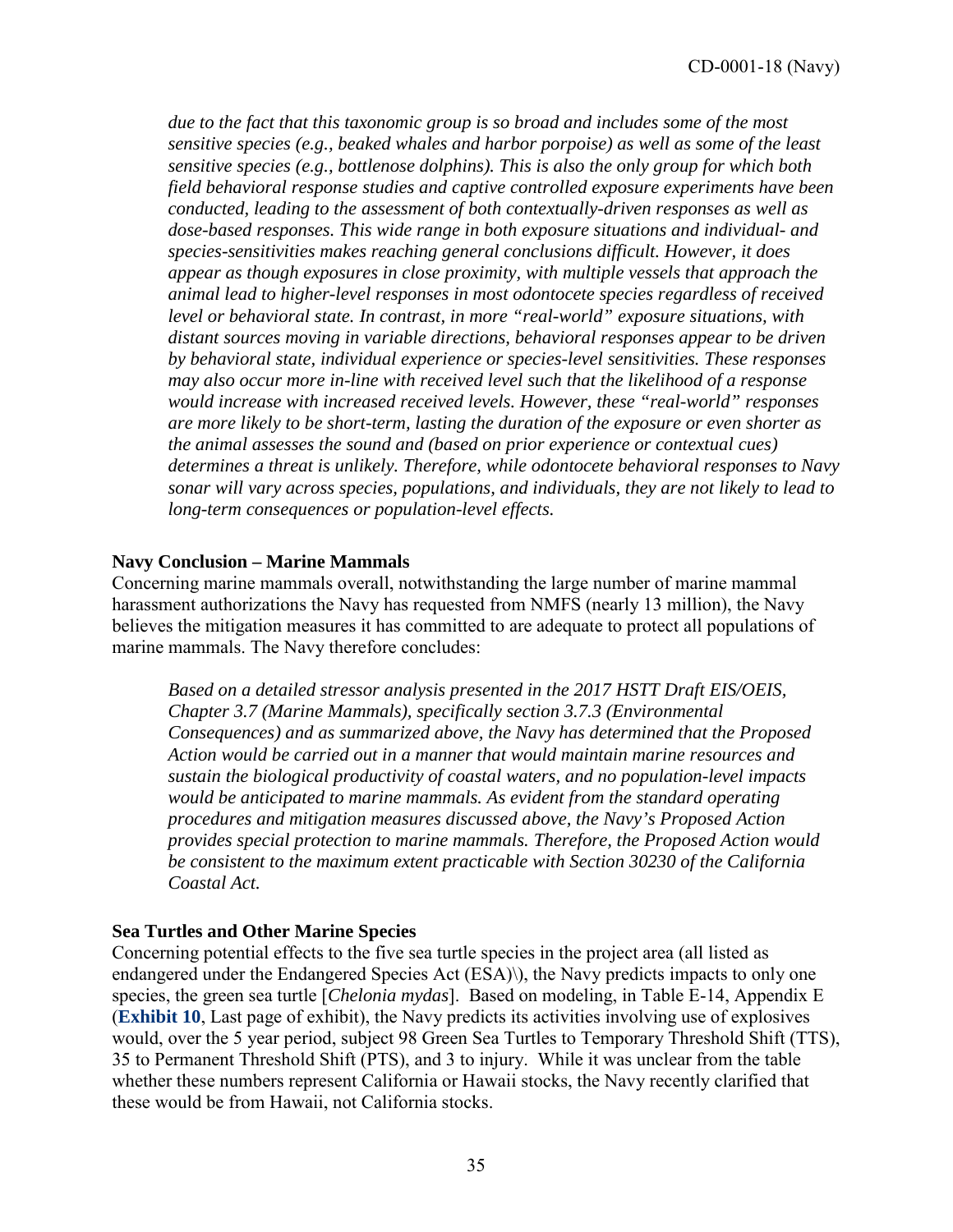As is the case described above for marine mammals, to minimize the potential for harm during activities potentially affecting sea turtles (including use of explosives, and use of mid-frequency sonar within the hearing range of sea turtles (i.e., <2 kHz), the Navy will implement mitigation measures involving monitoring and avoidance (i.e., cessation of the stressor until such time as an animal has left the area (or is believed to have left based on assumptions concerning its speed, direction and movement). With these measures, the Navy concludes:

*Based on a detailed stressor analysis presented in the HSTT Draft EIS/OEIS, Chapter 3.8 (Reptiles), specifically section 3.8.3 (Environmental Consequences) and as summarized above, the Navy has determined that the Proposed Action would be carried out in a manner that would maintain marine resources and sustain the biological productivity of coastal waters, and no population-level impacts would be anticipated to sea turtles. As evident from the standard operating procedures and mitigation measures discussed above, the Navy's Proposed Action provides special protection to sea turtles. Therefore, the Proposed Action would be consistent to the maximum extent practicable with Section 30230 of the California Coastal Act.* 

In analyzing other marine habitats (e.g., sensitive marine vegetation (e.g., kelp beds), seabirds (including several listed species), and commercial and recreational fish stocks), the Navy also anticipates that impacts would be low. As noted earlier, the Navy has designated seafloor mitigation areas to further protect these habitats.

#### **Commission Analysis**

The Commission will begin its analysis by reiterating its previous findings concerning activities the Commission has found meet the "effect" test of the CZMA. [17](#page-35-0) In CD-008-13, the Commission found:

*[T]the Commission takes a broad … view … as to which activities may affect the coastal zone. Many of the species … potentially affected by the proposed training activities spend some portions of their life cycles within coastal waters….* 

*To support this position, during … review[of CD-86-06] the Commission cited the NOAA letter dated March 10, 1995, responding to the Commission's request from the Office of Coastal Resource Management (OCRM) to review the effects of the "ATOC" sound source [18,](#page-35-1) located 48 nmi offshore of San Mateo County. In that letter NOAA affirmed that "sounds emanating from the ATOC sound source can be reasonably expected to affect marine mammals that are resources of both the outer continental shelf ("OCS") and the coastal zone…" and "OCRM has determined that the marine animals at issue that ply the waters of the coastal zone and the OCS are coastal resources."* 

<span id="page-35-0"></span> $\overline{a}$  $17$  It should be noted that the Navy has not, in this consistency determination, taken any positions contrary to the Commission's historic position over the interpretation of the "effects" test of the CZMA.

<span id="page-35-1"></span><sup>&</sup>lt;sup>18</sup> ATOC is the acronym for Scripps Institution of Oceanography's Acoustic Thermometry of Ocean Climate, reviewed by the Commission as Consistency Certification CC-110-94.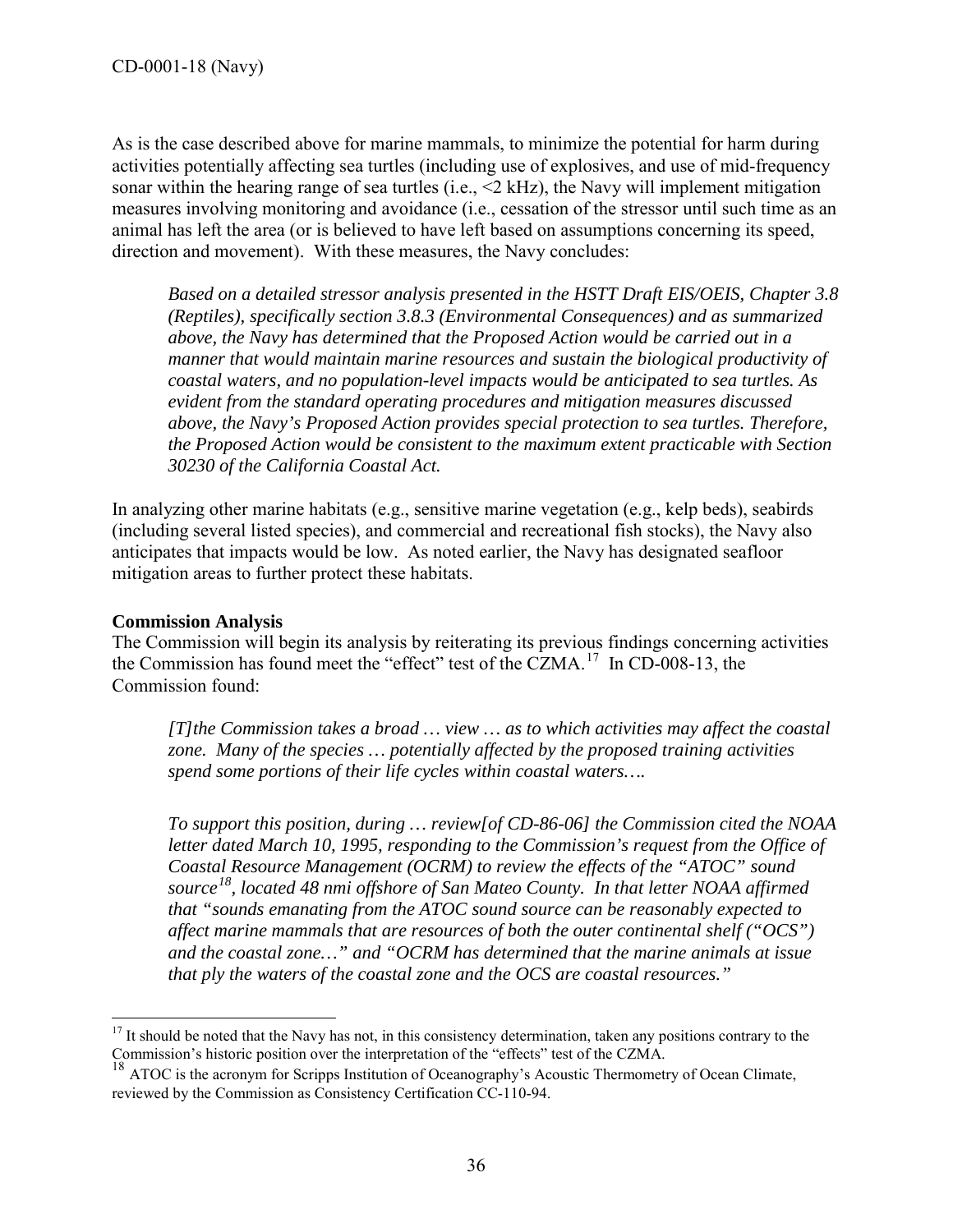*… the Commission's position [is] that … virtually all of the marine mammal species identified by the Navy as present in the SOCAL area are also present within the coastal zone at some point in their life cycle, and certainly at least "occasionally." Regarding the length of time a species must be present within the coastal zone to be considered a coastal resource, the Commission is in agreement that occasional observed or recorded presence is sufficient to establish this standard. Due to the significant challenges associated with wildlife observation in the marine environment (i.e. the cost of surveys, the short period of time most species are observable at the surface, the large areas, variable climactic and weather conditions, etc.) marine mammal surveyors typically assume that the number of animals successfully observed represent a small fraction of the actual number that are likely present. As such, the Commission considers even infrequent and seemingly rare sightings of particular marine wildlife species within the coastal zone as verification of that species' status as a coastal resource.* 

*Finally, similar to the Commission's long held position regarding effects to commercial fishing that occur in federal waters, but which affect the coastal economy, the Commission takes a comparable position that effects on whale watching, even if occurring in federal waters outside the coastal zone, should also be considered coastal zone effects, since whale watching tours are also an important segment of the California coastal economy, as well as an important component of coastal recreation. Whale*  watching tours regularly ply federal waters and commonly include sightings of many of *the marine mammals present in the SOCAL area.* 

As will be discussed below, the Commission's predominant concerns over the Navy's conclusions involve: (1) the limited effectiveness of Navy detection and monitoring measures; (2) uncertainties in assessing population-level effects on marine species that may be occurring; (3) the fact that the vast majority of marine mammal behavioral harassments will occur outside the 1000 m detection/source reduction zones adopted by the Navy around its sonar sources; and (4) the Navy's unwillingness to limit, in a meaningful way, its sonar and explosives testing and training in areas of special biological significance for certain marine species (blue, fin, and beaked whales).

#### **Marine Mammal Observers**

 $\overline{a}$ 

During the Commission's review of CD-018-13, the Commission staff had recommended a condition (which was not adopted, because the Commission did not adopt the recommended conditional concurrence, but instead objected)<sup>[19](#page-36-0)</sup> requesting that the Navy "continue its Lookout" Effectiveness Study in the SOCAL range to compare the abilities of Navy vessel-based lookouts and experienced, NMFS-certified marine mammal observers in detecting marine mammals." Under the recommended condition, if the results showed less than a 20% difference in effectiveness in observing marine mammals, the Commission would request that the Navy "… to the extent feasible, commit to including at least two experienced, NMFS-certified marine

<span id="page-36-0"></span><sup>&</sup>lt;sup>19</sup> Although the objection was based on lack of information, as previously noted, among the information requested was "other mitigation measures previously adopted by the Commission or identified by Commission staff in its report on the present consistency determination." (CCC findings, page 3)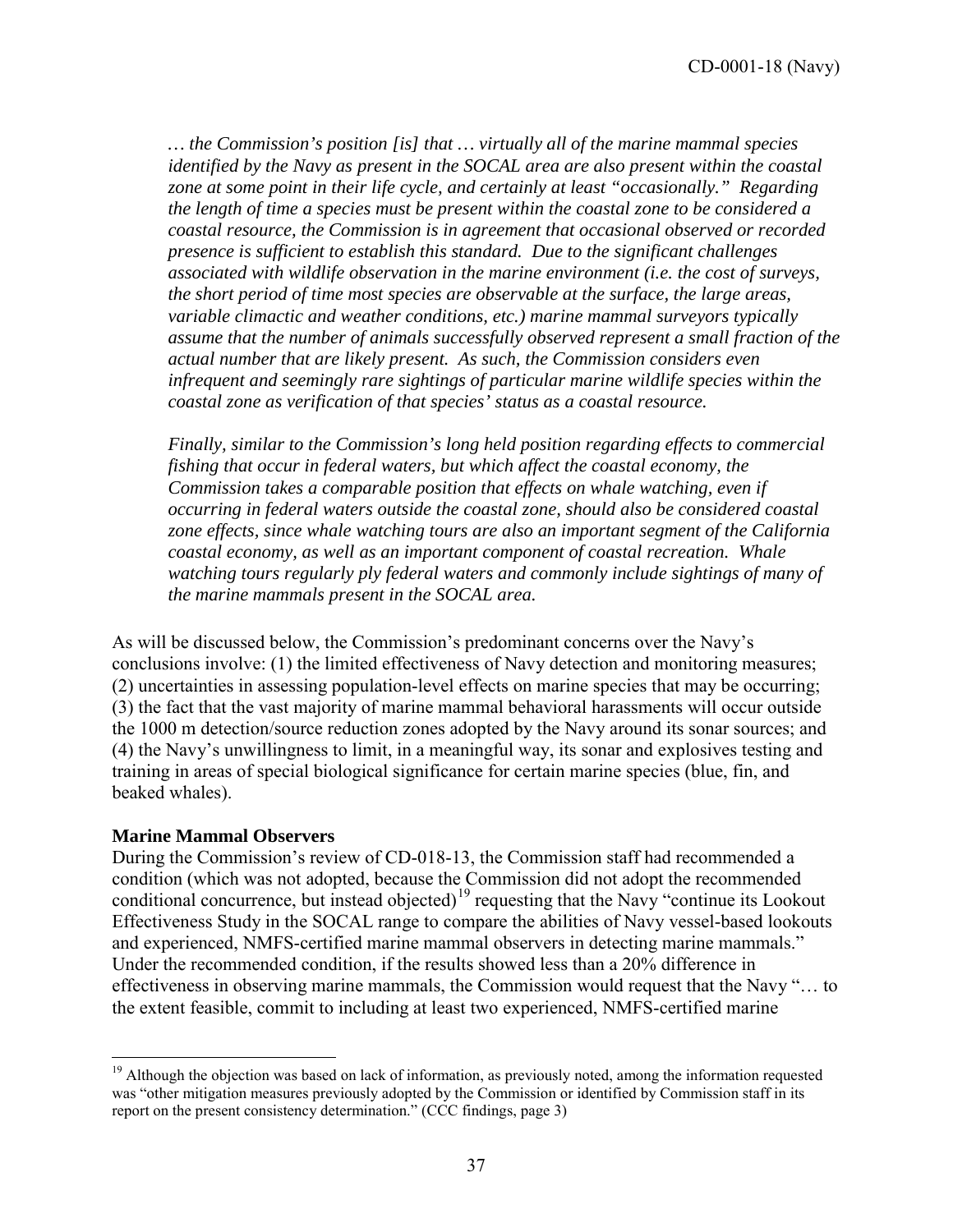mammal observers on all ships during the deployment of active sonar for training or testing purposes." In response to this concern, in the settlement discussions the Navy agreed to the following language:

*If the Navy's lookout effectiveness study demonstrates the effectiveness of Navy lookouts is inadequate, NAVY will assess the root cause of the deficiency and take appropriate remedial action, which may include changes to the lookout training/qualification process, awareness and procedures; and/or investigating new/improved equipment or technology.* 

The Navy also submitted an updated report dated January 2016, entitled "Cruise Report, Marine Species Monitoring & Lookout Effectiveness Study, Submarine Commanders Course, February 2015, Hawaii Range Complex." The results in this report are similar to those from four previous studies (Watwood 2012, Watwood 2013, Vars et al. 2014, Shoemaker et al, 2014) and appear to show that the effectiveness of Navy lookouts is well below that of NMFS-trained marine mammal observers (MMOs). The 2016 study indicates that:

*In total, 36 unique sightings comprising at least 61 individual marine mammals were recorded during the 2 days of observation. Of the 36 sightings, humpback whales (Megaptera novaeangliae) were the only species positively identified, accounting for 31% of sightings. Unidentified large whales (most likely humpback whales) accounted for 58% of sightings. MMOs made 26 sightings independent of the ship's watchstander team. There were 7 sightings made concurrently by both the MMO and watchstander team. There were 3 sightings by the watchstander team independent of the MMOs.* 

In other words, nearly 2/3 of whales and dolphins sighted by MMOs during the 2016 effort were missed by the Navy watchstander team. Combining these results with those from the four previous efforts, MMOs made 111 of 120 sightings (92%) while the Navy watchstanders made only 29 (24%). Although the Navy teams did make several sightings that the MMOs did not, the specialized training and extensive experience of the MMOs clearly provided them with a significant advantage in detecting marine mammals.

However, the effectiveness and ability of these trained MMOs should not be overstated. As discussed in Moore and Barlow (2017) and Barlow (2016), even the most highly trained and experienced scientific observers are likely to miss the vast majority of potential sightings of many marine mammals. For example, the "detection probability" (or likelihood that a particular whale or dolphin will be observed when it is present) is below 60% for 24 of the 30 types of whale or dolphin targeted during marine mammal population surveys. This means that even experienced MMOs typically miss seeing roughly half of the animals that are present. For some species, such as most beaked whales, the detection probability is 16% or less; meaning that 84% of the time beaked whales are present, they are not being seen.

DEIS Table 3.7-11 (see page 42 below) shows the range to the likelihood of behavioral effects from the most intense of the mid-frequency sonars (Sonar Bin MF-1). At 1000 m distance, which is the distance at which the Navy's protocol would first mandate a reduction in sonar intensity (by 6 dB), if a marine mammal is observed, this table shows that the vast majority of marine mammals would likely respond in a significant behavioral manner (including 100% of beaked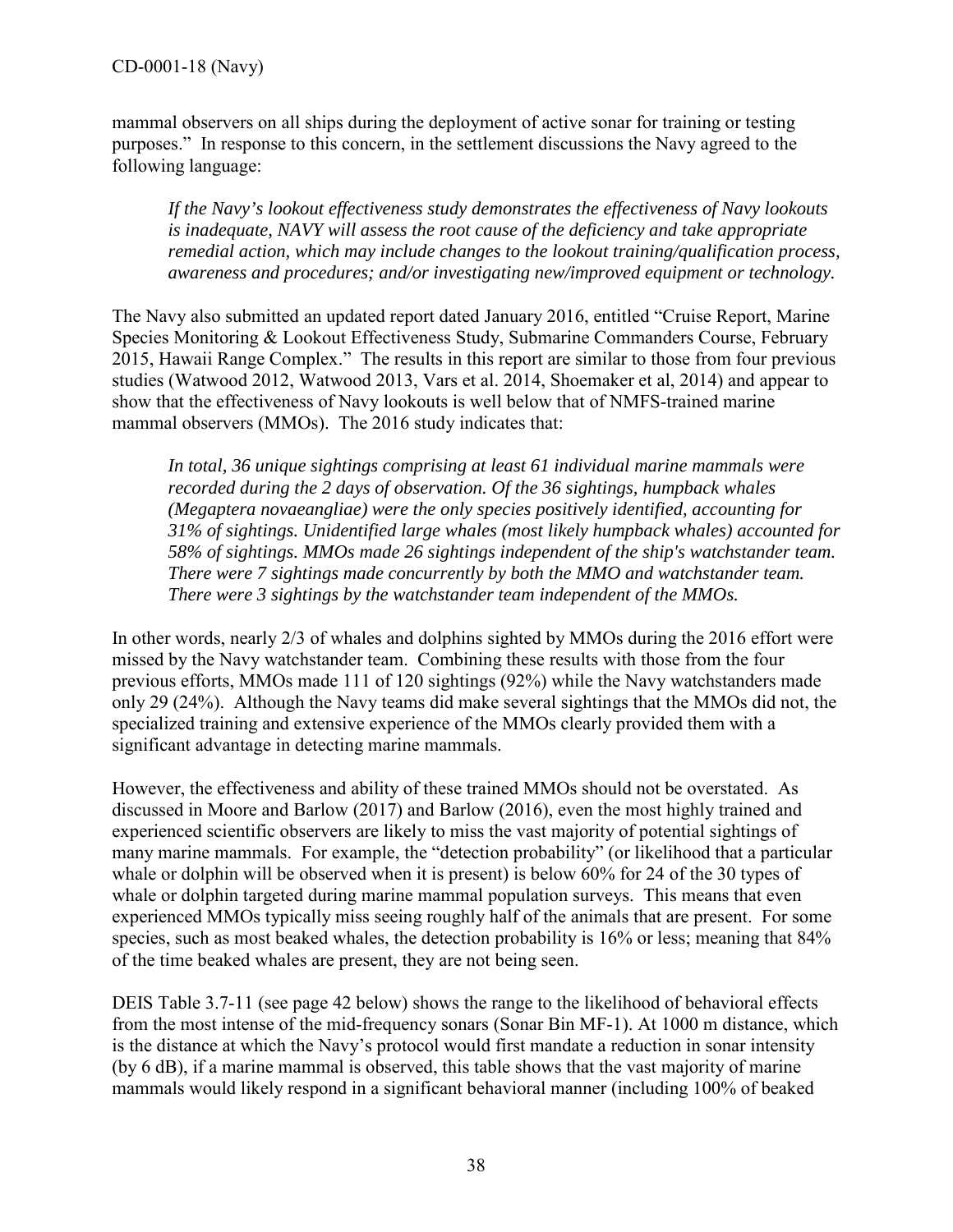whales and over 90% of odontocetes in general). When these virtual certainties of a response are combined with the above-cited difficulties in detection, the data do not inspire confidence that adequate protection for marine mammals will be assured by the Navy's agreed-upon detection and avoidance measures.

#### **Population-Level Effects**

 $\overline{a}$ 

The Commission disagrees with the Navy that a conclusion can be drawn that the proposed activities would not have population-level effects on marine mammals, for several reasons. First, for all the populations of affected marine mammals, it is simply impossible to establish whether population level effects have been occurring, or would occur with the increased levels, given that the Navy has been using this technology in this area consistently for the past 40 years. As the study the Commission cited in 2013 (Moore and Barlow 2013) noted:

*High densities are not obviously consistent with a hypothesis that declines are due to military sonar, but they do not refute the possibility that declines have occurred in these areas (i.e., that densities were previously even higher)"[20](#page-38-0)*

The Commission previously noted that that study posed a hypothesis that military sonar *could* be resulting in potential population-level effects for several species of beaked whales, which are the SOCAL species *most* sensitive to mid-frequency sonar, *most* likely to incur mortalities by stranding, and *most* difficult to detect by on-board observers. The abstract of this Moore and Barlow study states that the existing data "... provide strong evidence of declining beaked whale abundance in the study area," which consists of the eastern Pacific (i.e., off the coasts of California, Oregon, and Washington). The study considered three potential hypotheses to explain such declines: (1) mortality from fishing; (2) Navy sonar and other anthropogenic noise; and (3) ecosystem change. The study ruled out mortality from fishing as an "unlikely" cause, due to low bycatch rates. The study acknowledges the previously-discussed known links between beaked whale strandings and military sonar, but stated that:

*Although the threats from naval acoustic activity have been described, population-level impacts have not been quantified. Mass strandings of beaked whales throughout the Northern Hemisphere have been associated with offshore military activity, but estimates of total mortality associated with these types of impacts do not exist. Certainly they exceed levels that have been recorded, however, since the probability of observing dead whales is generally low, especially for deep-water species [46]–[48].*

<span id="page-38-0"></span><sup>&</sup>lt;sup>20</sup> "Declining Abundance of Beaked Whales (Family Ziphiidae) in the California Current Large Marine Ecosystem" (Moore and Barlow, January 2013).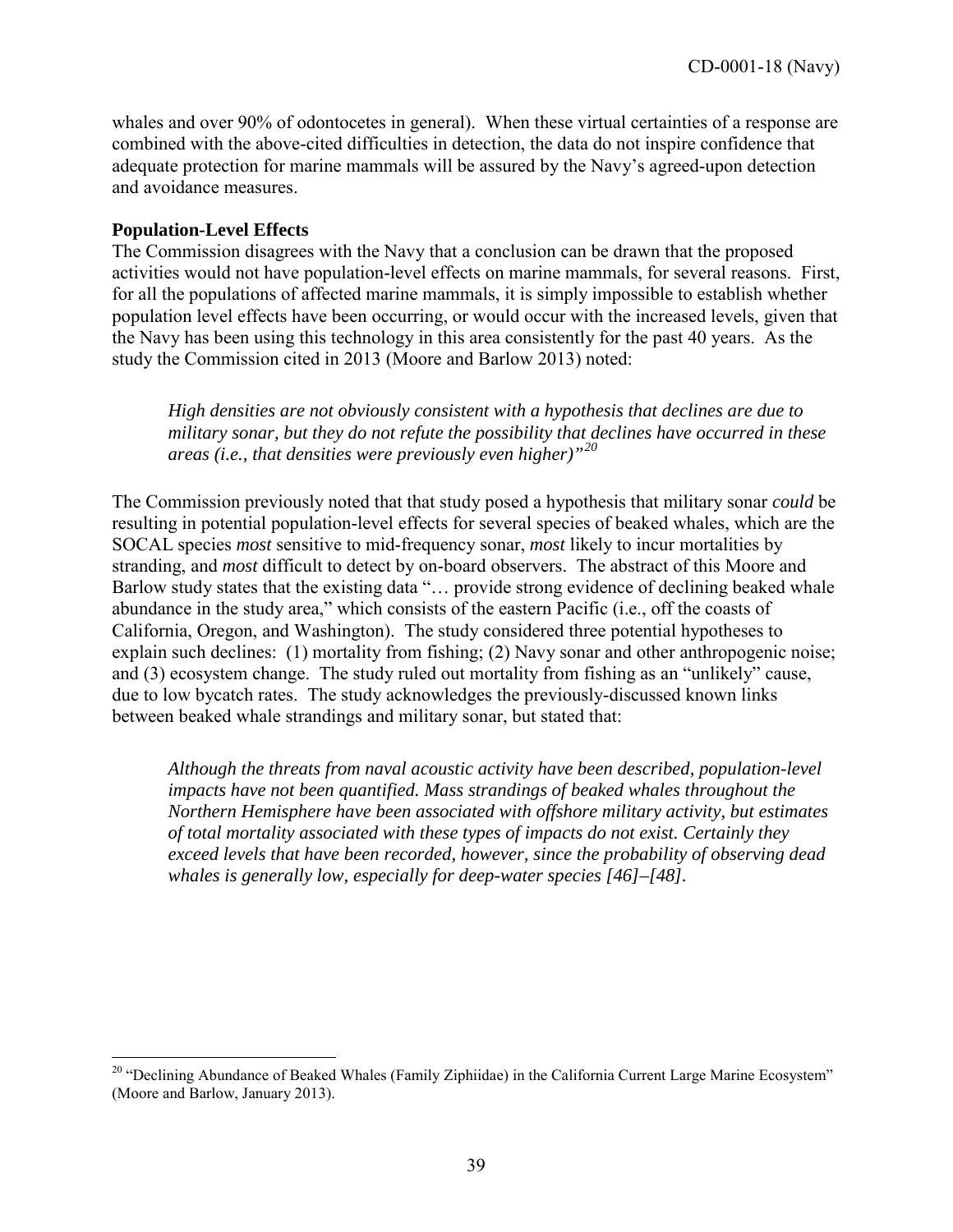$\overline{a}$ 

As noted above, the Navy has provided more recent Moore and Barlow studies (Barlow 2016, Moore and Barlow 2017) in which the authors refine their statistical analysis and indicate that previously noted declines may be levelling off. As the Navy noted, the most recent Moore and Barlow study (August 2017)<sup>[\[2\]](#page-39-0)</sup> indicates:

*Cuvier's beaked whales appear to have decreased in abundance from high values in 1991-93, but that decline now appears to have leveled off.* 

*There is some weak evidence of an increasing trend in Baird's beaked whales.* 

*Mesoplodon beaked whales showed markedly higher abundance in 2014, reversing a declining trend from 1991-2008 that had been noted in a previous analysis. The increase may have be driven by an influx of tropical species of Mesoplodon during the unusually warm ocean conditions in 2014.* 

The study also notes that temporary modifications to stock assessment due to warm water influxes may further complicate assessment of accurate long-term trends (as noted in the previous quote above concerning Mesoplodon beaked whales). For example, concerning Mesoplodon, the study states:

*Interpreting results for Mesoplodon is difficult because this is a multi-species group that includes warm- and cold-water species, so temporal trends for one species can mask trends of another. We hypothesize that the 2014 abundance increase may reflect an influx of warm-water animals into the study area. During the 2014 survey, California Current water temperatures were anomalously high …* 

In addition, the first of the indented quotes on this page concerning the decline of Cuvier's beaked whales needs to be looked at in light of the broader statement in the study in which it is included, which is that:

*These metrics continue to provide some evidence that Cuvier's beaked whale abundance in the study area declined from 1991 to 2014. Specifically, it appears that numbers decreased between the 1993 and 1996 survey but have remained stable at this lower level since then. As noted above, because different* [detection probability] *estimates were used in the current analysis, population size estimates are lower than reported by Moore and Barlow (2013).* 

<span id="page-39-0"></span><sup>&</sup>lt;sup>[2]</sup> POPULATION ABUNDANCE AND TREND ESTIMATES FOR BEAKED WHALES AND SPERM WHALES IN THE CALIFORNIA CURRENT FROM SHIP-BASED VISUAL LINE-TRANSECT SURVEY DATA, 1991 – 2014 (August 2017)(NOAA technical Memorandum NOAA-TM-NMFS-SWFSC-585).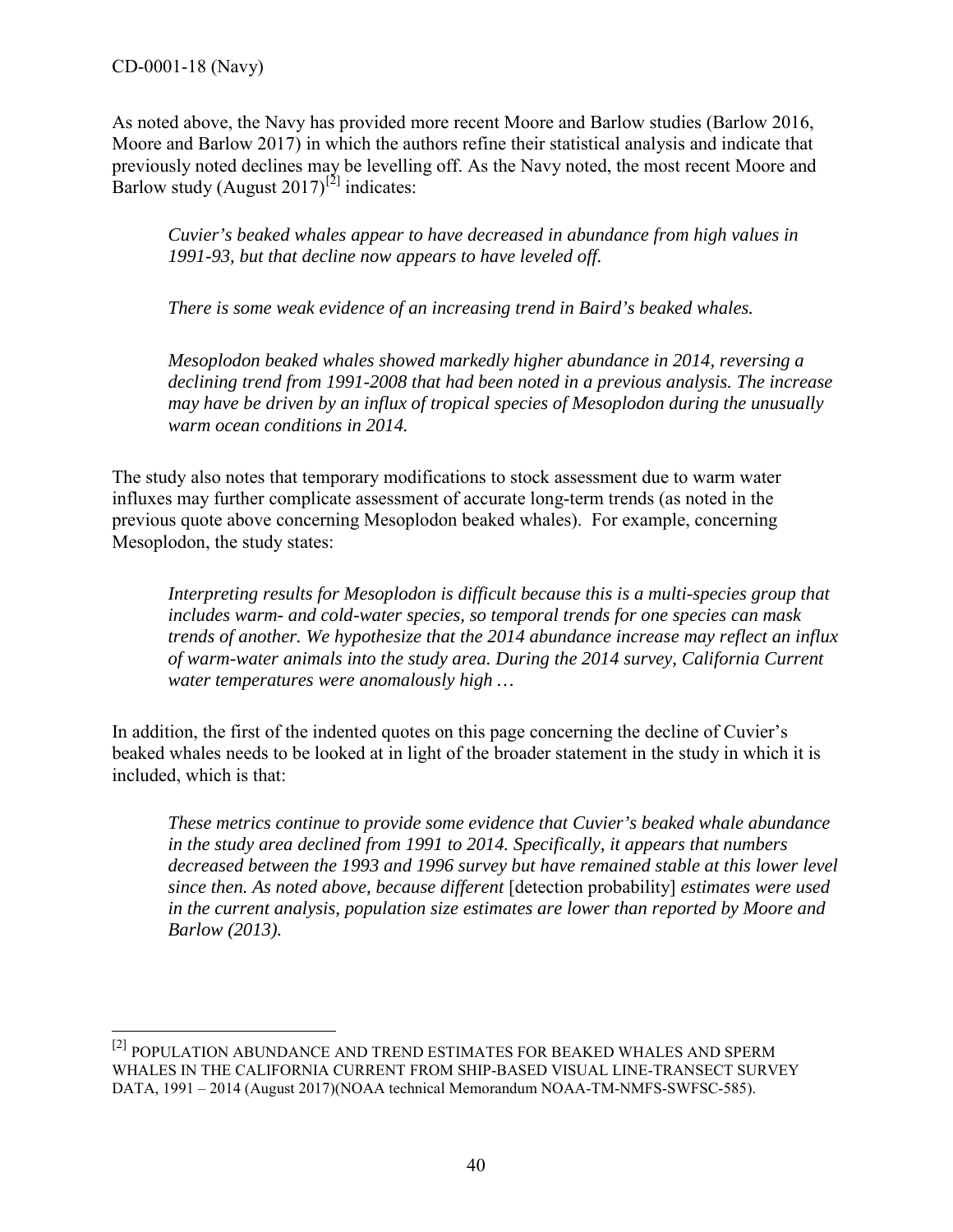Specifically, the current population size estimates (Moore and Barlow 2017) are now 40% lower than those included in NOAA's most recent (Moore and Barlow 2013 in NOAA 2013) stock/population assessment for this species along the west coast (3,928 rather than 6,590). Even though it identified a much higher abundance of Cuvier's beaked whales, that 2013 assessment nevertheless made particular note of the declining condition of the population and its likely status as being below carrying capacity and depleted. Considering that the population is now being estimated as significantly smaller than was assumed in 2013, its status would appear to be even more depleted than previously thought.

#### **Biologically Significant Areas and Adequacy of Mitigation Measures**

Even if the Navy's conclusion *were* supportable concerning a lack of population-level effects, the Commission notes that it is only one of the tests of Section 30230. The Commission finds, as it did in 2008, that compliance with Section 30230 also requires enhancement (and where feasible restoration) of the overall marine environment, as well as special protection for areas and species of special biological or economic significance. These requirements have led the Commission to previously determine that they require the avoidance of the use of very loud active acoustics in biologically important and sensitive areas, in particular areas of high, or seasonally high, concentrations of marine mammals.

DEIS Table 3.7-11 (see page 42 below) shows the range to probable effect from the most intense of the mid-frequency sonars (Sonar Bin MF-1). The Navy's mitigation measures include reducing sonar by 6 dB if an animal is observed within 1000 yds., by 10 dB (or 4 additional dB) if within 500 yds., and shut down if an animal is within 200 yds. As noted earlier (page 28 above) this measure for all mid-frequency sonar would be supplemented by designation of yearly or seasonal "awareness" "cautionary" and "notification" areas, as follows:

San Diego Arc (seasonal) and Channel Islands National Marine Sanctuary (year-round) Cautionary and Awareness Areas, in which the Navy would limit "Major Training Exercises using hull-mounted mid-frequency sonar" to three per season (during June 1 – Oct. 31), limit use of explosives in this season and area, (with potential exceptions for both if needed for national security and with notification to NMFS).

Channel Islands National Marine Sanctuary (year-round) prohibition on hull-mounted mid-frequency sonar, and explosives and missiles.

Blue, Gray, and Fin whale "awareness notification zones, in which the Navy will issue awareness notification messages to ships and aircraft to be alert for whales seasonally as follows:

Blue Whales – June  $1 - Oct. 31$ Gray Whales – Nov. 1 – March 31 Fin Whales – Nov.  $1 - May$ 

At 1000 m distance, which is the first protocol the Navy would implement in reducing sonar intensity (by 6 dB) if a marine mammal is observed, this tables shows that the vast majority of marine mammals would likely respond in a significant behavioral manner (including 100% of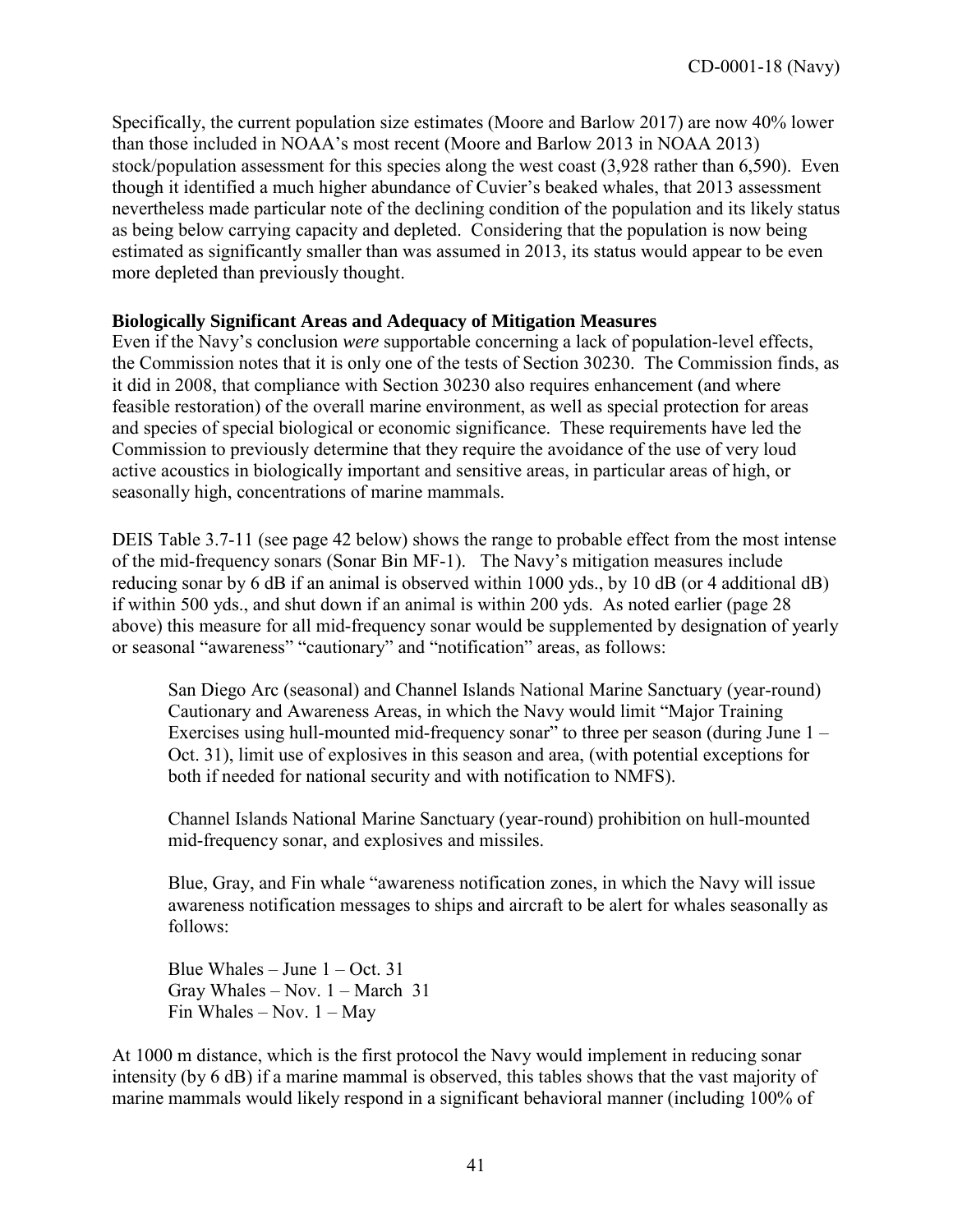beaked whales and over 90% of odontocetes in general). When these virtual certainties of a response are combined with the above-noted difficulties in detection, only a small percentage of mammals will be protected under the Navy's protocols (which partially explains why the estimates of "take" (see page 25) are so high). Note that for beaked whales, which are most difficult to detect, the range at which the probability of a behavioral response exceeds 80% is in the order of 10s of kilometers. As noted previously, even highly trained and experienced scientific marine mammal surveyors have less than a 16% chance of observing beaked whales when they are present within four kilometers.

| <b>Hawaii-Southern California</b>          |  |
|--------------------------------------------|--|
| <b>Training and Testing Draft FIS/OFIS</b> |  |

October 2017

| <b>Received</b><br>Level<br>(dBre1)<br>$\mu$ Pa) |                                         | <b>Probability of Behavioral Response</b> |                  |          |                        |
|--------------------------------------------------|-----------------------------------------|-------------------------------------------|------------------|----------|------------------------|
|                                                  | <b>Minimum and Maximum</b><br>Range (m) | <b>Odontocete</b>                         | <b>Mysticete</b> | Pinniped | <b>Beaked</b><br>Whale |
| 196                                              | 109 (100-110)                           | 100%                                      | 100%             | 100%     | 100%                   |
| 190                                              | 239 (190-250)                           | 100%                                      | 98%              | 99%      | 100%                   |
| 184                                              | 502 (310-575)                           | 99%                                       | 88%              | 98%      | 100%                   |
| 178                                              | $1,024$ (550-2,025)                     | 97%                                       | 59%              | 92%      | 100%                   |
| 172                                              | 2,948 (625-5,775)                       | 91%                                       | 30%              | 76%      | 99%                    |
| 166                                              | $6,247$ (625-10,025)                    | 78%                                       | 20%              | 48%      | 97%                    |
| 160                                              | 11,919 (650-20,525)                     | 58%                                       | 18%              | 27%      | 93%                    |
| 154                                              | 20,470 (650-62,025)                     | 40%                                       | 17%              | 18%      | 83%                    |
| 148                                              | 33,048 (725-63,525)                     | 29%                                       | 16%              | 16%      | 66%                    |
| 142                                              | 43,297 (2,025-71,775)                   | 25%                                       | 13%              | 15%      | 45%                    |
| 136                                              | 52,912 (2,275-91,525)                   | 23%                                       | 9%               | 15%      | 28%                    |
| 130                                              | 61,974 (2,275-100,000*)                 | 20%                                       | 5%               | 15%      | 18%                    |
| 124                                              | 66,546 (2,275-100,000*)                 | 17%                                       | 2%               | 14%      | 14%                    |
| 118                                              | 69,637 (2,525-100,000*)                 | 12%                                       | 1%               | 13%      | 12%                    |
| 112                                              | 73,010 (2,525-100,000*)                 | 6%                                        | $0\%$            | 9%       | 11%                    |
| 106                                              | 75,928 (2,525-100,000*)                 | 3%                                        | 0%               | 5%       | 11%                    |
| 100                                              | 78,899 (2,525-100,000*)                 | 1%                                        | 0%               | 2%       | 8%                     |

| Table 3.7-11: Ranges to a Potentially Significant Behavioral Response for Sonar Bin MF1 over |  |
|----------------------------------------------------------------------------------------------|--|
| a Representative Range of Environments within the Study Area                                 |  |

dB re 1 µPa: decibels referenced to 1 micropascal; m: meters

\* Indicates maximum range to which acoustic model was run, a distance of approximately 100 kilometers from the sound source.

Note: Cells are shaded if the mean range value for the specified received level exceeds the distance cutoff range for a particular hearing group. Any impacts within the cutoff range for a criteria group are included in the estimated impacts. Cut-off ranges in this table are for activities with high source levels and/or multiple platforms (see Table 3.7-3 for behavioral cut-off distances).

Thus, even setting aside the concern over areas warranting special protection, the Commission has a number of concerns over the adequacy of the mitigation measures. These concerns are over the uncertainties inherent in marine mammal detection, the uncertainties over population trends, the fact that the detection areas observed by the Navy are insufficient to protect marine mammals from significant behavioral impacts, the overall limited scientific understanding of the effects of mid-frequency sonar on marine mammals, and the extremely large number of harassments of marine mammals offshore of California expected under the Navy's activities, which, on an annualized average are estimated at 2.37 million marine mammals/year subject to Level B annual harassment, and 576 marine mammals/year subject to Level A harassment.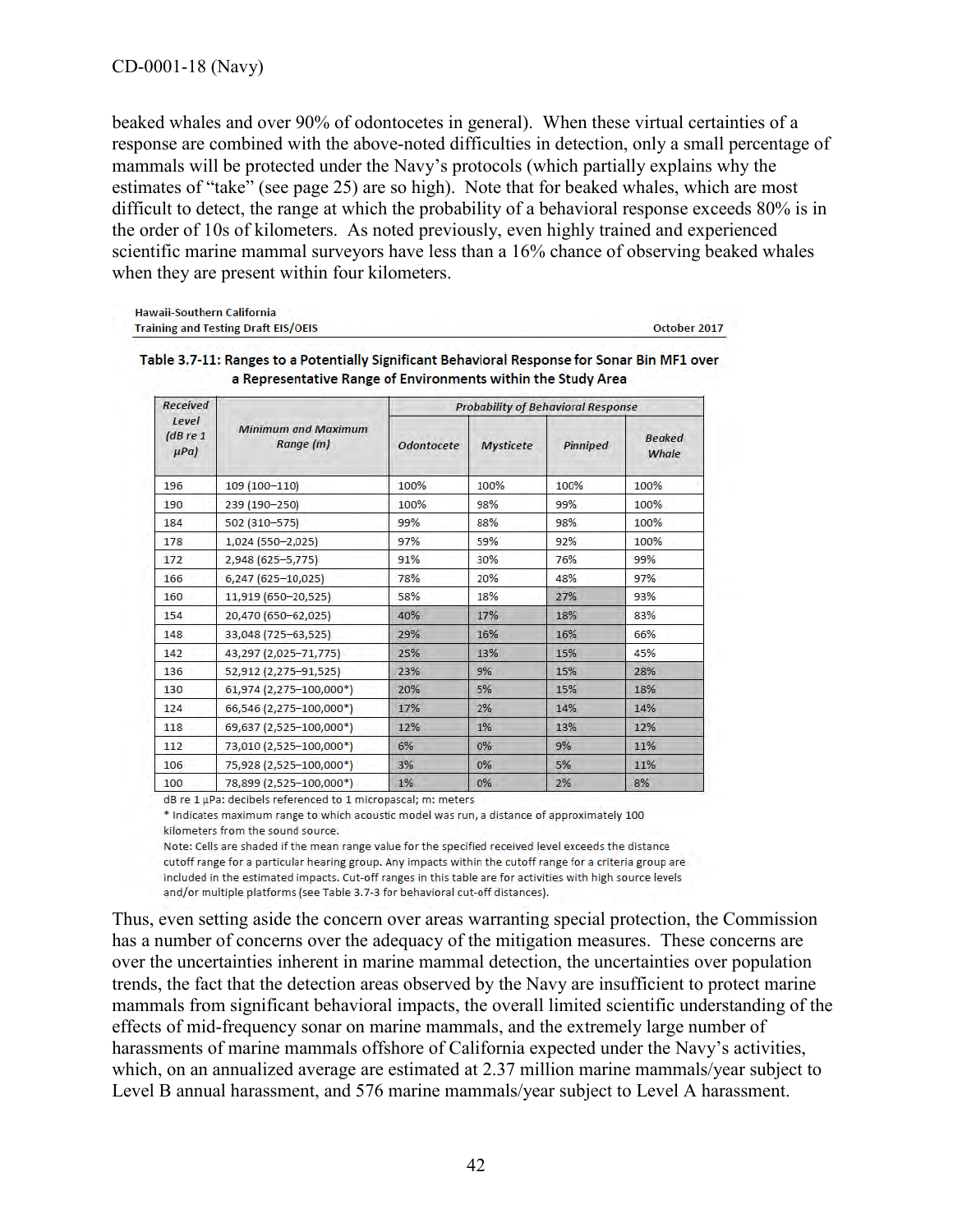Moreover, while the Navy currently acknowledges that biologically significant areas are present within the southern California training and testing areas, the Navy's conclusions regarding the proposal's consistency with Section 30230 rest on the question of whether the Navy believes that any measures to protect these areas must be balanced against military security needs, and, ultimately, whether population effects can be documented.

As noted above, the Commission does not believe definitive conclusions can be drawn based on available data concerning whether the activities would or would not result in reductions in populations of marine species. The Commission does, however, believe sufficient information exists to determine that "areas of special biological significance" warranting strict protection under Section 30230 of the Coastal Act are present, and that the levels of protection offered by the Navy are insufficient. Accordingly, the Commission finds the activities, as proposed, would be inconsistent with the provision of Section 30230 that requires that "Special protection shall be given to areas and species of special biological or economic significance."

In order to bring the activities into consistency with Section 30230 of the Coastal Act, the Commission concludes that **Conditions 1-5** (see pages 5-6) are needed to: (1) establish larger shutdown areas (up to 2 km) when marine mammals or other species are detected; (2) avoid use of mid-frequency sonar and in-water explosives in sensitive areas, which would include Marine Protected Areas and Marine Sanctuaries, seasonal blue, beaked, and fin whale areas shown on **[Exhibit 5](https://documents.coastal.ca.gov/reports/2018/6/w14b/w14b-6-2018-exhibits.pdf)**, nearshore areas, and any BIA NMFS may designate at a future date; (3) reduce sound under low-visibility conditions; (4) limit typical vessel speeds in sensitive areas to 10 knots (unless higher speeds are necessary for training); and (5) improve observer effectiveness through the use of NMFS-certified marine mammal observers.

#### *Shut-down Areas*

The larger shutdown areas around sound sources are necessary because they would allow sound levels to attenuate further before being received, thus helping increase the likelihood that elevated levels of underwater sound are reduced or halted before they significantly affect marine mammal behavior. Compared to the one kilometer distance that the Navy is proposing, a two kilometer distance would reduce the probability of a behavioral reaction in many marine mammal species. Although an even greater distance would further reduce this probability, it may not be significantly more effective due to the fact that the likelihood of detecting a marine mammal at sea declines sharply as distance increases.

#### *Mid-frequency Sonar Avoidance Areas*

The establishment of mid-frequency sonar avoidance areas – MPAs, National Marine Sanctuary, designated Biologically Important Areas (BIAs), and other areas of likely high marine mammal concentration – is also a critical protective measure because it would help insulate marine mammals in these areas from disturbance, harassment, and take due to elevated sonar levels. The areas specified in Condition 2 are all sites known to have special biological significance. In the case of the state and federal MPAs and the National Marine Sanctuary, these sites were established at specific locations based on many years of scientific research, monitoring, and survey work that confirmed the presence of sensitive marine habitats and oceanographic features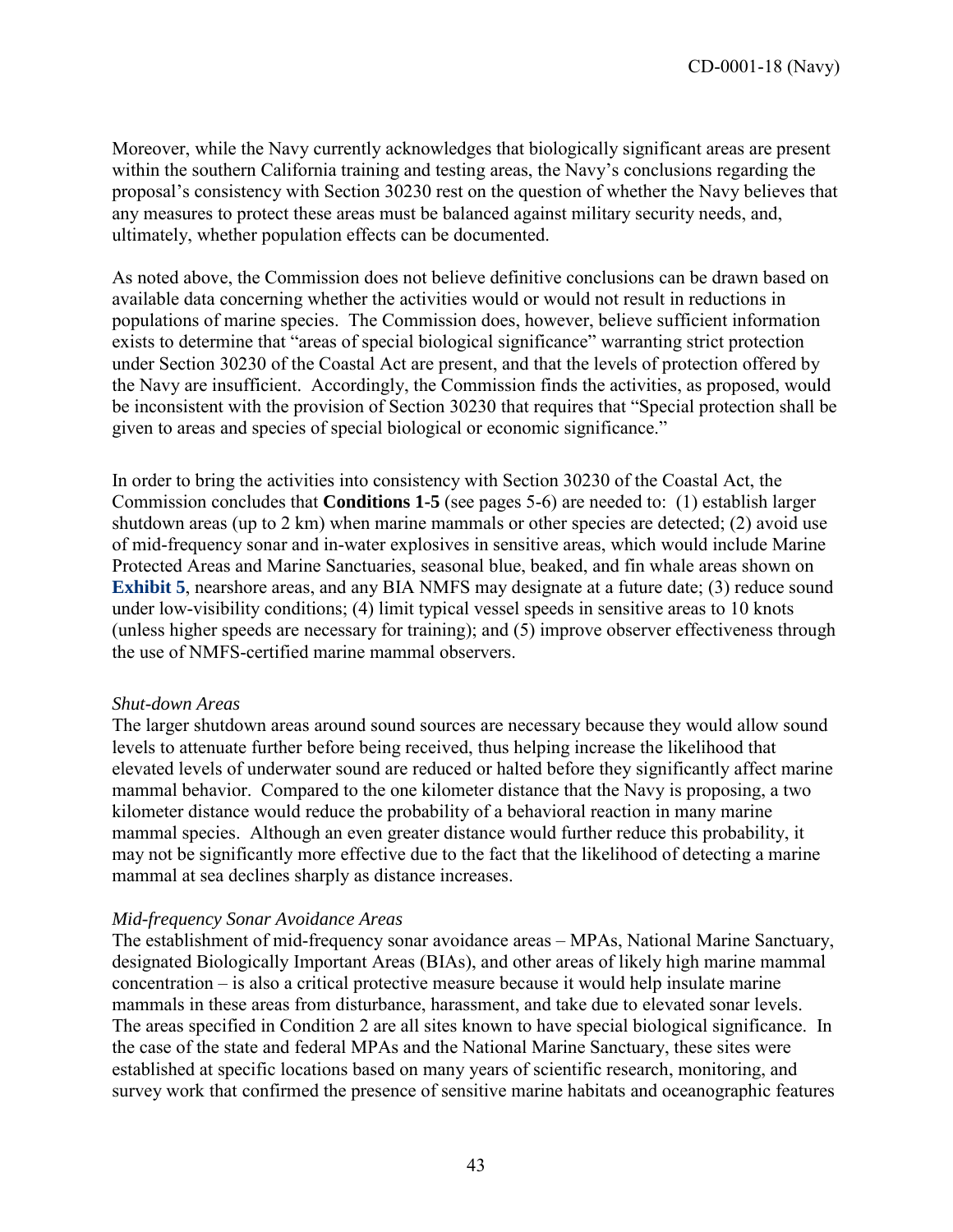(highly productive persistent upwelling zones, seamounts, unique underwater canyons, etc.) and documented high levels of use by culturally, economically, and ecologically important species of marine wildlife (including protected seabirds, marine mammals, fish and invertebrates).

The BIAs within this area were also identified through a years-long, extensive, science-based, process focused on demarcating sites of persistent high-use and high-density of marine mammals. In many respects, the process used to identify and designate these sites was similar to that used to identify MPAs, with the primary difference being the more singular focus on whale and dolphin use rather than the wider range of habitat and wildlife use documented in the MPAs. The BIAs included within Condition 2 are particularly focused on blue whale use and their biological importance and the rationale for their designation is described in detail in the 2015 report that accompanied their establishment (Calambokidis et al. 2015, available in a special edition of the peer reviewed journal Aquatic Mammals: https://www.aquaticmammalsjournal.org/images/files/AM\_41.1\_Complete\_Issue.pdf).

In addition to the MPAs, National Marine Sanctuary, and BIAs, Condition 2 also includes an area centered on the San Nicolas Basin that has a strong research and observational record of high use by both fin whales and beaked whales (including in Calambokidis et al. 2015, Schorr et al. 2014, Falcone and Schorr 2013). This area's importance for fin whales specifically was considered as part of the BIA designation process due to this evidence of consistent use but ultimately not carried forward in the initial round of BIA designations due to a comparative lack of information in relation to the other BIA sites and a lack of agreement between the deep ocean areas of high modeled or predicted fin whale density and those in which large numbers of fin whales have been observed closer to shore (such as the San Nicolas Basin). Nevertheless, the evaluation provides strong evidence for this area's status as one of the most common and highest use sites for fin whales within California's coastal waters.

In addition, there is also a strong record showing the importance of the San Nicolas Basin for beaked whales – in particular, for one of the species most sensitive to underwater sound - Cuvier's beaked whales. Despite the difficulty of observing and detecting this deep-diving and cryptic whale, research such as that carried out by Schorr et al. (2014) and Falcone and Schorr (2013) successfully document the high number and concentration of Cuvier's beaked whales that use the San Nicolas Basin on a consistent basis. As described by the Natural Resources Defense Council (NRDC) in its comment letter submitted in response to the DEIS:

*Satellite telemetry data and eight years' worth of photo-identification and markrecapture data indicate that San Nicholas Basin represents an area of high site fidelity, and possible residency, for a small population of Cuvier's beaked whales associated with San Clemente Island.52 Data also indicate that the population is relatively small, with abundance estimated at 235 individuals, and that its sex ratio is skewed towards adult females, including individuals with calves.53 The population's primary habitat overlaps directly with the Southern California Anti-submarine Warfare Range ("SOAR"). At times, Cuvier's beaked whale occur in higher densities on SOAR than have been reported anywhere else along the US West Coast, the region across which this population is managed;54 its secondary habitat, apparently used, in part, when the whales are excluded from their primary range, consists of Tanner Canyon to the south and Santa Cruz Basin*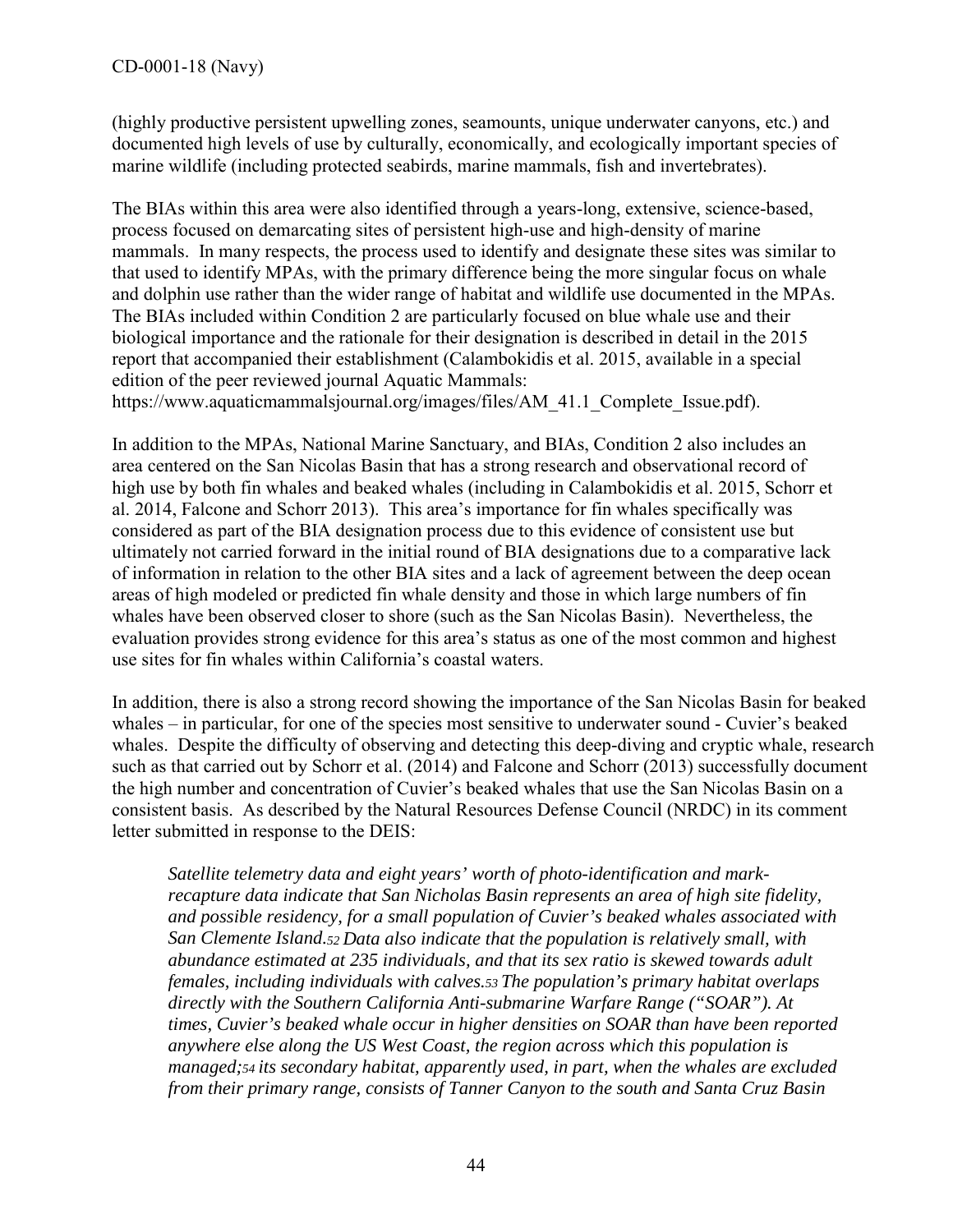*to the north.55 Eight Cuvier's beaked whales tagged off the Southern California coast for periods up to three months were present within the San Nicolas Basin on 53% of days tags transmitted, and spent 71% of their time within the boundaries of SOAR when in the Basin.56 One individual occurred inside the San Nicolas Basin on 74% of days over the three months the tag was active (see Figure 1).57* 

#### *Low-Visibility Conditions*

As described earlier in this report, even under daylight hours with calm sea-state conditions, it is extremely difficult to detect many species of marine mammals. This likelihood of detection declines sharply as sea-state conditions and visibility deteriorates. Therefore, under these types of low-visibility conditions, the effectiveness of ship-board marine mammal observers cannot be relied on as a meaningful impact avoidance or minimization measure. As such, Condition 3 calls for sonar levels to be reduced during such situations in order to help prevent marine mammals from being exposed to high-intensity levels of underwater sound.

#### *Vessel Speed Limit*

The relationship between vessel speed and the likelihood and consequences of collisions with large whales has been closely evaluated in recent years as a result of the significant threat posed by ships to the highly endangered North Atlantic right whale and the series of ship strike mortalities recorded within the Santa Barbara Channel in 2007 (five blue whale mortalities from ship strikes within two months). This research has shown that a 10-knot speed limit reduced the risk of fatal ship strikes to right whales by 57% (Wiley et al. 2011) and that generally, vessel speed restrictions reduced total ship strike mortality risk levels to whales by 80–90% (Conn and Silber 2013). The need for the issue of ship strikes to be comprehensively and consistently addressed is increasingly recognized. For example, recent research modeling ship strike mortality for blue, fin, and humpback whales in U.S. West Coast waters indicates that even under the most conservative assumptions, "estimated mortality [is] 7.8x, 2.0x and 2.7x the U.S. recommended limit for blue, humpback and fin whales, respectively, suggesting that death from vessel collisions may be a significant impediment to population growth and recovery" (Rockwood et al. 2017). While work is currently underway to investigate opportunities for addressing ship strikes involving commercial vessels - including efforts by the Marine Shipping Working Group convened by the Channel Islands National Marine Sanctuary (CINMS) and the Voluntary Ship Speed Reduction Program developed by CINMS, the Santa Barbara County Air Pollution Control District and the Environmental Defense Center – Condition 4 would expand them to incorporate another significant source of marine traffic, the Navy's proposed training and testing program.

#### *NMFS-certified Marine Mammal Observers*

For several years, the Navy has been periodically including trained non-Navy marine mammal observers (MMOs) on its vessels during training operations to study their effectiveness at detecting marine mammals compared to teams of Navy watchstanders. Six of these "lookout effectiveness studies" were been carried out between 2011 and 2016 and the results unequivocally show that trained MMOs are significantly more likely to detect marine mammals. Pooling the results of the five reports that Commission staff were able to access shows that out of 120 separate marine mammal observations, Navy watchstanders missed 91 of them. Given the heavy reliance placed on detecting and reacting to the presence of marine mammals as an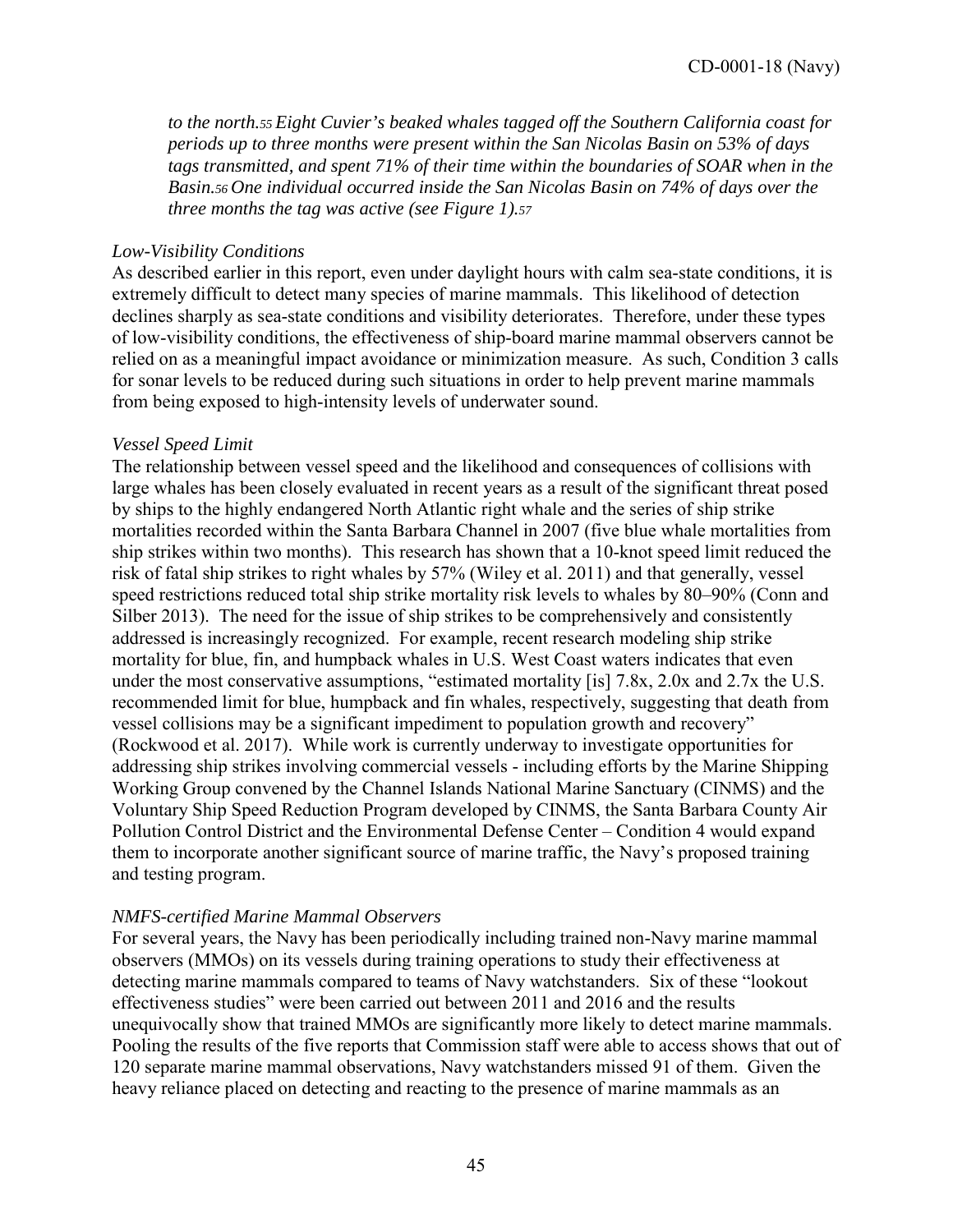adverse impact avoidance and minimization measure, it is clear that if this approach is to continue to be used, it must be combined with observers that are more likely to make successful detections. As such, Condition 5 calls for the Navy to commit to using NMFS-certified MMOs on all ships during the deployment of active sonar for training or testing purposes. These marine mammal observers will notify appropriate Navy personnel of all marine mammal detections and will assist in the enforcement of marine mammal safety zones.

As provided in 15 CFR § 930.4(b), in the event the Navy does not agree with the Commission's conditions of concurrence, then all parties shall treat this conditional concurrence as an objection.

## <span id="page-45-0"></span>**E. COMMERCIAL AND RECREATIONAL FISHING/ACCESS AND RECREATION**

Section 30234.5 states:

*The economic, commercial, and recreational importance of fishing activities shall be recognized and protected.*

Section 30220 states:

*Coastal areas suited for water-oriented recreational activities that cannot readily be provided at inland water areas shall be protected for such uses.* 

Section 30212 states, in part:

*(a) Public access from the nearest public roadway to the shoreline and along the coast shall be provided in new development projects except where: (1) it is inconsistent with public safety, military security needs, or the protection of fragile coastal resources,* 

Concerning fishing, the Navy's consistency determination notes that it has been conducting its training and testing activities in this area for decades, and that has taken and will continue to take measures to prevent interruption of commercial and recreational fishing activities. To minimize potential military/civilian interactions, the Navy publishes scheduled operation times and locations on publicly accessible Navy websites, and through U.S. Coast Guard issued Notices to Mariners, up to six months in advance. In addition, if the Navy discovers nonparticipants present in an exclusion zone, the Navy would halt or delay (and reschedule, if necessary) all potentially hazardous activity until the nonparticipants have exited the exclusion zone.

The Navy further states:

*Commercial and recreational interests such as fishing, boating, and beach use are only restricted temporarily. Temporary closing of areas within the Southern California portion of the HSTT Study Area (typically areas in the vicinity of San Clemente Island) for security and safety does not limit public access to surrounding areas. Areas that are temporarily closed are only closed for the duration of the activity and are re-opened at the completion of the activity.*